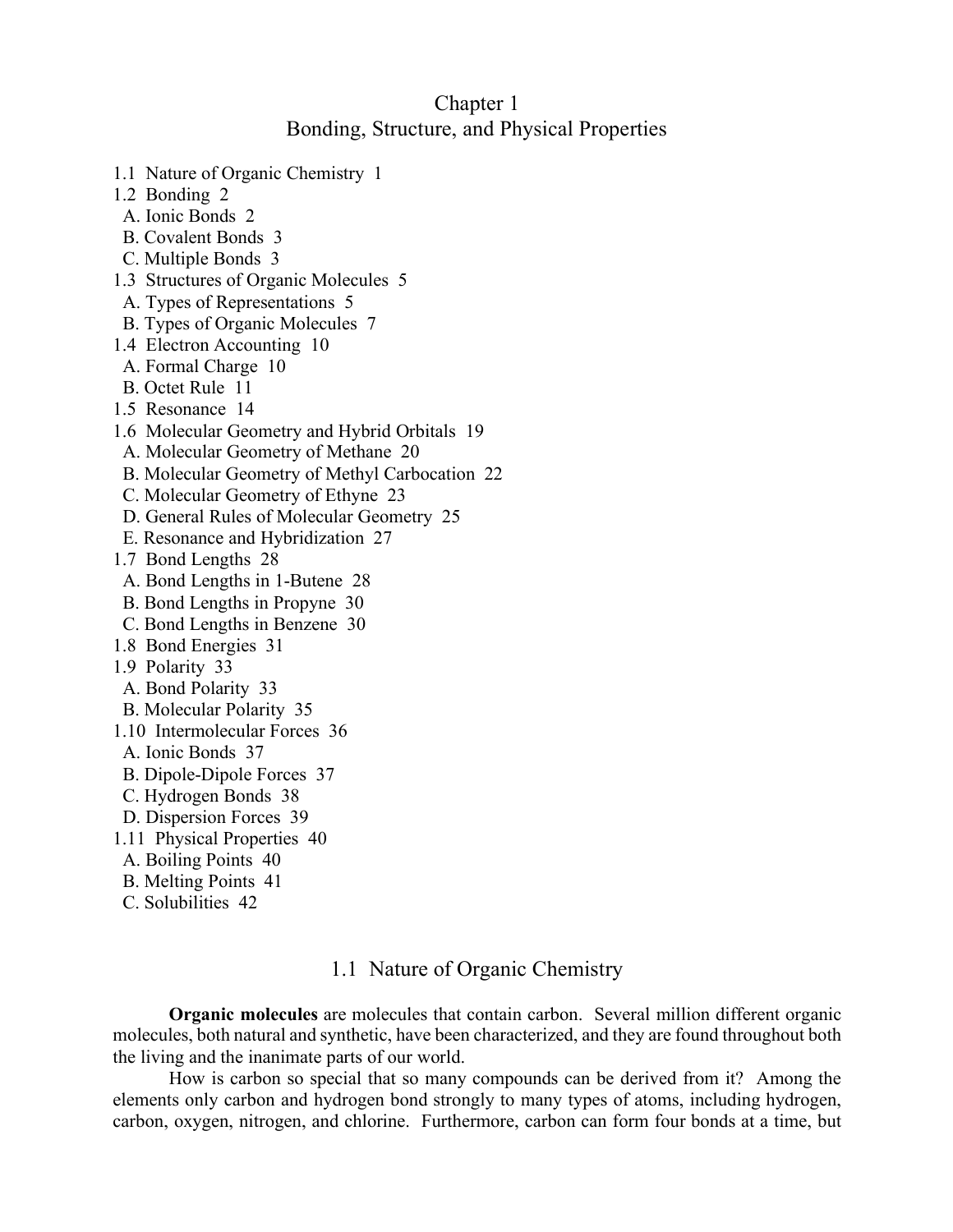hydrogen only has a valence of one. Strong bonds among multivalent carbon atoms allow great versatility in the size and shape of stable carbon skeletons, the array of interconnected carbons. These skeletons can stretch as chains thousands of carbons long, or branch into intricate shapes, or encircle themselves in rings of any size. The organic molecule cellulose comprises thousands of rings! Superimposed on such stable backbones, both single and multiple bonds between carbon and other atoms confer a wide variety of functionality, that is, ability to react.

Calling the chemistry of these carbon-containing molecules organic is appropriate for several reasons. In the nineteenth century organic chemistry originally meant the chemistry of compounds in living organisms. Certainly, life in all organisms depends on chemical reactions, almost all of which involve organic molecules. Organic chemistry continues to provide a basis for studies in medicine, pharmacology, biochemistry, molecular biology, microbiology, biotechnology, and agriculture.

Also like an organism, organic chemistry in the last hundred years has grown into fields such as dyes, explosives, polymers, pharmaceuticals, food additives, and petroleum chemistry. Organic chemistry is not a static body of knowledge, but continues to grow with new discoveries, applications, theories, and, of course, controversies. Indeed, without expecting immediate applications to practical problems, many organic chemists study organic molecules and their reactions simply for their endless fascination.

Although reactions involving organic molecules are practically limitless, a frequent, simplifying theme of this book is the intimate connection between the structure and reactivity of organic molecules. By developing a keener sense of molecular structure, you will be able to not only rationalize organic reactions, but also predict them. Fundamental structural features examined in the first four chapters will frequently be invoked to explain and predict new reactions in later chapters. So organic chemistry is like the cohesive, interconnected, integrated tissues of organisms.

Also like a tissue in an organism, organic chemistry develops in conjunction with other branches of chemistry. For example, it grows out of general chemistry, where many of its essential concepts are first encountered. In fact, this first chapter mostly reviews material already learned in general chemistry. In addition, kinetic studies of physical chemistry and the instruments of analytical chemistry determine just how organic reactions proceed.

A final way that the chemistry of this book is organic is that it can and, if given a fair chance, will grow on you. Good luck!

# 1.2 Bonding

Atoms and ions are often closely and strongly associated with other atoms and ions. A strong, enduring association is called a **bond**. Accordingly, atoms and ions linked by bonds assemble in molecules and ionic compounds. Two types of associations result from two types of bonds: ionic and covalent.

# 1.2A Ionic Bonds

A cation is an ion with a positive charge. According to a fundamental law of physics, a cation strongly attracts a nearby anion, an ion with a negative charge. This strong attraction between adjacent, oppositely charged ions is called an **ionic bond.** For example, table salt (i.e., sodium chloride) comprises sodium cations and chloride anions ionically bonded: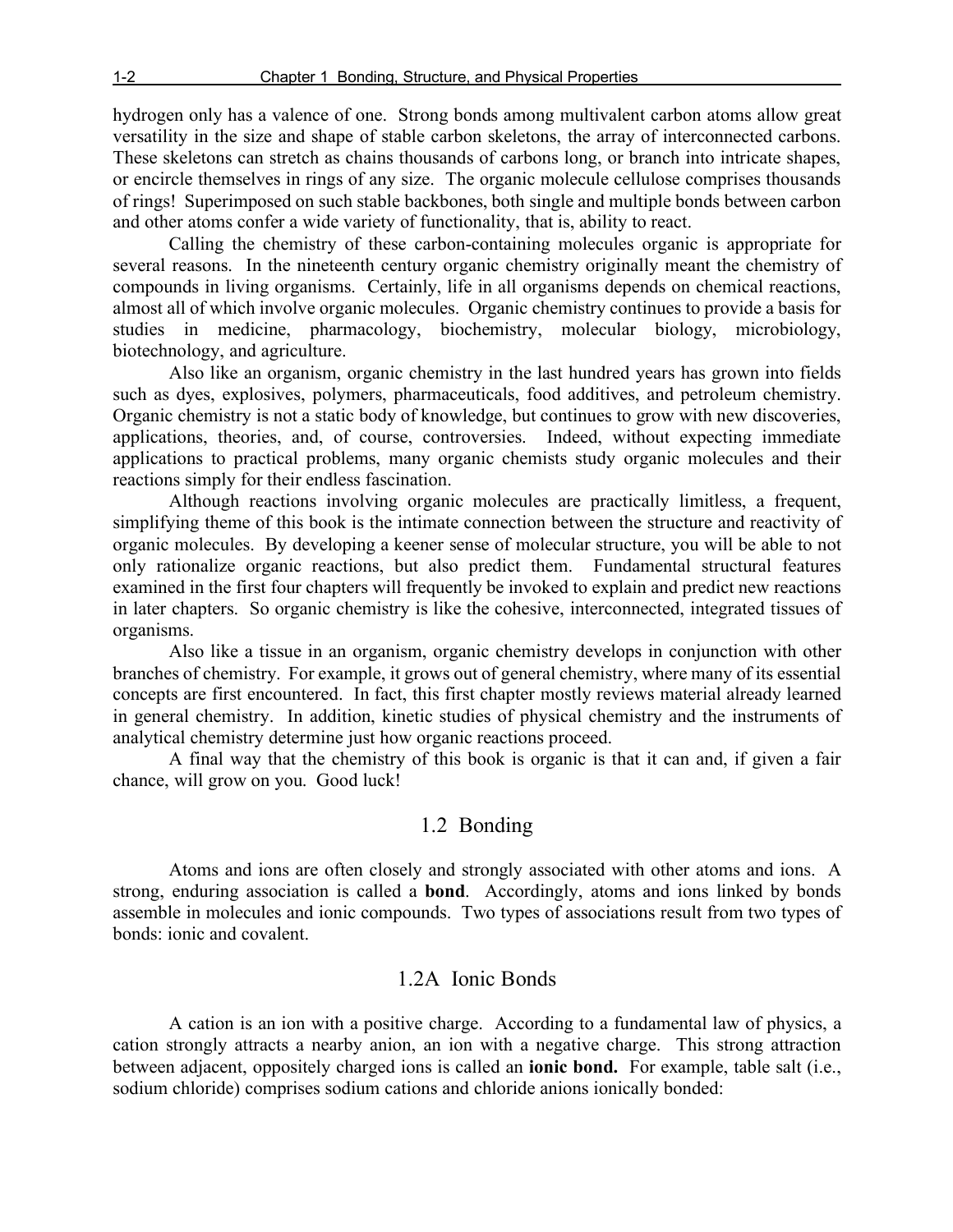$$
Na+:C1: Na+:C1: \n: C1: Na+:C1: Na+ \n: C1: Na+:C1: Na+:C1: \n
$$
Na+:C1: Na+:C1: \n
$$
$$

ions bonded along one layer of sodium chloride

The ionic bonds connect the ions in all three dimensions of the crystal lattice, although only two dimensions of one layer are shown above.

## 1.2B Covalent Bonds

A more common kind of bond in organic compounds is the **covalent bond.** A covalent bond links two atoms that share an electron pair. For example, in methane, CH4, carbon shares two electrons of a covalent bond with each hydrogen:

$$
\begin{array}{c}\n\text{H} \\
\text{H:C:H} \\
\text{H} \\
\text{H} \\
\text{shared electron pairs in covalent bonds}\n\end{array}
$$

In this way each hydrogen and carbon fill their outer shells with two and eight electrons, respectively. Covalent bonds generally result from the desire of atoms for filled outer shells, as discussed in Section 1.4B.

Each covalent bond above arises from the overlap of two atomic orbitals, one from each atom:



overlap of atomic orbitals in one σ bond

The greatest electron density or probability lies in the head-on overlap between the two nuclei along the internuclear axis. Such a bond is called a **σ** (**sigma**) bond. σ bonds are cylindrically symmetric about the internuclear axis. All single covalent bonds are  $\sigma$  bonds.

### 1.2C Multiple Bonds

Covalent bonds are not always single, with the sharing of only one pair of electrons. Less frequently two atoms share two or even three pairs of electrons, resulting in **double** or **triple bonds,** respectively. Double and triple bonds are called **multiple bonds.** For example, ethene has one double bond, as well as four single bonds: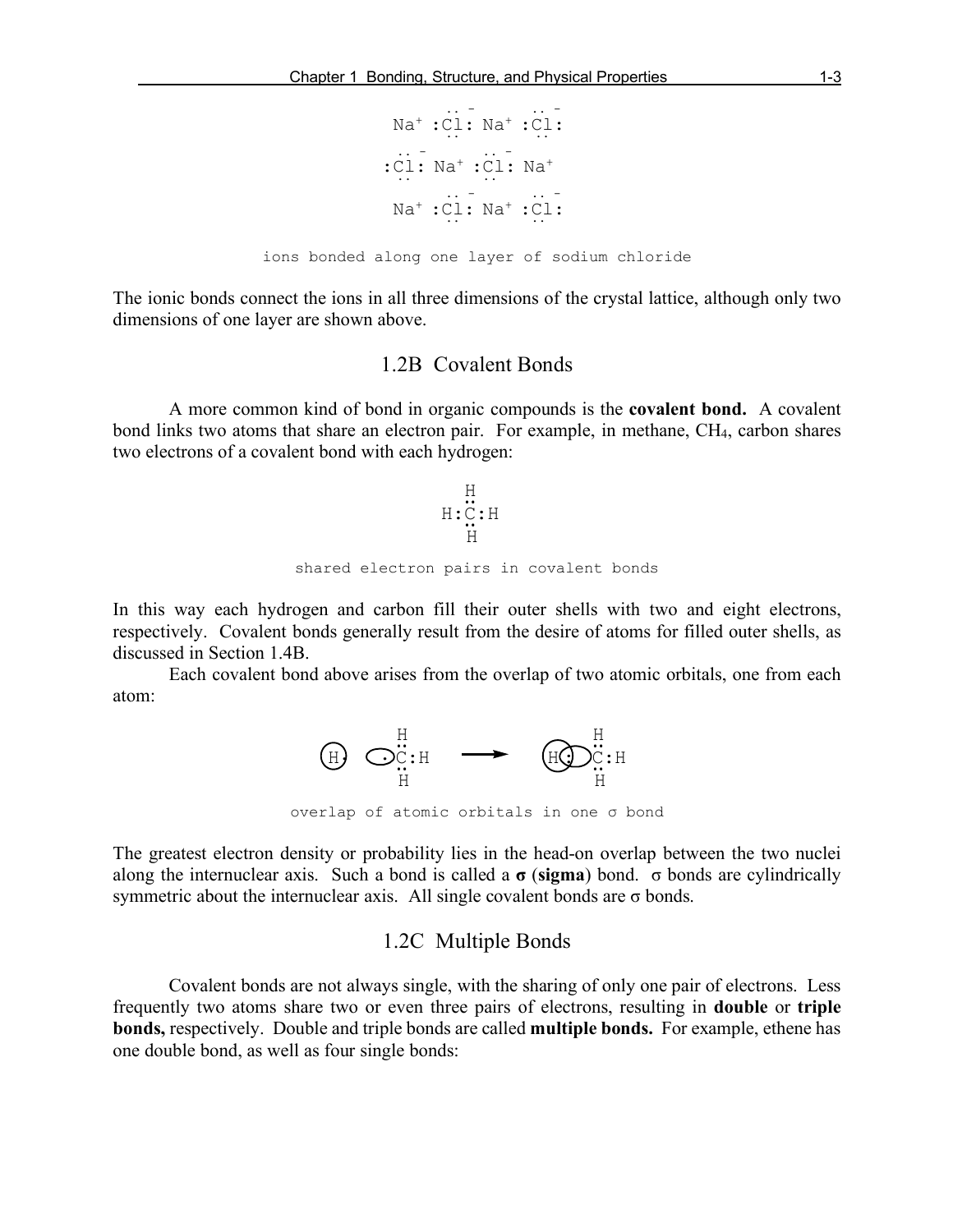```
double and single bonds in ethene
             H:C::C:H<br>H H
```
A total of four bonds surround each carbon with eight electrons, which fill the outer shells of the carbons. The two carbon atoms share two pairs of electrons in their double bond. One bonding electron pair forms a  $\sigma$  bond between the two carbons in the head-on overlap of orbitals. The second bonding pair of the double bond resides in the overlap of two parallel *2p* orbitals, one for each carbon. The greatest electron density or probability lies not along the internuclear axis, but extensively spread above and below this axis. This bond is called a  $\pi$  (**pi**) bond.



a σ bond and a π bond combining as a double bond

In contrast to the head-on overlap of a  $\sigma$  bond, a  $\pi$  bond arises from the sideways overlap of both lobes of the parallel *p* orbitals and is not cylindrically symmetric about the internuclear axis. Thus a double bond comprises one  $\sigma$  bond and one  $\pi$  bond.

Triple bonds are much less common than single or double bonds in organic molecules. Ethyne (i.e., acetylene) provides an example:

> H:C:::C:H triple and single bonds in ethyne

By sharing three pairs of electrons in a triple bond and another pair in a single bond to hydrogen, each carbon fills its outer shell with eight electrons. In a triple bond one bonding pair forms a  $\sigma$ bond between the two carbons, while two bonding pairs form two  $\pi$  bonds.



a triple bond comprising a σ bond and two π bonds.

Two parallel 2p orbitals in the plane of the paper overlap for one  $\pi$  bond. Each carbon also supplies another *2p* orbital perpendicular to the plane of the paper. These two *p* orbitals are parallel to each other and consequently overlap for the second  $\pi$  bond. A  $\sigma$  bond and two  $\pi$  bonds compose a triple bond.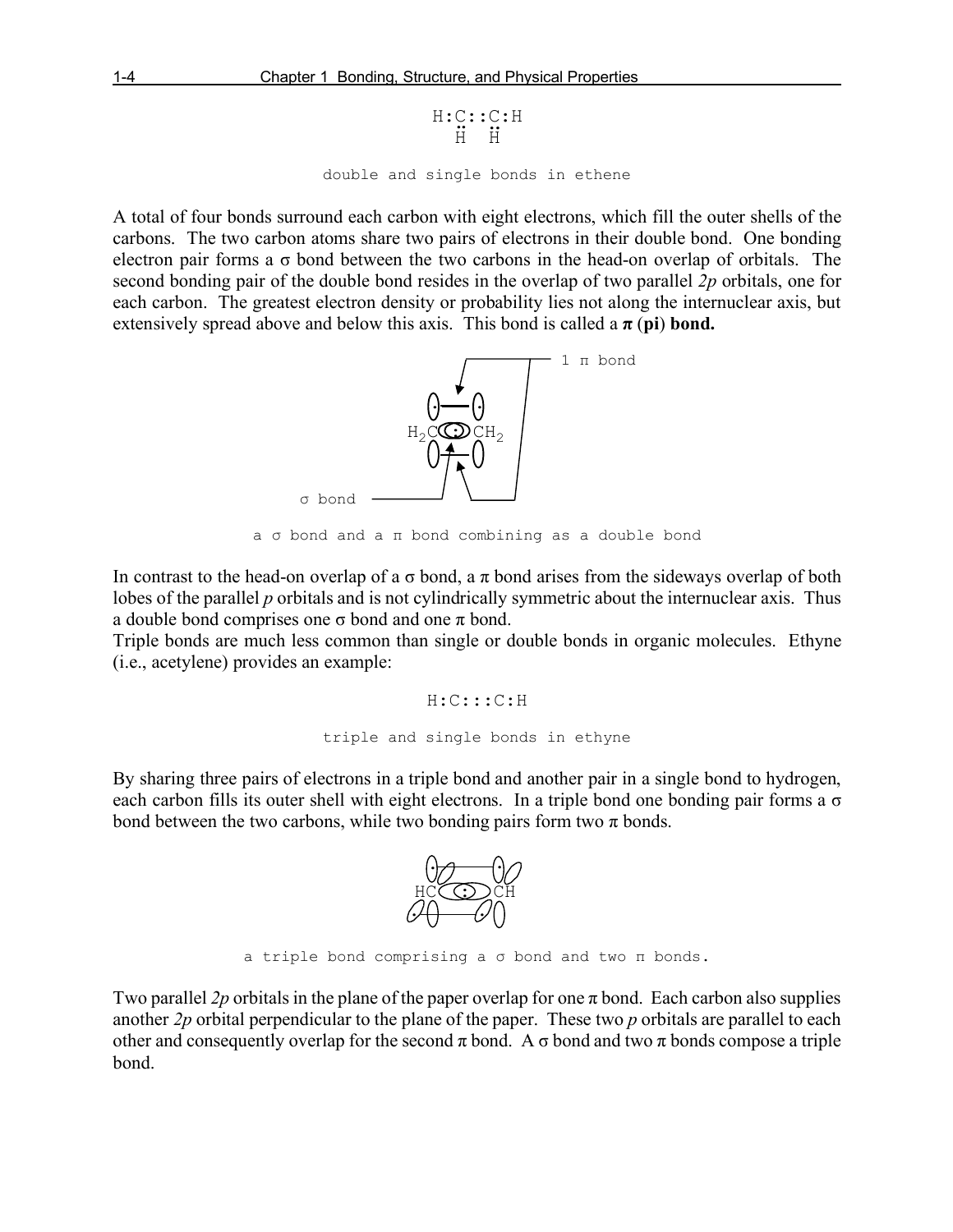# 1.3 Structures of Organic Molecules

To discuss organic molecules and their reactions, organic chemists use not only words but also depictions of molecular structures. These representations can range from the very complete and explicit to shorthand sketches, which imply much. With such structures we can communicate about many types of organic molecules.

## 1.3A Types of Representations

The most explicit and painstaking type of representation is the **Lewis structure** (Gilbert N. Lewis, USA, 1875-1946). While omitting electrons from inner shells, this method shows all valence electrons with all atoms and any formal charge. For example:



Dots represent both bonding and nonbonding valence electrons. A simpler version of the Lewis structure symbolizes each bonding electron pair with a line:

H :Ö H H H H | |+  $H-C-C-C-C-N-H$  H H H H simpler Lewis structure

Dots still indicate the nonbonding electrons. The greater ease of writing lines instead of dots makes this a more common type of Lewis structure.

A **condensed structure** of the above Lewis structures is easier to draw but leaves more to the imagination.

 O ‖ + CH3CCH2CH2NH3 condensed structure

Here single bonds and nonbonding electrons are only implied and hydrogens bonded to the same atom are grouped together. Multiple bonds, however, are shown explicitly. We depend on our knowledge of the valences of carbon, nitrogen, and hydrogen to make sense of this condensed structure. For example, carbon's tendency to form four bonds and hydrogen's normal maximum of one bond suggest the actual arrangement of hydrogens around the carbons.

We can further simplify structures with a **line structure**, equivalent to the earlier structures: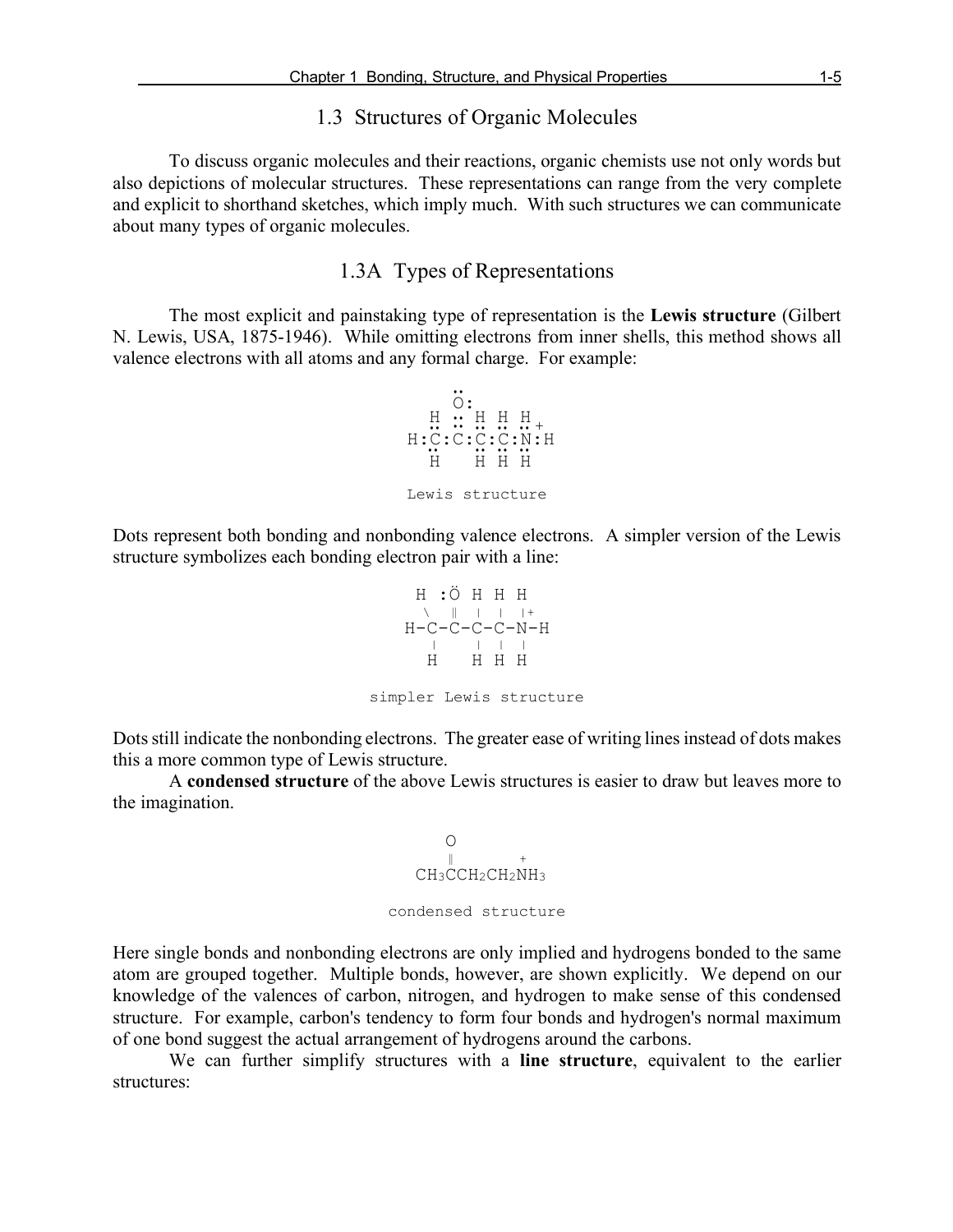

line structure

This method uses lines to represent bonds to carbons, while omitting symbols for carbons and their hydrogens. Enough hydrogens to satisfy the valence of carbon are implied. Atoms other than carbon and hydrogen are shown with any associated hydrogens. This method is especially convenient when drawing large organic molecules with lots of carbons and hydrogens that would be tedious to represent by even condensed structures.

Table 1.1 demonstrates how these three types of representations apply to some organic compounds. This chapter uses mostly Lewis structures, but as our sophistication and the size of organic molecules grow, we will use condensed and line structures increasingly.

| Simple Lewis                                           | Condensed                                                       | Line |
|--------------------------------------------------------|-----------------------------------------------------------------|------|
| HHHH<br>$H-C-C-C-C-H$<br>H H H H                       | CH <sub>3</sub> CH <sub>2</sub> CH <sub>2</sub> CH <sub>3</sub> |      |
| H H H<br>$H-C-C-C-\bullet$ -H<br>H H H                 | $CH3CH2CH2OH$                                                   | ЮH   |
| $H$ $H$ $H$<br>1. 1<br>$H-C-C-N-C-H$<br>HHHH           | $CH_3CH_2NHCH_3$                                                | NH-  |
| $H \setminus H$<br>$\mathsf{C}$<br>$H-C-C-CL$ :<br>H H | CH <sub>2</sub><br>$\bigwedge$<br>$H_2C-CH-Cl$                  |      |

Table 1.1 Three Kinds of Representations

Puzzle  $1.1$  –

Draw condensed and line structures for the Lewis structure: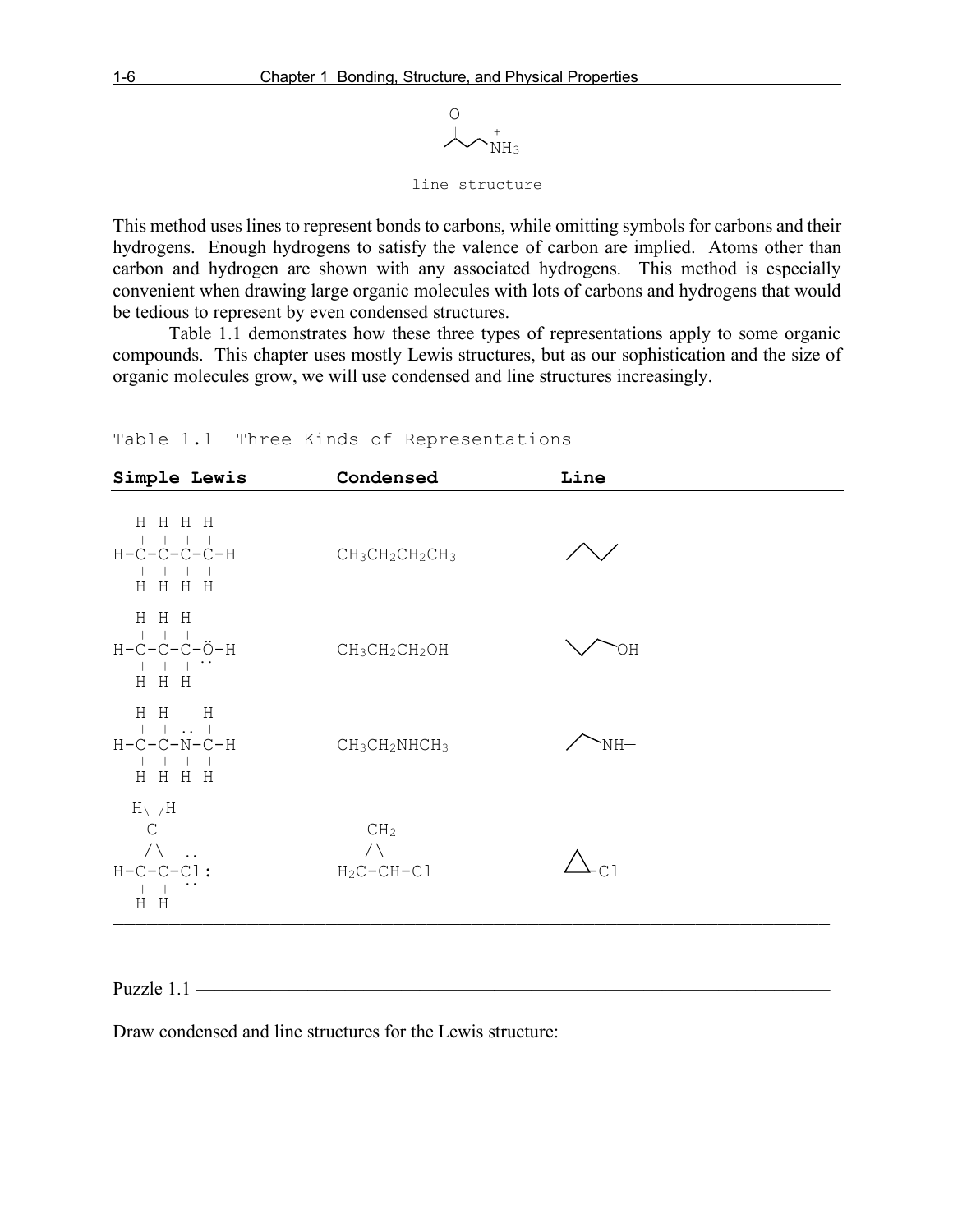H H H H H | .. | | | |  $\begin{array}{cccccccccc} \text{H--C--N}=\text{C--C--C--H} & & & & \\ \text{H} & & & & | & & | & \\ \text{H} & & & \text{H} & \text{H} & \text{H} \end{array}$ H H H H

Puzzle  $1.2$  —

Draw the condensed and Lewis structures for the line structure of proline, one of the 20 amino acids that compose proteins:

 ———————————————————————————————————————————————————————————————— H N OH  $\cap$ 

1.3B Types of Organic Molecules

Many different types of organic molecules exist. Usually they are classified by **functional group,** the group of atoms that confers reactivity to the molecule. Aside from **alkanes,** molecules containing only carbons and hydrogens with single bonds, all organic molecules have functional groups. More complex organic molecules have more than one functional group. Table 1.2 lists the common types of organic molecules by functional group. Become familiar with this table, and learn to recognize the functional groups by name and structure.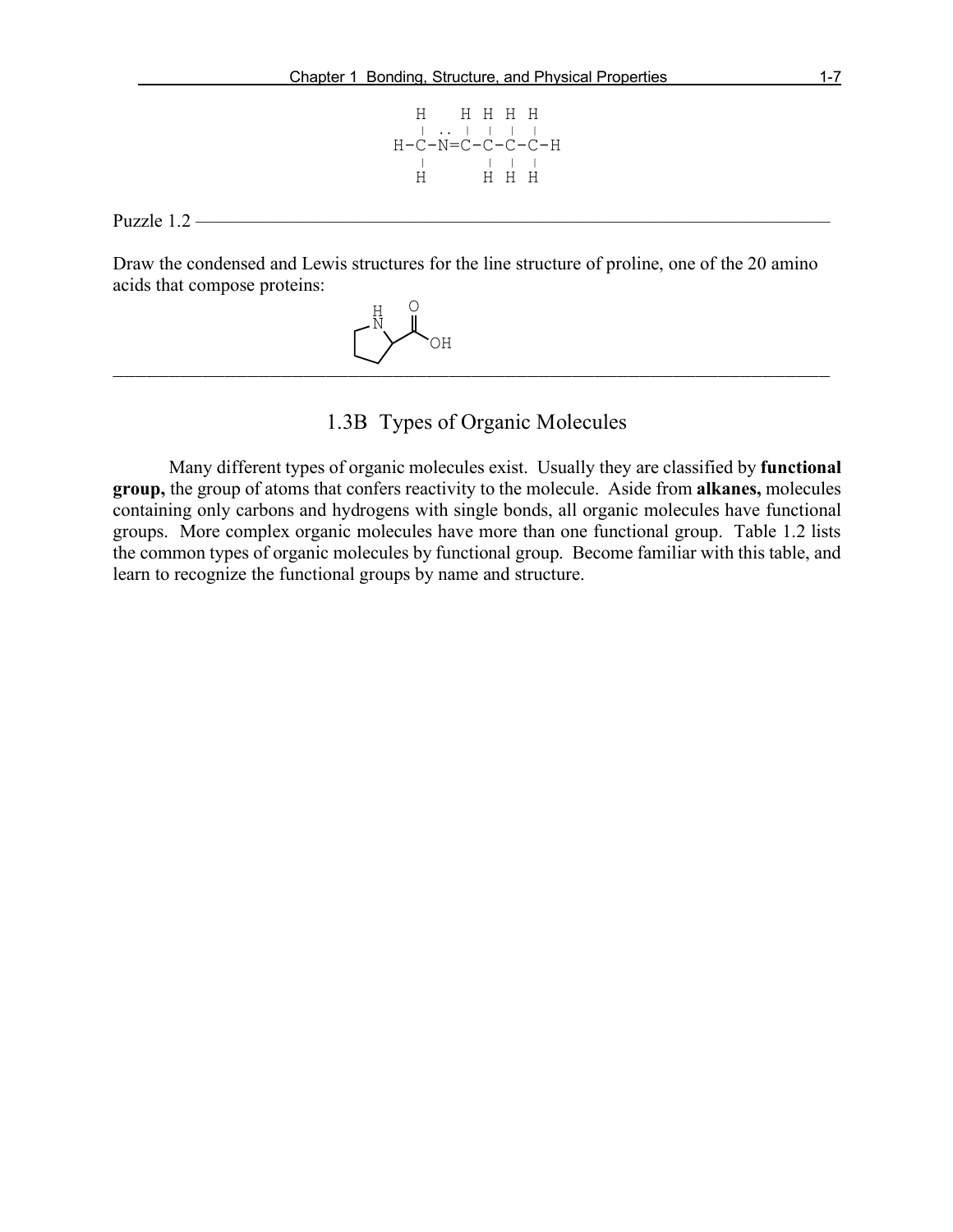1-8 Chapter 1 Bonding, Structure, and Physical Properties

| Name            | Functional group                                                                                                                                                                           | Name ending    |
|-----------------|--------------------------------------------------------------------------------------------------------------------------------------------------------------------------------------------|----------------|
| alkane          | -C- or R-H                                                                                                                                                                                 | -ane           |
| alkene          | $-c=c-\n-c=c-\n-c=c-$                                                                                                                                                                      | -ene           |
| alkyne          |                                                                                                                                                                                            | -yne           |
| phenyl ring     | or $Ph-$ or $C_6H_5-$                                                                                                                                                                      | -benzene       |
| alkyl halide    | $R-X$ :                                                                                                                                                                                    |                |
| alcohol         | $R-\underset{\cdot\cdot\cdot}{\bullet}H$                                                                                                                                                   | $-01$          |
| ether           | $R-\overset{\circ}{\underset{\cdots}{\circ}}-R'$                                                                                                                                           | ether          |
| amine           | $\stackrel{\cdot\cdot}{\mathbb{R}-\mathbb{N}-}$                                                                                                                                            | -amine         |
| aldehyde        | $: \circ$ :<br>$\mathop{ - \mathbb{C} H}^{\parallel}$                                                                                                                                      | $-a1$          |
| ketone          | $: \circ$ :<br>$R-\ddot{C}-R'$                                                                                                                                                             | $-$ one        |
| carboxylic acid | $: \circ$ :<br>$-\overset{\parallel}{\text{C}}-\overset{\bullet}{\text{O}}\text{H}$                                                                                                        | -oic acid      |
| ester           | $: \circ$ :<br>$-\overset{\parallel}{\text{C}}-\overset{\parallel}{\text{O}}-\text{R}$                                                                                                     | $-$ oate       |
| acid anhydride  | :0: :0:<br>$\begin{array}{c} \mathop{\parallel} \\ -\mathop{\mathsf{C}}\nolimits - \mathop{\mathsf{C}}\nolimits - \mathop{\mathsf{C}}\nolimits - \mathop{\mathsf{C}}\nolimits \end{array}$ | -oic anhydride |
| acid chloride   | $: \circ$ :<br>$\stackrel{\parallel}{\mathbf{--C-C1:}}$                                                                                                                                    | -oyl chloride  |
| amide           | $: \circ$ :<br>$\stackrel{\parallel}{\mathop{--}\limits_{\sim}^{~\parallel}}\stackrel{\cdot\cdot\cdot}{\mathop{--}\limits_{\sim}^{~\parallel}}$                                            | $-amide$       |
| nitrile         | $R-C \equiv N$ :                                                                                                                                                                           | -nitrile       |

Table 1.2 Common Types of Organic Molecules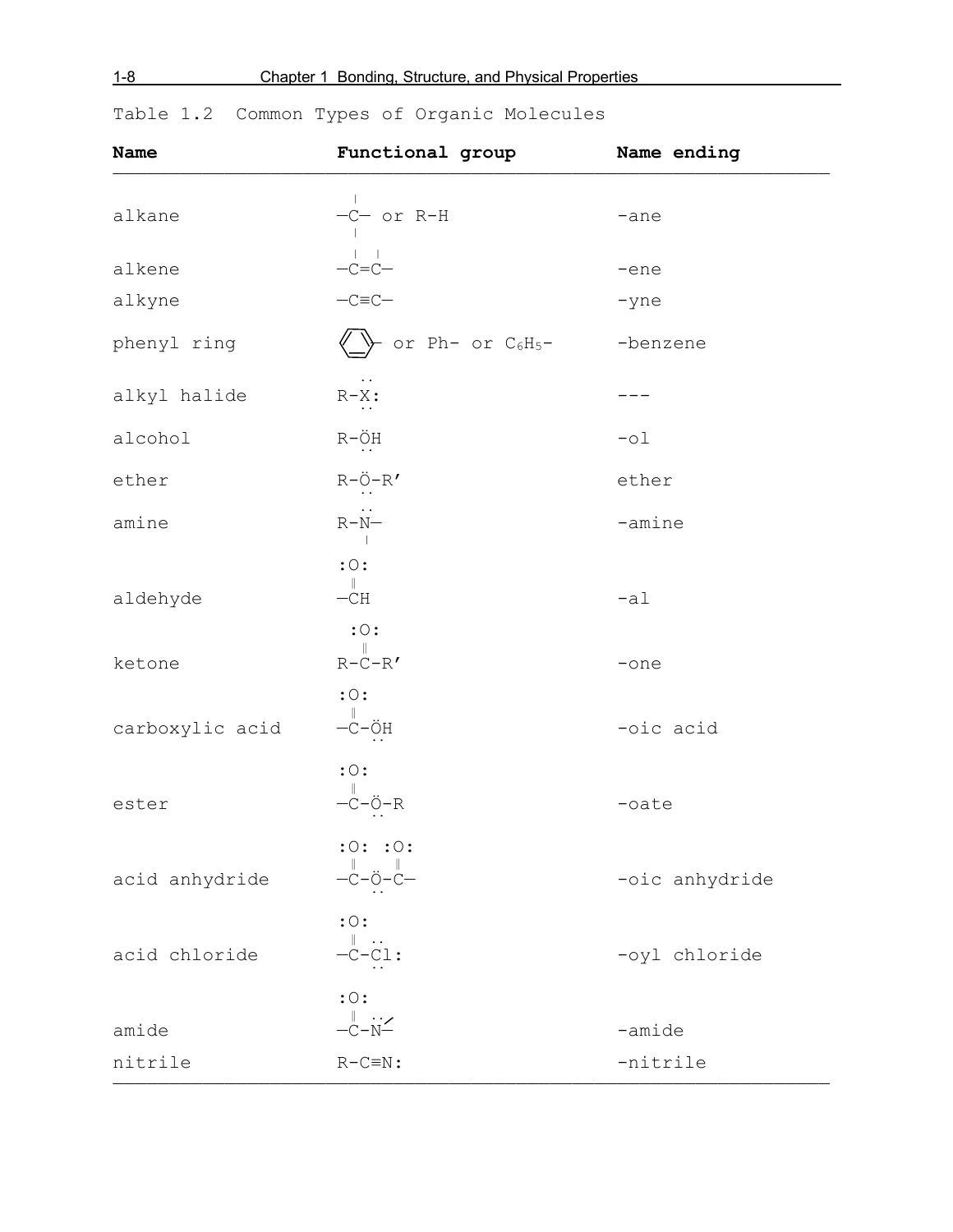This table features symbols used throughout the text. An open-ended bond, not ending at a specified atom, is a kind of generic bond to either hydrogen or a carbon group. Thus, the first structure of an alkane in the table stands for countless possible alkanes.

|                |   |                 | $H-C-H$ $H-C-CH_3$ $H_3C-C-CH_2CH_3$ |
|----------------|---|-----------------|--------------------------------------|
|                |   |                 |                                      |
|                | н | н               | СΗз                                  |
|                |   |                 |                                      |
| generic alkane |   | various alkanes |                                      |

Do not confuse the open-ended bonds of generic structures with line segments of line structures. Context should clarify the meaning of these lines in a given structure.

A slightly more specific symbol is *R*, which represents any carbon or **alkyl group**. An alkyl group (derived from *alkane*) is a molecular portion containing only singly bonded carbons and hydrogens.



A specific symbol is *Ph*, which means a **phenyl ring**, that is, a benzene ring with a substituent. For example:



four representations of chlorobenzene

Another symbol found in the table and throughout the text is *X*. This indicates a halogen atom, that is, fluorine, chlorine, bromine, or iodine.

Generic symbols simplify analysis of molecular structures by focusing attention on essential structural features. They suggest an interchangeability frequently encountered in organic chemistry. An open-ended bond indicates that any carbon group or hydrogen bonded there influences the rest of the molecule similarly. Likewise, *R* or *X* suggests that various alkyl groups or various halogen atoms, respectively, behave similarly at that location.

Puzzle  $1.3$  —

Name the functional group in each molecule:

 $\begin{matrix} 0 & 0 \\ 0 & 0 \\ 0 & 0 \end{matrix}$ (a)  $CH_3CH$  (b)  $CH_3CCH_3$  (c)  $BrCH_2CH_3$  (d)  $HC=CCH_3$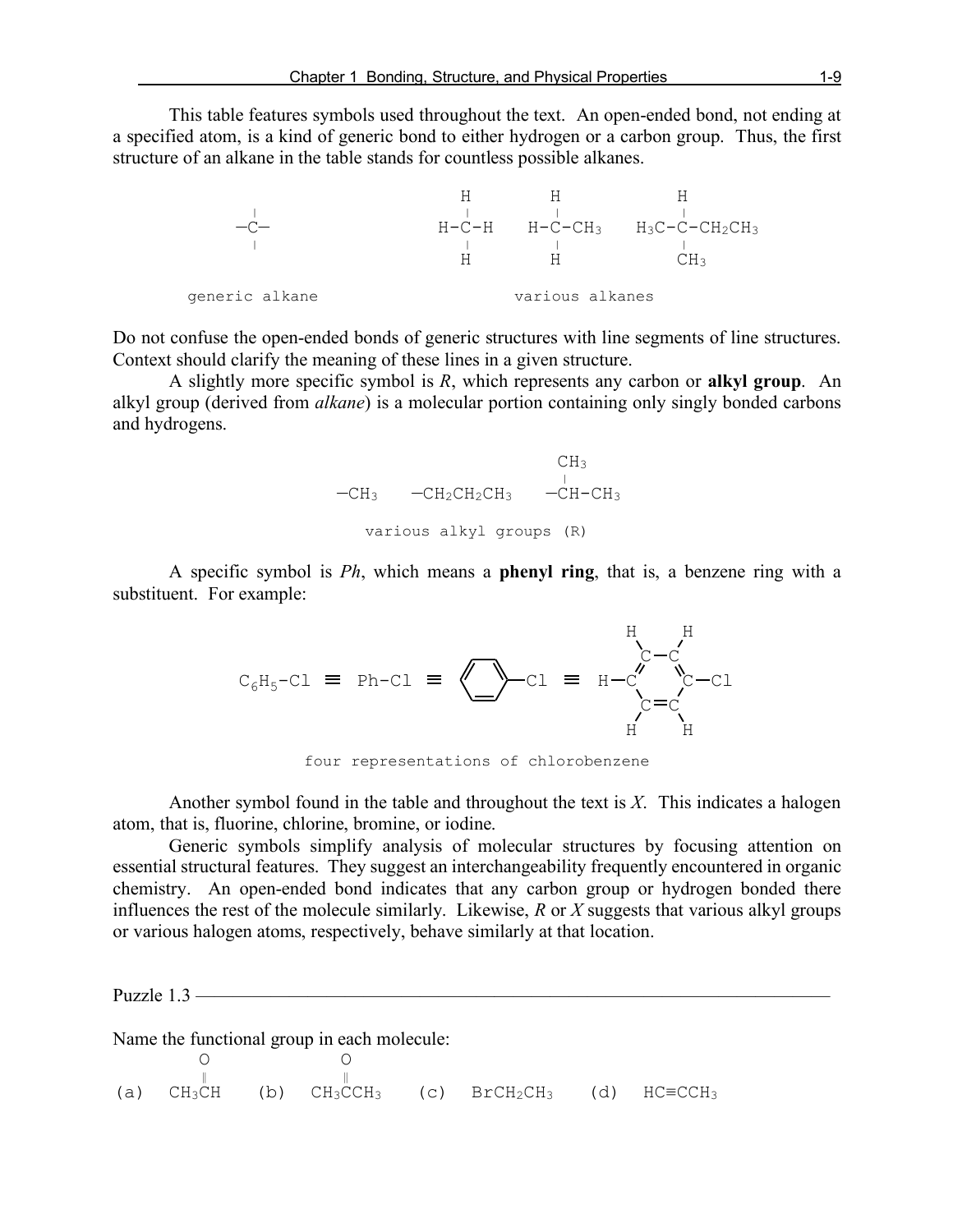

Find all the functional groups in strychnine, both a poison and a stimulant of the central nervous system:



# 1.4 Electron Accounting

Because valence electrons determine chemical reactivity, chemists note the number of these electrons on atoms. Two methods of electron accounting are discussed here. A third method will be discussed in Section 1.6D.

## 1.4A Formal Charge

**Formal charge** roughly indicates any excess or deficiency of electrons on an atom compared with its nuclear charge. The importance of formal charge demands that all structures, even line structures, include any formal charge on an atom. Formal charge is always assessed because it strongly influences physical and chemical properties, as observed throughout this text. For example, uncharged copper is a reddish solid metal that does not dissolve in water, whereas dissolved copper(II) cations give water a blue color. We will find that charged atoms often seek to neutralize their charges by both physical and chemical processes.

Formal charge is determined by an artificial kind of ownership of electrons that reflects an excess or deficiency of electrons. Although electrons in covalent bonds are actually shared by atoms, for formal charges we artificially divide all valence electrons in a molecule among its atoms. An atom receives all of its nonbonding electrons and half of the electrons that it shares in covalent bonds. This assigned portion of electrons that an atom "owns" is then compared with the number of valence electrons that the isolated, uncharged atom would have. Because half the number of bonding electrons equals the number of covalent bonds, we have the formula:

#### **formal charge = # of valence e's of uncharged atom**

 **– (# of nonbonding e's + # of covalent bonds)**

For example consider the structure from Section 1.3A: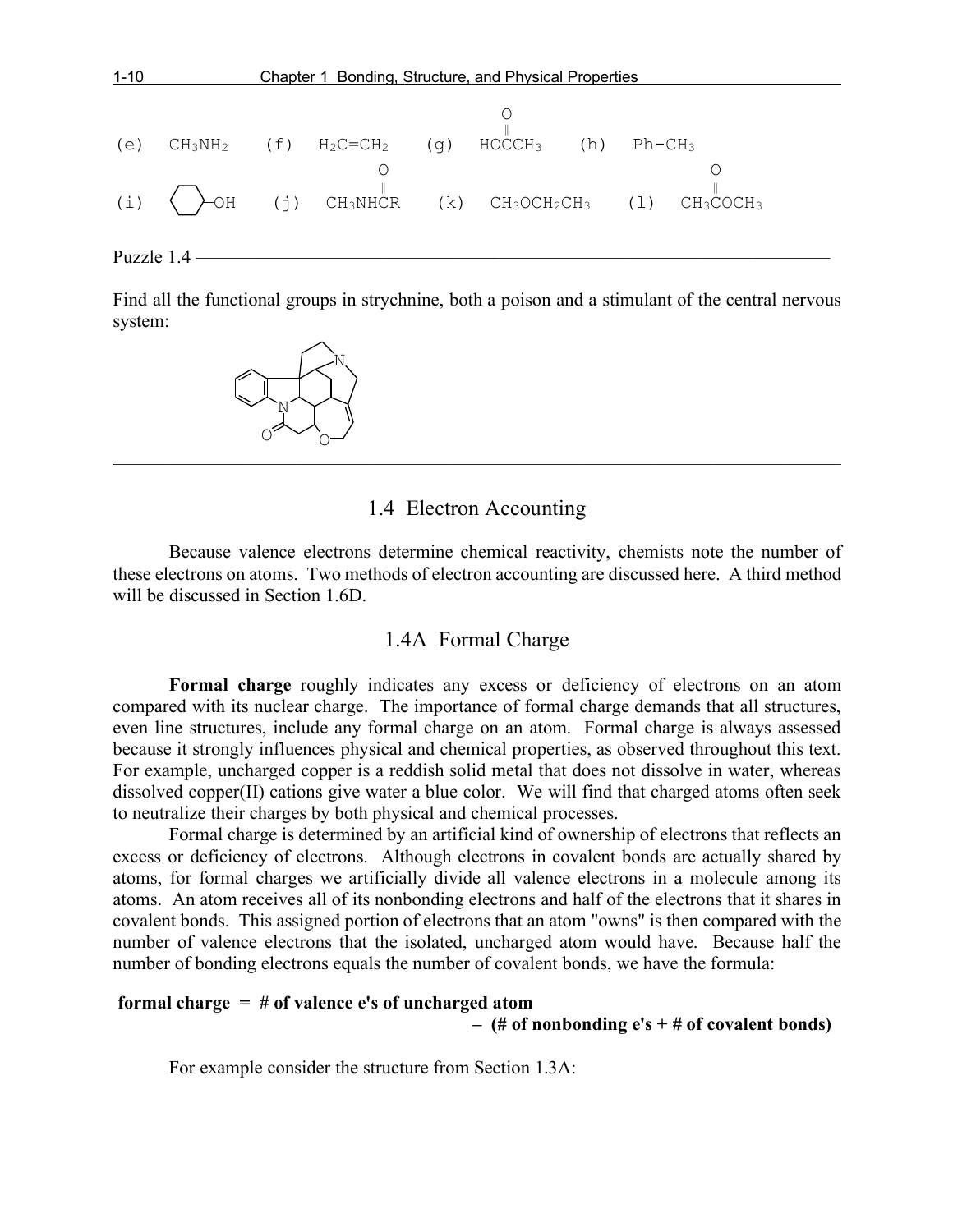

Here each hydrogen owns one electron from one bond, each carbon owns four electrons from four bonds, and the oxygen owns six electrons from four nonbonding electrons and two bonds. Because these portions equal the number of valence electrons each of these atoms would have in the uncharged state, none of these atoms has a formal charge. Yet, nitrogen owns four electrons from four bonds. Because an uncharged nitrogen owns five valence electrons, the deficiency of one electron results in a +1 charge. Although some of this positive charge is shared with nearby atoms, we approximate the charge on this nitrogen as a full  $+1$ .

Puzzle 1.5 ———— Locate any formal charges missing from these structures:  $\frac{1}{2}$ (a)  $H_3O$ : (b)  $HNCH_3$  (c) :C $H_3$  (d) :F-C-F: (e) :F: .. (f)  $H_2C\ddot{O}$ : (g)  $H_3C$  (h)  $H_4N$  (i)  $HN=CH$ Puzzle 1.6 —————————————————————————————————— The amino acid alanine, a component of proteins, changes form in water at different pH values. Show the nonbonding electrons for each form.  $H_3C$  O  $H_3C$  O<br>+ | || + | || (a) at pH 1:  $H_3N-CH-C-OH$  (b) at pH 7:  $H_3N-CH-C-O^ H_3C$  O

## 1.4B Octet Rule

 $\overline{\phantom{a}}$  , and the contract of the contract of  $\overline{\phantom{a}}$ 

(c) at pH 13:  $H_2N-CH-C-O^-$ 

A second method of electron accounting recognizes another kind of excess or deficiency of electrons. According to the **octet rule,** an atom seeks to fill its outer electron shell with nonbonding and covalently bonding electrons. Thus, atoms in the second row of the periodic table, such as carbon, nitrogen, and oxygen, so important in organic chemistry, desire an octet (eight) of nonbonding and bonding electrons. A second-row atom surrounded by fewer than eight electrons seeks enough electrons to fill its outer shell. On the other hand, more than eight electrons cannot surround a second-row atom under normal circumstances. Accordingly, carbons and nitrogens do not generally form five bonds because ten valence electrons would then surround these secondrow atoms: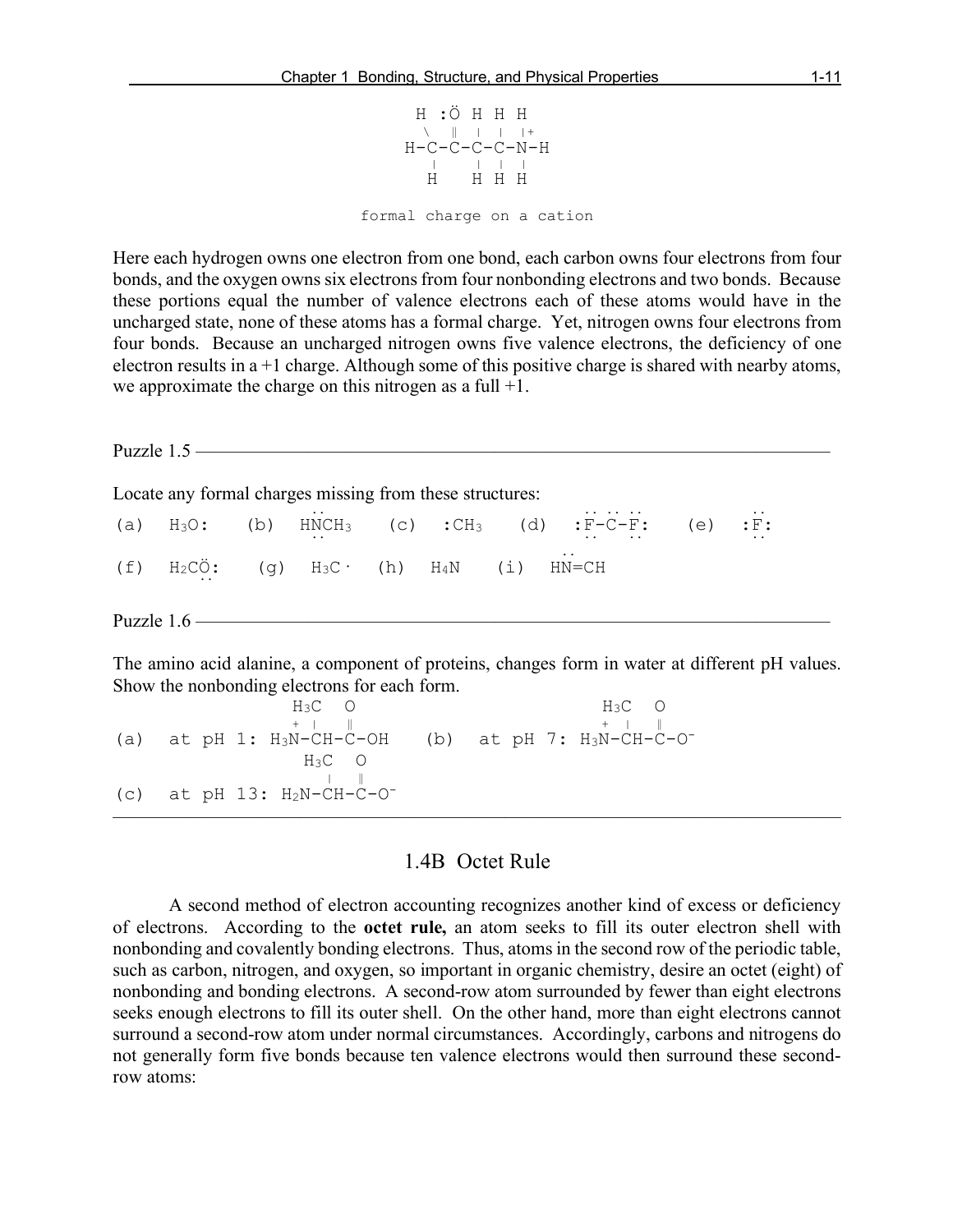

absurd molecules 5 bonds, 10 electrons surround second-row atoms

Although the octet rule derives its name from these octet-seeking second-row atoms, other atoms also seek a filled outer shell. First-row hydrogens want to be surrounded by two electrons and normally do not tolerate more. Third-row atoms, such as phosphorus and sulfur, are stable with eight electrons, but their additional 3*d* orbitals permit a total of 10 or 12 electrons as well. Examples show five or six bonds around third-row atoms:



Let us apply the octet rule to the Lewis structure from Section 1.4A:



One bond surrounds each hydrogen with the desired two electrons. Eight electrons in four bonds surround nitrogen and each carbon. Two bonds and four nonbonding electrons yield an octet for the oxygen. Thus, all atoms in this molecule have filled outer shells and some stability. Nitrogen's formal charge still makes it reactive, but the molecule will try to maintain filled outer shells while relieving its charge. Consider this reaction:

H :Ö H H H H H  $\setminus$  || ||+  $\setminus$  || || || ... H-C-C-C-C-N-H + HÖ:- ——> H-C-C-C-C-N-H + HÖ-H | | | | .. | | | | .. H H H H H H H H

The product's nitrogen still has a full outer shell, but now it owns five electrons and so no formal charge. Note that the octet rule requires counting *all* electrons in covalent bonds as well as nonbonding electrons. In contrast, determination of formal charge counts only *half* the bonding electrons in addition to all nonbonding electrons.

An atom without a full outer shell of electrons tends to react to fill its outer shell. For example, because only six valence electrons surround the second-row boron of boron trichloride,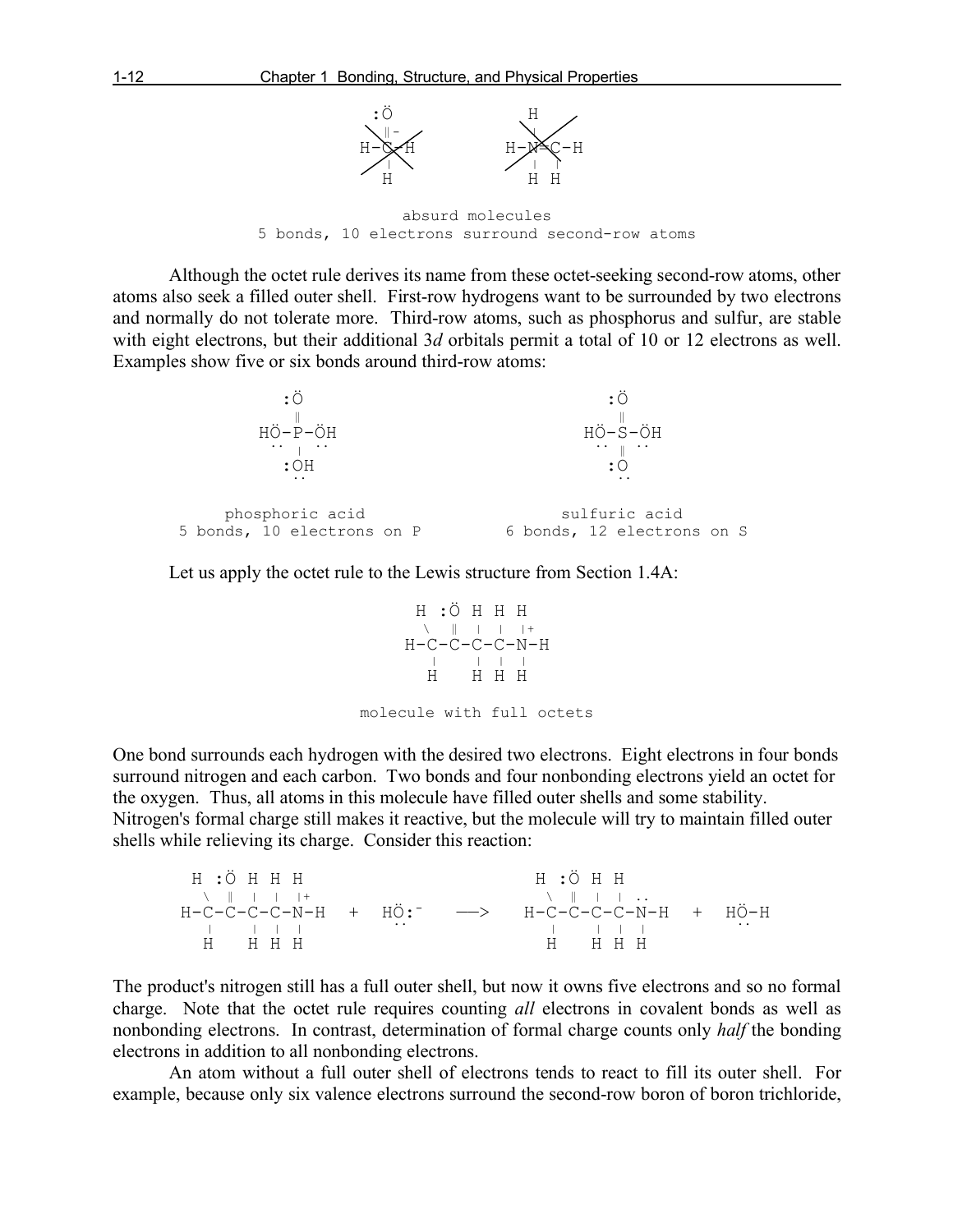

In the product electron octets fill the outer shells of both the boron and the nitrogen, a strong incentive for the reaction. Note the positive and negative charges coexisting with full outer shells in the product.

Clearly, counting electrons for formal charge differs from counting for the octet rule. Carbon, nitrogen, oxygen, and hydrogen (the most common atoms in organic molecules) normally have full shells and no formal charge. Table 1.3 shows the typical numbers of covalent bonds and **lone pairs,** that is, pairs of nonbonding electrons, for these four atoms. Carbon typically has four covalent bonds and no lone pairs. Nitrogen usually has three bonds and one lone pair. Oxygen has two bonds and two lone pairs, whereas hydrogen typically has one bond and no lone pairs.

| Atom     | Number of bonds | Number of lone pairs | Example                                   |
|----------|-----------------|----------------------|-------------------------------------------|
| carbon   | 4               | 0                    | CH <sub>4</sub>                           |
| nitrogen | 3               | 1                    | $:$ NH <sub>3</sub>                       |
| oxygen   | 2               | 2                    | $H_2\ddot{\mathrm{O}}$ :                  |
| hydrogen | 1.              | 0                    | H <sub>2</sub>                            |
| halogen  | 1               | 3                    | $\ddotsc$<br>HCl:<br>$\ddot{\phantom{a}}$ |
|          |                 |                      |                                           |

Table 1.3 Typical Numbers of Covalent Bonds and Lone Pairs for Some Uncharged Atoms

One of these atoms without its typical electron arrangement would have a formal charge or violate the octet rule. Thus, a quick scan of a Lewis structure can detect structural features important for physical and chemical properties. In the following structure the oxygen on the right looks unusual with one bond and three lone pairs:

$$
:\stackrel{\cdot\cdot\cdot}{\circ}=\stackrel{\cdot\cdot\cdot}{\circ}\stackrel{\cdot\cdot\cdot}{\circ}:
$$

nitrite anion

So it is not surprising that this atom carries a formal charge: negative because it owns seven electrons.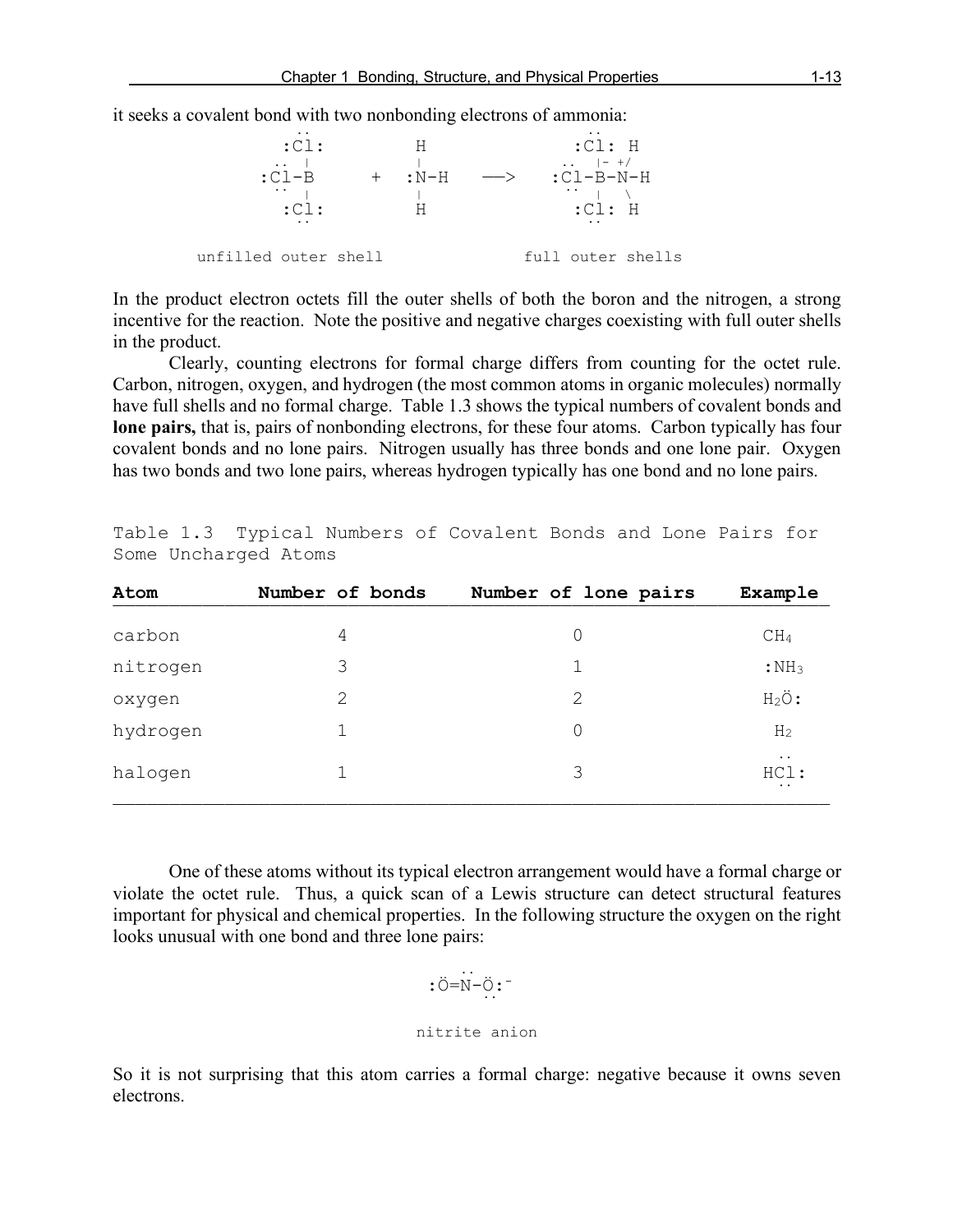Puzzle  $1.7$  —

Which second-row atoms in Puzzle 1.5 (Section 1.4A) break the octet rule?

### 1.5 Resonance

 $\overline{\phantom{a}}$  , and the contract of the contract of  $\overline{\phantom{a}}$ 

Sometimes one Lewis structure cannot accurately express the physical reality of a molecule. Consider the nitrite anion of the last section:

 .. :Ö=N-Ö:- .. nitrite anion

This one Lewis structure by itself suggests that the bonds between nitrogen and the two oxygens have unequal length, because double bonds are generally shorter than single bonds. Experimental evidence, however, indicates *equal* bond lengths! Furthermore, both oxygens have charge densities that are equally negative.

How can we explain these data? Chemists often use the concept of **resonance** to explain and predict physical and chemical properties of molecules, inexplicable and unpredictable by a single structure. Nitrite anion has two **resonance forms,** that is, two different structures each inadequately depicting the real molecule:

 .. ..  $:$  O=N- $\ddot{\mathrm{O}}$ :  $^-$  < $\to$   $^-$  :  $\ddot{\mathrm{O}}$ -N= $\ddot{\mathrm{O}}$ : resonance forms of nitrite anion

The double-headed arrow indicates that the structures are resonance forms. Do not confuse this double-headed arrow with double arrows of an equilibrium, because *the two resonance forms do not exist as distinct molecules in equilibrium with each other*. The molecule is not one resonance form at one moment and later the other form. Instead, the molecule is simultaneously a kind of hybrid of the electronic properties of its resonance forms.

A blended structure more accurately depicts the nitrite anion hybrid:

$$
^{-1/2}O \equiv N \equiv O^{-1/2}
$$
\nn`infinite anion as a hybrid`

Here the formal -1 charge is averaged over the two oxygens that share it. The combination of a solid and dashed line represents a bond that is between a single and double bond, the average of the single and double bonds of the two resonance forms. Normally we will not draw the resonance hybrid as a single structure, which can be hard to draw and interpret, especially when blending more than two resonance forms. Instead, we will represent the molecule as a group of resonance forms. (Of course, a single structure suffices when resonance is not an issue.)

One must be able to generate reasonable resonance forms in order to predict resonance phenomena. We normally generate resonance forms by shifting only nonbonding electrons and electrons in  $\pi$  bonds, not electrons in  $\sigma$  bonds nor nuclei of atoms. These electron shifts represent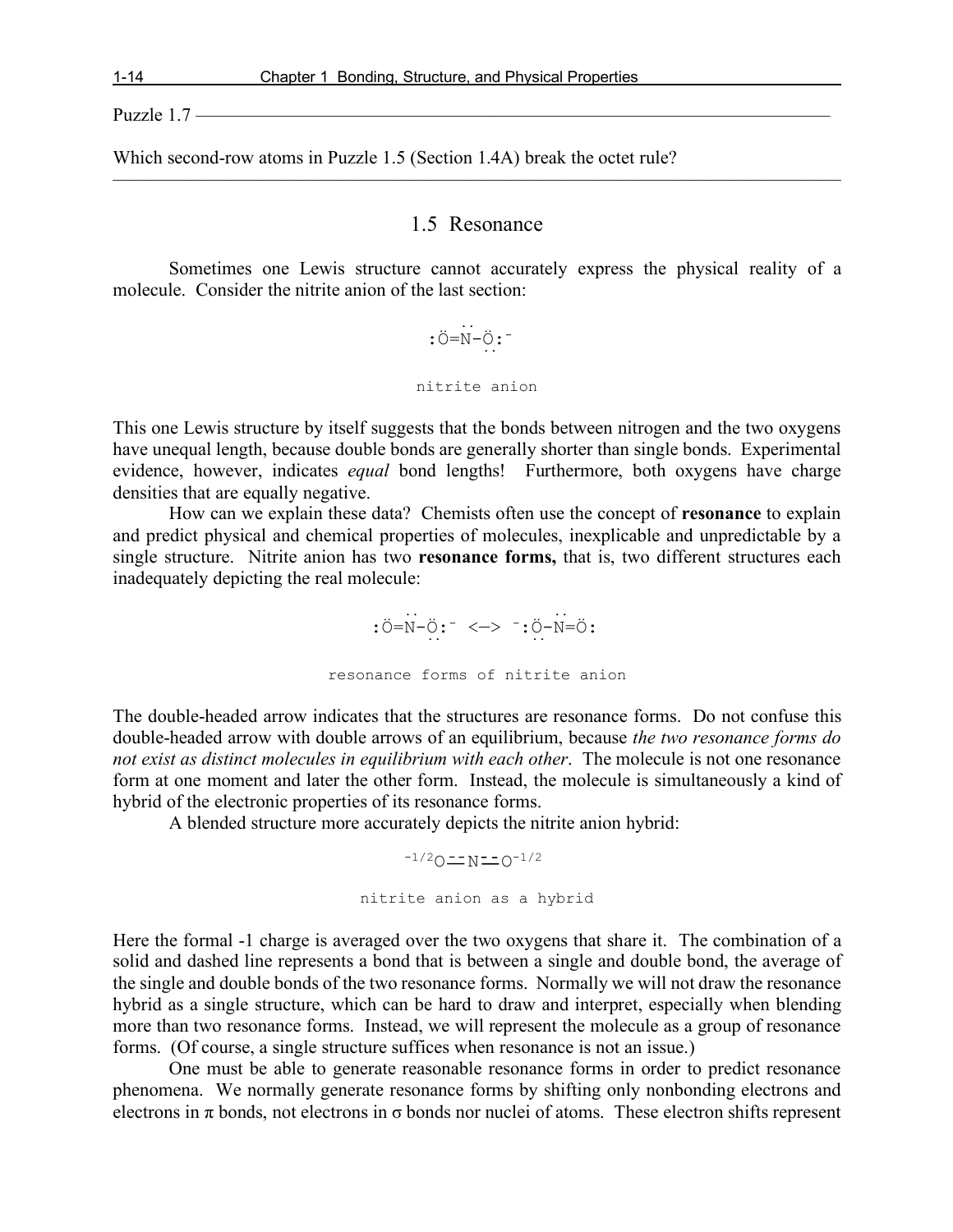not actual physical shifts, but hypothetical shifts that generate hypothetical resonance forms. They are bookkeeping tools to help predict resonance forms. Resonance is a very useful concept, but not a process. In the case of nitrite anion, we can obtain the second resonance form from the first by shifting a lone pair from the negatively charged oxygen to a  $\pi$  bond with the nitrogen:

```
 .. ..
 :Ö=N-Ö:- <—> -:Ö-N=Ö: .. ..
          electron delocalization in nitrite ion
```
Able to tolerate at most eight electrons around it, nitrogen releases the  $\pi$  electrons of its original double bond onto oxygen. The two electron pairs involved in resonance are delocalized over both an oxygen and a  $\pi$  bond, not confined to one place or the other. For ease of delocalization, the nonbonding and  $\pi$  electrons move among overlapping, parallel *p* orbitals. (Atoms below the second row may use *d* orbitals.) In the example of nitrite ion:



parallel *p* orbitals for resonance in nitrite ion

To help generate resonance forms organic chemists use **electron arrows**, also called curved arrows. These show the fictional flow of electron pairs as bonds are made and broken from one hypothetical resonance form to another. Three rules of electron arrows apply to resonance:

1*. An electron arrow always begins at an electron pair*, either nonbonding or in a π bond. Note that the electron arrows above obey this rule.

2. *An electron arrow always ends at an atom*, not at a bond. Again note that the electron arrows above do end at atoms.

3. In a series*, a succeeding arrow begins by the atom where the preceding arrow ends*. Successive arrows lie head-to-tail, never head-to-head nor tail-to-tail:

 $\rightarrow$   $\rightarrow$  or  $\rightarrow$   $\rightarrow$   $\rightarrow$  or head-to-tail head-to-head tail-to-tail correct wrong wrong

The earlier arrows do indeed lie properly. Similar electron arrows will be used later to show the course of reactions (Section 5.1). In the meantime, let us see how they generate other types of resonance forms.

In another kind of resonance a  $\pi$  bond is adjacent to an atom with an unfilled outer shell. For example:

 $\leftarrow$  +  $\delta$  +  $\delta$  +  $\delta$  + —C=C-C— <—> —C-C=C— <sup>≡</sup> —C C C— | | | | | | | | |

electron delocalization over 3 atoms of a cation

Pushing electrons from an electron-rich  $\pi$  bond to a positive charge on a carbon with an unfilled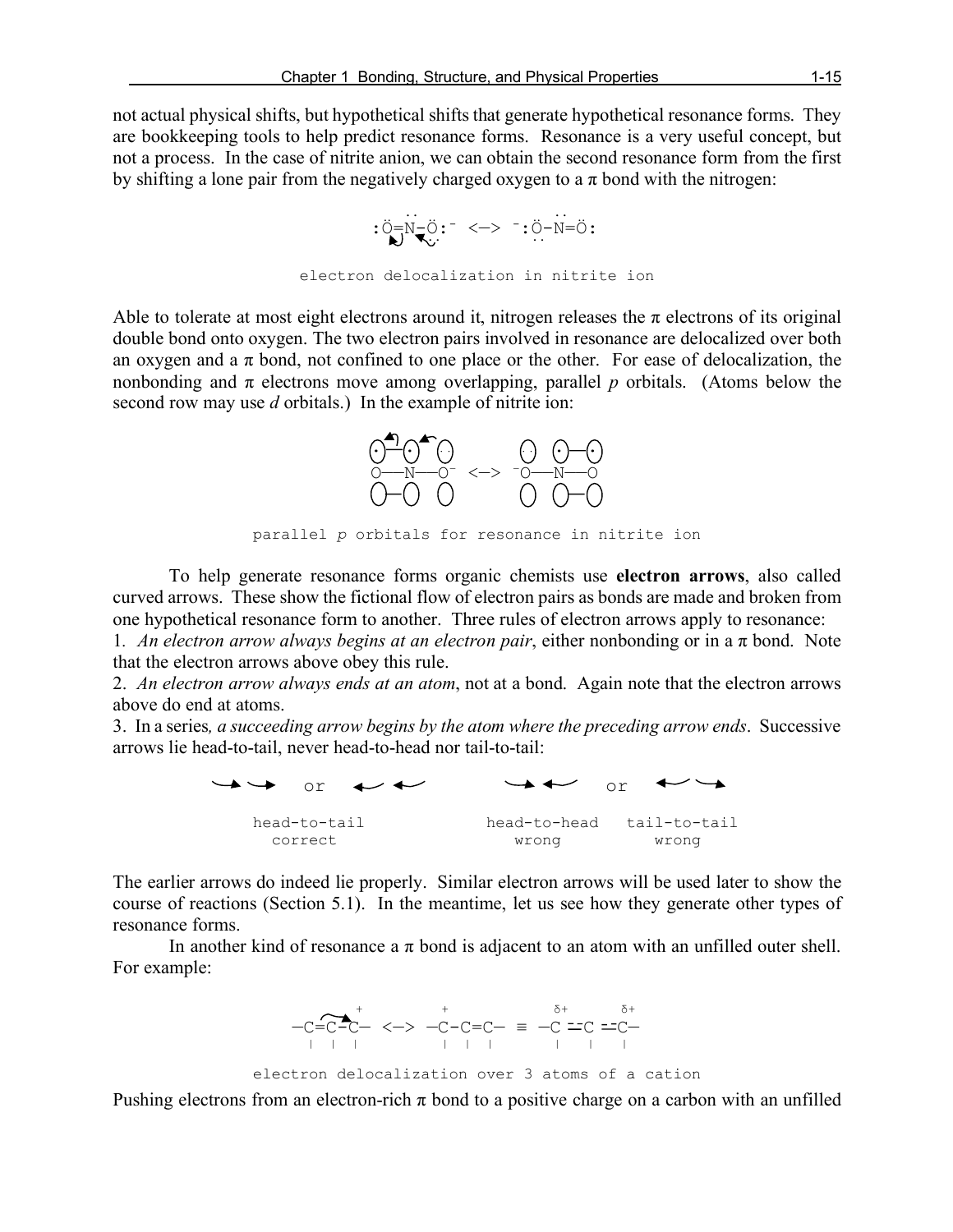outer shell generates a second, reasonable resonance form. In effect, the pair of  $\pi$  electrons is not confined to one  $\pi$  bond, but shared by two simultaneous, partial  $\pi$  bonds. Of course, parallel p orbitals allow ready delocalization of the  $\pi$  electrons:



Another type of resonance arises when a lone pair is adjacent to an atom with an unfilled outer shell. For example:



To evoke the second form we move a lone pair toward the electron-poor carbon and form a  $\pi$  bond.

Whenever generating resonance forms, electrons flow from a region of high electron density, either a lone pair or a  $\pi$  bond. Note also that total charge is conserved among resonance forms because electrons are only shifted, not added or removed from the forms. Finally, note that the first resonance form can be obtained from the second by reversing the artificial electron flow:



One property of resonance forms that is not averaged is energy. Because these forms are hypothetical structures of fictitious molecules, one can only estimate their energies. The hybrid nitrite anion achieves lower energy and greater stability than either resonance form alone:



resonance stabilization of hybrid

Because molecules generally seek lower energy and greater stability, the anion exists as a hybrid, not as a resonance form of higher energy. The hypothetical energy difference between the most stable resonance form and the actual molecule is called the **resonance stability** or **resonance energy.** Resonance and its stabilizing effect can be used to explain many chemical phenomena.

By further delocalizing electrons, extra resonance forms increase resonance stability. For example, sulfuric acid is a strong acid. An important factor in its strength is the resonance stability of its conjugate base: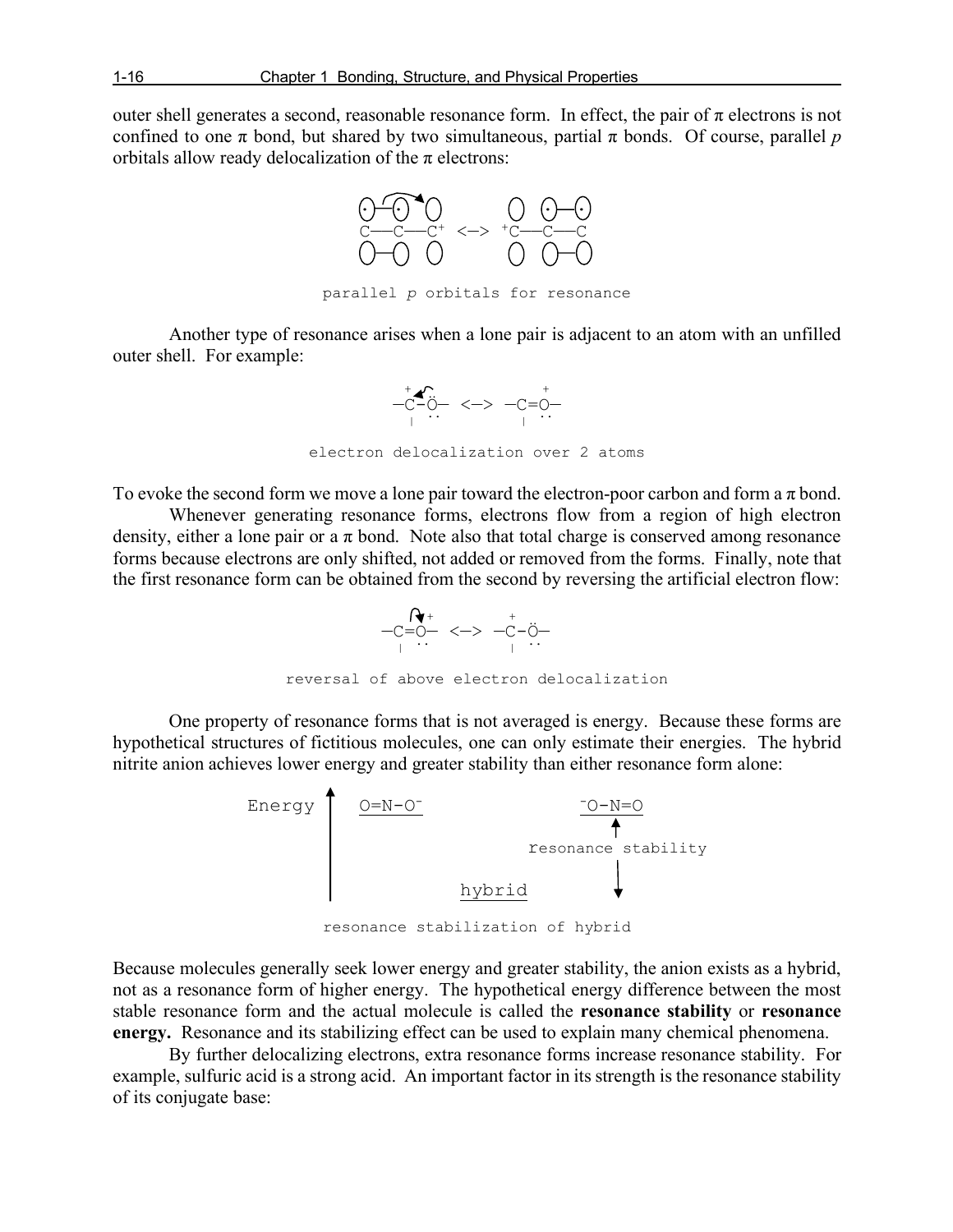

Three resonance forms greatly stabilize and weaken the conjugate base. Consequently, sulfuric acid is a strong acid, very willing to surrender a proton to achieve the stability of its conjugate base.

By another property of resonance, a more stable resonance form contributes more to the nature of the hybrid than a less stable form. To use this property one must be able to estimate relative stabilities of resonance forms. The most important criterion for this estimate is the number of bonds. Because a valid bond (i.e., one that does not violate the octet rule) lowers the energy of the atoms involved, a resonance form with more valid bonds is more stable and contributes more to the hybrid than another form with fewer bonds. For example:



The major resonance form is the second one because it has an extra, stabilizing  $\pi$  bond. Thus, the bond between carbon and oxygen in the actual hybrid has more double than single bond character, and the oxygen holds more of the formal positive charge than the carbon. (The polarity of bonds further affects this charge distribution, however, as discussed in Section 1.9A.) Note also that the second form abides by the octet rule, whereas the carbon of the first form has an unfilled shell.

The following generalization pertains to the above resonance situation:

#### **as attractions (e.g. bonds) ↑, energy ↓ & stability ↑**

The additional bond must be valid, however. Consider the next situation, which superficially resembles the preceding one:



One might be tempted to regard the second form as the major resonance form because it shows an extra  $\pi$  bond. Yet with this extra bond 10 electrons in five bonds surround the second-row nitrogen and violate the octet rule. Unlike the previous example where the carbon of the first resonance form had an unfilled shell, the nitrogen of the first form here already has a full outer shell. Consequently, the second form is too unstable to be a feasible resonance form, and the first structure by itself properly describes the true molecule without any resonance.

A second, less important criterion for judging the relative stabilities of resonance forms is the position of charges. According to a fundamental law of physics, opposite charges attract whereas like charges repel. Therefore, a resonance form with closer opposite charges or more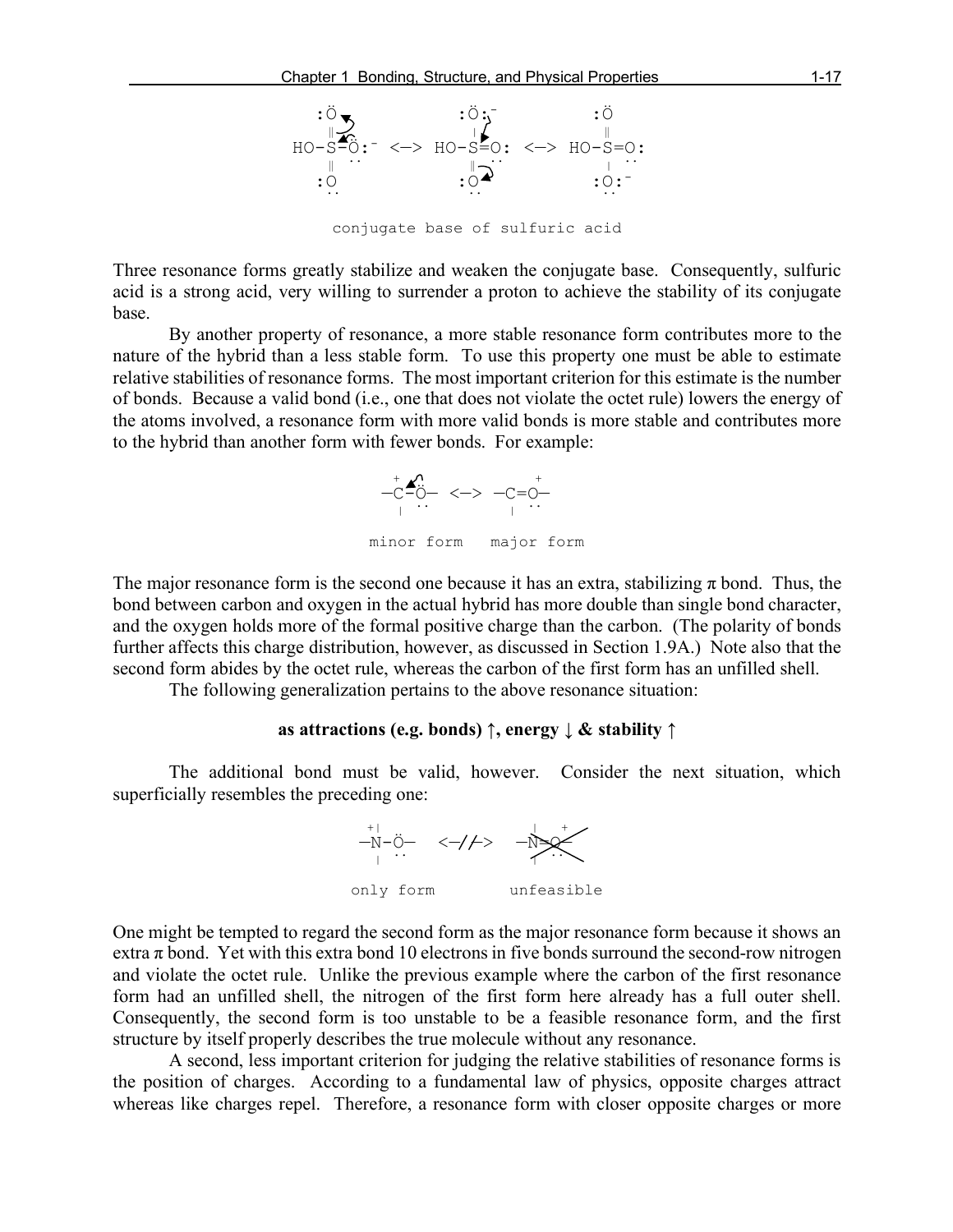separate like charges will have lower energy and more stability. Consider the example:



The separate opposite charges on the first form draw together and coincide in the second form. Thus, the second form is the major form, and the actual molecule has more double bond character between the carbon and oxygen than between the carbon and nitrogen.

Electronegativity (reviewed in Section 1.9A) also affects the stability of charges. Extra electrons and a negative charge are more stable on a more electronegative atom, whereas a positive charge prefers a less electronegative atom. For example:



Because oxygen is more electronegative than carbon, the first form with the negative charge on the oxygen is more stable than the second form. The real molecule has more partial negative charge on the oxygen than on the carbon.

Aware of the factor of charge position, let us reexamine an earlier example of resonance:



The second form was judged to be stabler because it has an extra bond. On the other hand, this form also has the positive charge on the more electronegative atom, the oxygen. So by the second criterion of charge position, the first form is stabler. Yet, because extra bonding is generally more important than charge position, we estimate the second form to be the major one.

A final property of resonance indicates that a more stable resonance form stabilizes more than a less stable form. Two examples illustrate this principle.



difference in resonance stability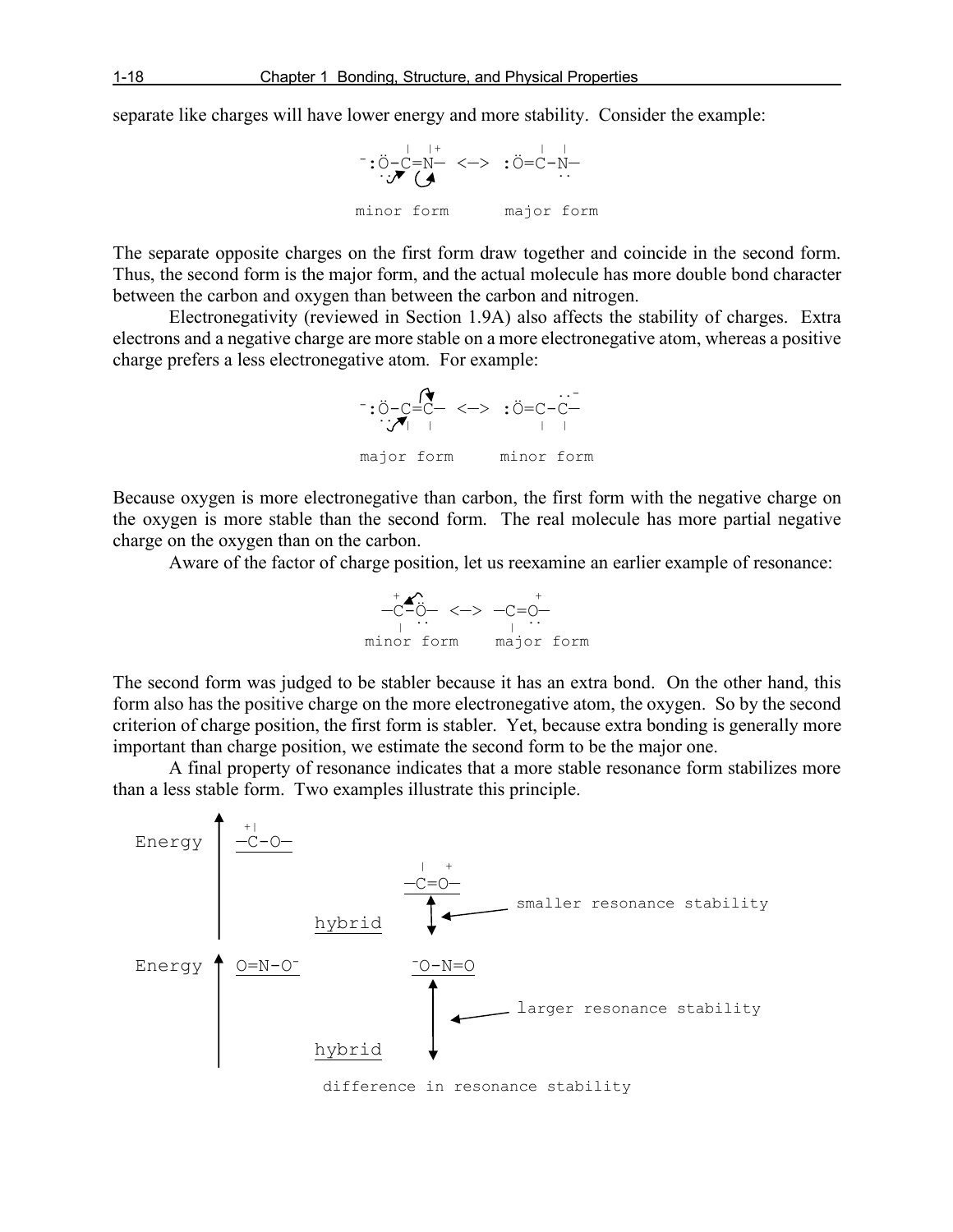A second major form stabilizes the anion more than the less stable, minor resonance form stabilizes the cation. Thus, a minor form contributes less to resonance stabilization, as well as to other electronic properties of the hybrid.

Let us summarize the properties of resonance.

1. *A molecule that cannot be accurately depicted by only one Lewis structure is a hybrid of more than one fictitious resonance form*. The actual molecule is not an equilibrium of the resonance forms, but a simultaneous blending of their electronic properties.

2. *Resonance forms are generated by delocalizing nonbonding and π electrons in reversible patterns over overlapping parallel p (or d) orbitals*. Nuclei and σ electrons do not move. Total charge is conserved among a set of resonance forms.

3. *Resonance lowers the energy of a molecule below that of its most stable resonance form*.

4. *Resonance stabilization increases with the number of resonance forms*.

5. *Stability of resonance forms can be estimated by two criteria: the number of valid bonds and the position of charges*. The first criterion is usually more important than the second.

6. *A more stable resonance form contributes more to the identity and stability of the hybrid than a less stable form*.

Of course, these many properties of resonance would be difficult to remember without working many examples and puzzles in this and later chapters. Fear not: both this text and organic chemistry as a whole offer plenty of examples.

Puzzle 1.8 ——————————————————————————————————

With the help of electron arrows, draw all reasonable resonance forms for each molecule and decide major and minor forms:

| (a) | $HCO^-$ |                                      |  |  | (b) $HOCHCH_3$ (c) $-ONO^-$ (d) carbon monoxide |
|-----|---------|--------------------------------------|--|--|-------------------------------------------------|
|     |         |                                      |  |  |                                                 |
|     |         | (e) $Q = N = Q$ (f) $N = C - Q^{-1}$ |  |  |                                                 |
|     |         |                                      |  |  |                                                 |

Puzzle  $1.9$  —

Pyrophosphate ion and its derivatives are common biochemical metabolites. At pH 4 pyrophosphate ion has the structure:

 O O ‖ ‖ HOPOPOH | | -O O-

Draw all of its major resonance forms.

# 1.6 Molecular Geometry and Hybrid Orbitals

———————————————————————————————————————

Written structures, whether Lewis or condensed or line, normally do not indicate the true geometry of a molecule. These figures depict molecules on a planar surface, although many molecules are not planar. Molecular shape is important because many physical and chemical properties depend on it. Aided by the theory of hybrid orbitals, we will be able to predict molecular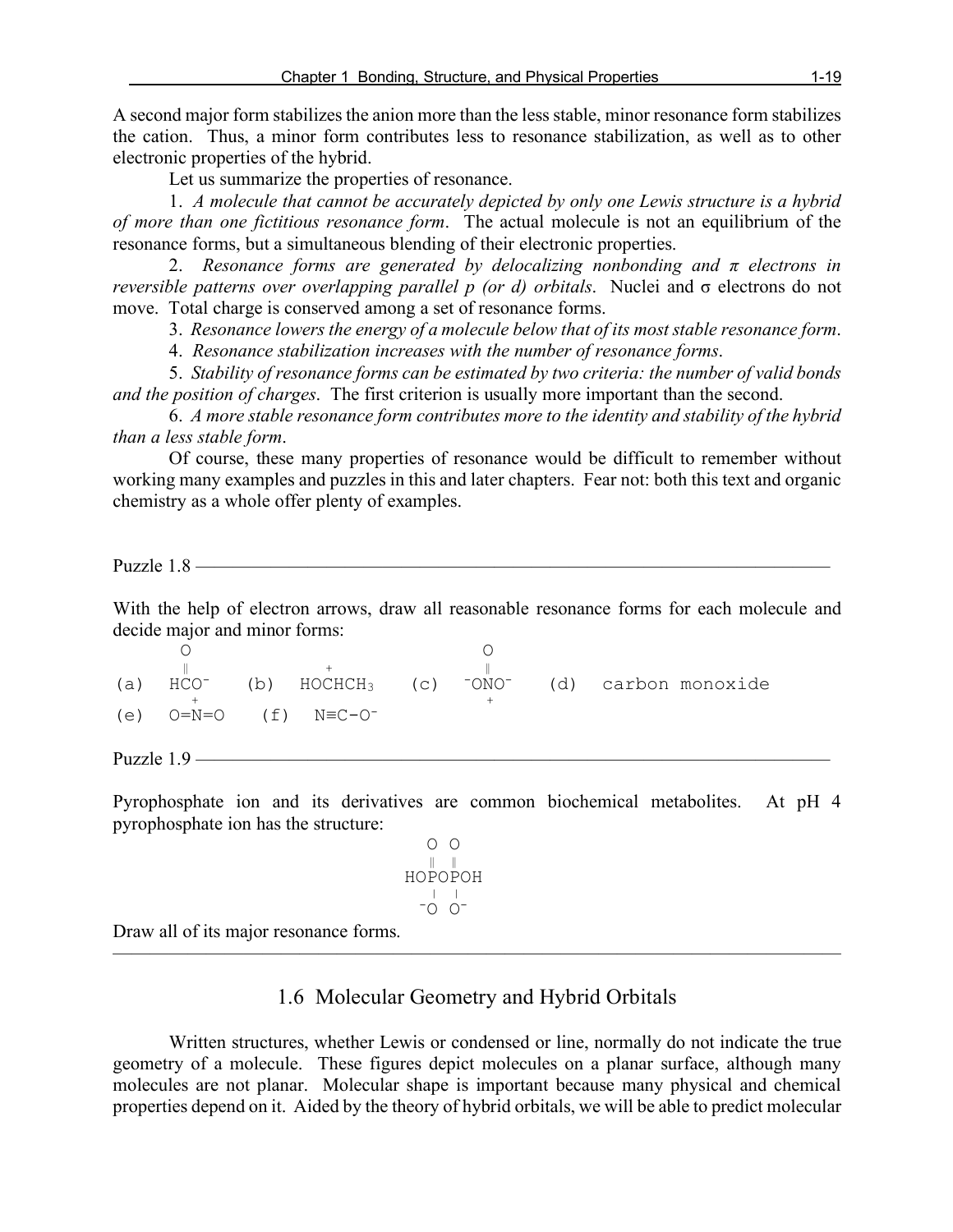shape. (Throughout this book molecular shape will reflect so-called electron-pair geometry, where lone pairs are an essential part of the shape.)

## 1.6A Molecular Geometry of Methane

Methane, CH4, is the smallest, simplest alkane (Table 1.2) and the principal component of natural gas.



One might infer from this two-dimensional representation that methane is a planar molecule with H-C-H bond angles of 90°. In fact, methane is a three-dimensional molecule with all H-C-H bond angles of 109°:



3-D structures of methane

To convey the three-dimensional nature of methane, three different symbols for bonds are used. The two solid lines indicate bonds in the plane of the paper. The wedge indicates a bond extending from the carbon outward to a hydrogen closer to the viewer. The dashed line represents a bond pointing inward from the carbon to a hydrogen farther from the viewer. One may also visualize the four hydrogens at the vertices of a tetrahedron surrounding the carbon:



tetrahedral structure of methane

Accordingly, we say that this carbon has **tetrahedral geometry**. To better visualize this arrangement of bonds and atoms, a molecular model is very useful.

Why does methane adopt this tetrahedral shape? It is a matter of physics and geometry. Four pairs of negatively charged electrons in four σ bonds surround the carbon. Because negative charges repel each other, the molecule has least energy and most stability if it arranges its four  $\sigma$ bonds as far apart as possible. Only a tetrahedral shape and 109° bond angles achieve this minimum repulsion. In molecular shape, as in resonance (Section 1.5):

### **as repulsions ↓, energy ↓ & stability ↑**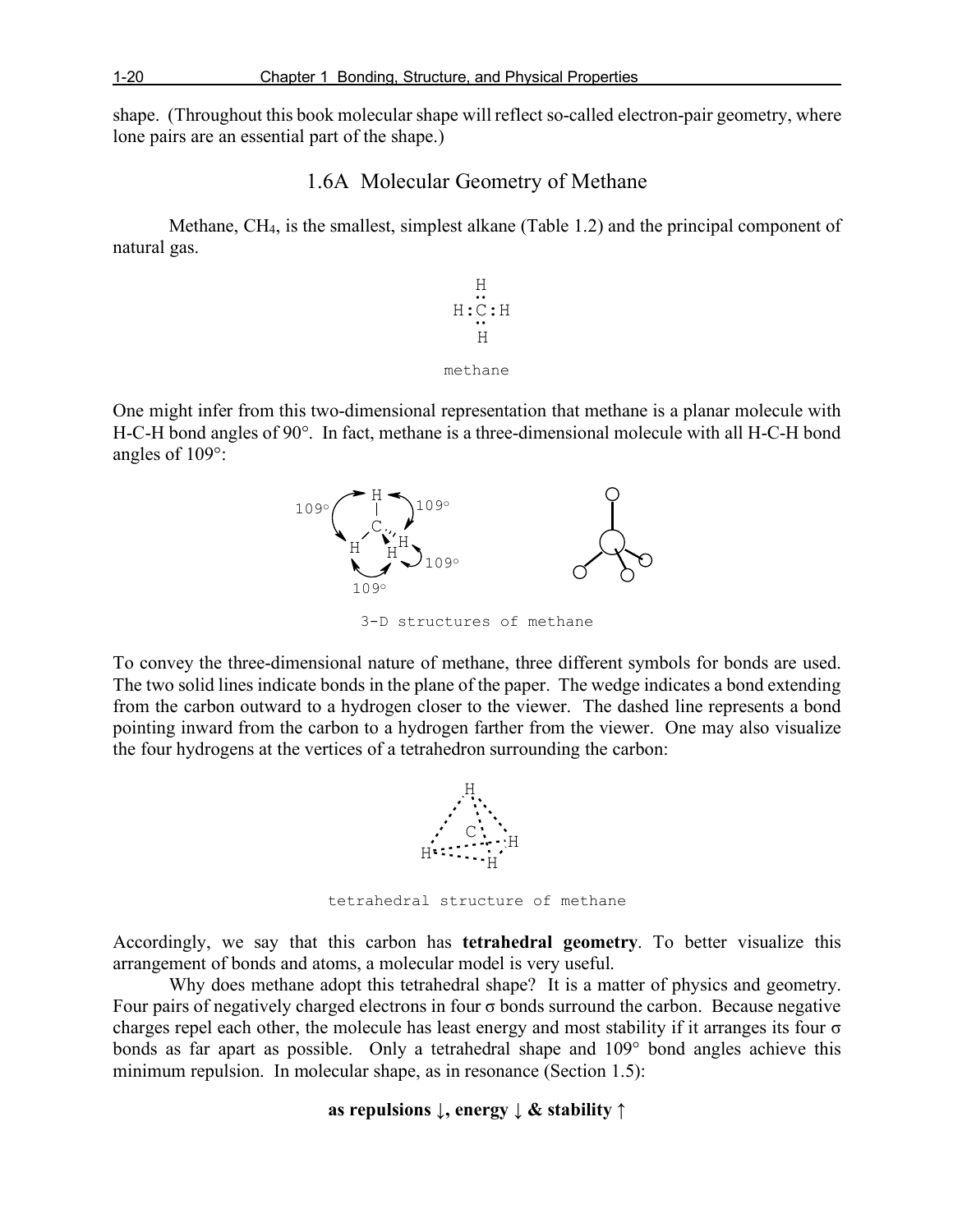How can we explain this geometry in terms of carbon's electron orbitals? The individual *s* and *p* orbitals of an isolated, unbonded carbon atom cannot explain the geometry of this bonded carbon. Instead, chemists invented the method of **orbital hybridization** to describe the orbital arrangement of carbon and other atoms in molecules. In this process *s* and *p* (and sometimes *d*) atomic orbitals are mathematically combined or **hybridized** to form **hybrid orbitals.** An important conservation rule applies to orbital hybridization: *the number of hybrid orbitals equals the number of atomic orbitals hybridized*. In methane, carbon extends hybrid orbitals, not *s* or *p* orbitals themselves, for its four σ bonds. The four outer-shell atomic orbitals, a 2*s* and three 2*p* orbitals, are hybridized to yield four *sp*<sup>3</sup> hybrid orbitals:



The *sp*<sup>3</sup> designation indicates the number and kind of atomic orbitals that compose the hybrid orbitals: an *s* and three *p* orbitals. Note that an  $sp^3$  orbital resembles a *p* orbital in having two lobes. Yet, unlike *p* orbitals but typical of hybrid orbitals, the two lobes have different sizes, reflecting a much greater probability of finding an electron in the front lobe than in the smaller back lobe. In fact, for simplicity the back lobe is usually omitted from drawings, as in the assembly of four *sp*<sup>3</sup> orbitals above. Here the hybrid orbitals define a tetrahedron with the axes of the orbitals separated by 109°.

In methane carbon's four valence electrons are evenly distributed among the four hybrid orbitals, identical in energy:



This distribution follows **Hund's rule:** place electrons in different orbitals of the same energy to minimize repulsion. The four unpaired electrons account for the four  $\sigma$  bonds in methane because each unpaired electron can form a bond with an unpaired electron from a hydrogen atom.

By comparison, the uncharged, isolated carbon atom distributes its four valence electrons in unhybridized 2*s* and 2*p* atomic orbitals. Two electrons are paired in the 2*s* orbital, and only two electrons are left unpaired and able to bond in 2*p* orbitals. Therefore, this electron configuration permits only two bonds. Because bonds tend to lower the energy of atoms, the four bonds allowed by hybridization are favored over the two bonds without hybridization.

It is no coincidence that the tetrahedral shape of the molecule perfectly reflects the geometry of the four *sp*<sup>3</sup> orbitals. Carbon's hybrid orbitals, by overlapping head-on with the hydrogens' 1*s* orbitals, determine tetrahedral bond angles of 109°.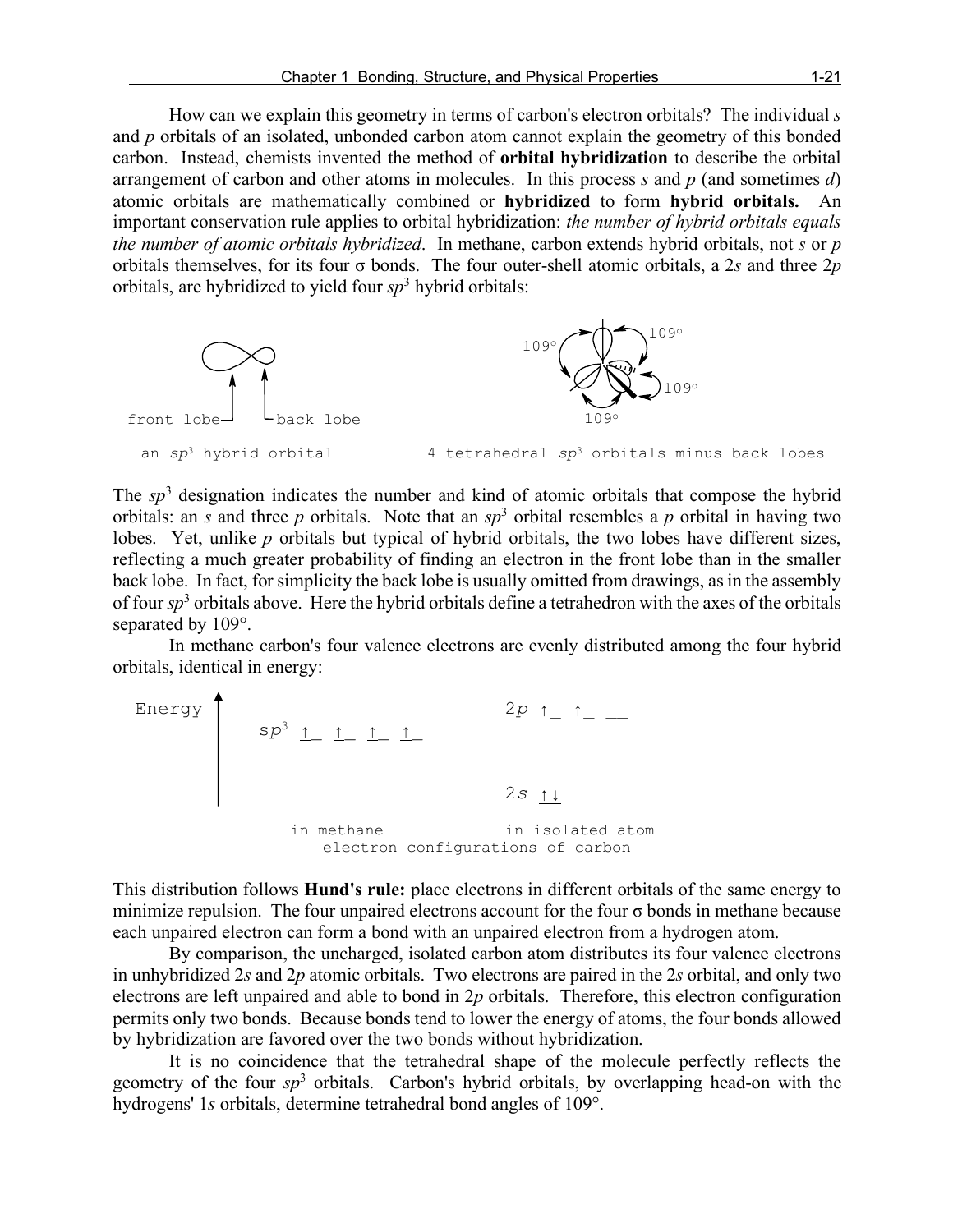

overlapping orbitals determining methane's shape

An advantage of hybridization becomes apparent. Because the more directed, front lobes of hybrid orbitals have greater electron density than either lobe of a *p* orbital, carbon can form stronger bonds with hybrid orbitals. Thus, the  $sp^3$  hybridization of carbon explains the number, direction and strength of  $\sigma$  bonds in methane.

Puzzle  $1.10$  ——

(a) Draw the Lewis structure of ethane, CH3CH3.

(b) To minimize electron repulsion, what geometry should surround each carbon?

(c) Using wedges and dashed lines, draw a three-dimensional structure showing the correct geometry at both carbons.

———————————————————————————————————————

# 1.6B Molecular Geometry of Methyl Carbocation

Let us next explore the shape of the methyl **carbocation** (pronounced *car' bō cat'*  $\bar{i}$  *ən*), <sup>+</sup>CH<sub>3</sub>. In a carbocation a carbon carries a formal positive charge.

$$
\begin{array}{c}\nH \\
H:C^+ \\
H \\
H \\
H \\
H\n\end{array}
$$

Again, we should not expect this Lewis structure to indicate the shape of the ion. To minimize repulsion among the three electron pairs, the molecule would not have two bond angles of 90° and one of 180°. Instead, the ion spreads its bonds to form three 120° bond angles, equally dividing the 360° field around carbon:



two views of methyl carbocation's geometry

Note in the second view above that all four atoms are in the same plane, perpendicular to an empty *p* orbital. Because the three hydrogens surrounding the carbon define a triangle, this shape is called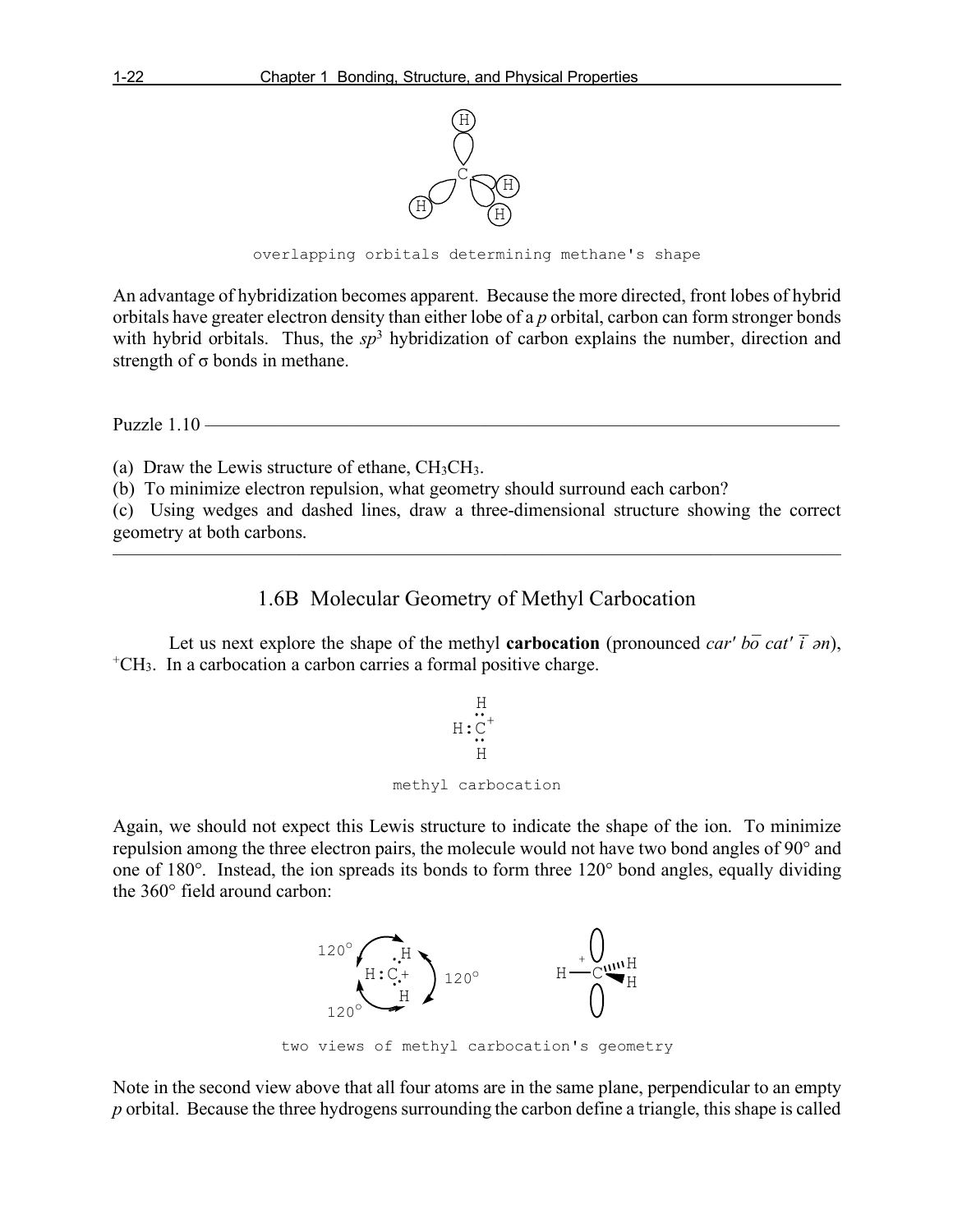### **trigonal planar** (i.e., triangular).

In accordance with this geometry, the carbon of the methyl carbocation hybridizes a 2*s* and two 2*p* orbitals to yield three *sp*<sup>2</sup> hybrid orbitals and leaves one 2*p* orbital unhybridized. The superscript in  $sp^2$  specifies the number of *p* orbitals hybridized. Note that this hybridization properly conserves the number of orbitals.



An *sp*<sup>2</sup> orbital resembles an *sp*<sup>3</sup> orbital with its small back lobe of low electron probability. Yet, the three  $sp^2$  orbitals define a planar equilateral triangle, not the tetrahedron of  $sp^3$  orbitals, and the axes of the  $sp^2$  orbitals intersect at angles of 120 $^{\circ}$ .

Identical in energy, the three  $sp^2$  orbitals share carbon's electrons in the methyl carbocation:

Energy 
$$
\frac{2p}{sp^2} \frac{1}{\frac{1}{sp^2} \frac{1}{\frac{1}{sp^2} \frac{1}{\frac{1}{sp^2}}}}
$$

The three unpaired electrons seek three bonds with unpaired electrons, the correct number for the carbocation. Furthermore, overlap of one 1*s* orbital from hydrogen with each *sp*<sup>2</sup> orbital of carbon provides the desired trigonal planar orientation of bonds.



σ bonds of methyl carbocation.

Carbon's empty, unhybridized 2*p* orbital lies perpendicular to the plane of the three, bonding *sp*<sup>2</sup> orbitals. We see again that hybridization provides both the correct number and the correct orientation of bonds.

Puzzle  $1.11$  —

Consider  ${}^+CCl_3$ .

(a) Draw its Lewis structure. (b) What Cl-C-Cl bond angle would you predict? Explain.

———————————————————————————————————————

(c) Draw an accurate geometric structure for the cation.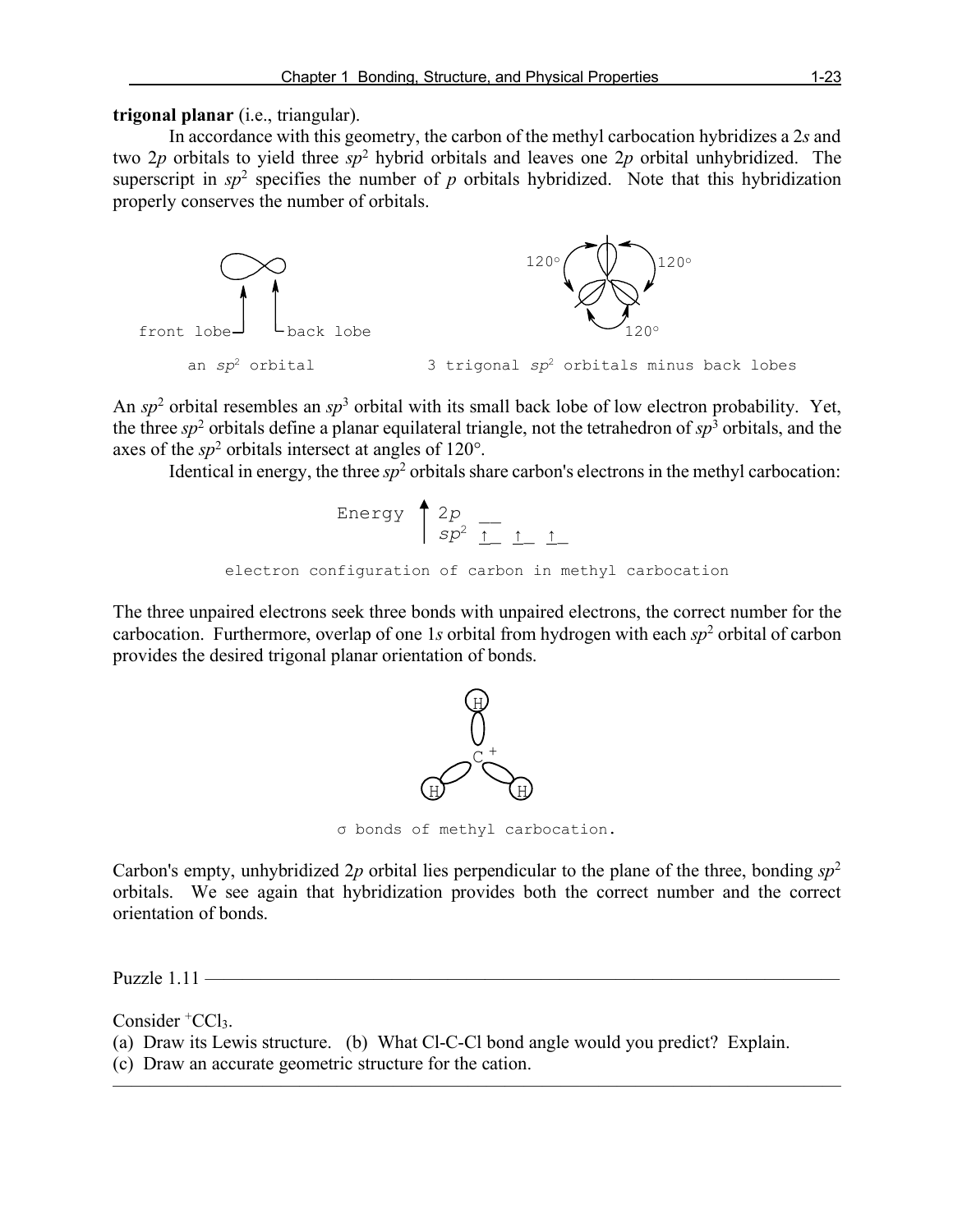# 1.6C Molecular Geometry of Ethyne

Ethyne, more commonly known as acetylene, is the smallest **alkyne,** a triply bonded hydrocarbon (Table 1.2).

$$
\mathrm{H}\mathrm{-}\mathrm{C}\mathrm{ \mathrm{=C} \mathrm{-}H}
$$

#### ethyne

For once, this linear representation does indicate the true shape of the molecule. The nuclei of all four atoms lie on one straight line with H-C-C bond angles of 180°. Evidently, this geometry minimizes electron repulsion, but a second look at the triple bond displayed in Section 1.2C helps us see this. Each carbon has two  $\sigma$  bonds (to a carbon and a hydrogen) and two  $\pi$  bonds (to a carbon). Each of the  $\sigma$  bonds has an electron pair most likely to be in a small region between the nuclei. In contrast, each of the  $\pi$  bonds has an electron pair likely to be in large regions above and below the internuclear axis. Because electrons in  $\pi$  bonds are so diffuse, they provide little consistent repulsion to other electron pairs. So for the most part, ethyne minimizes electron repulsion only among its σ bonds. By putting its atoms in a straight line, ethyne minimizes repulsion among its σ electron pairs, and consequently it minimizes its energy.

Once again orbital hybridization explains this optimum geometry as well as the number of bonds. Each carbon in ethyne hybridizes one 2*s* and one 2*p* orbital to provide two *sp* hybrid orbitals, while two 2*p* orbitals are left unhybridized. Of course, the number of hybrid orbitals equals the number of orbitals hybridized.



Like all other hybrids of *s* and *p* orbitals, an *sp* orbital has two lobes, the front larger than the back. The two *sp* hybrid orbitals are used for each carbon's two σ bonds and the two

perpendicular, unhybridized  $2p$  orbitals are used for each carbon's two  $\pi$  bonds.



σ and π bonds of ethyne

The linear molecule results naturally from the orientation of the hybridized orbitals.

Puzzle  $1.12$  —

Consider carbon dioxide.

(a) Draw its Lewis structure. (b) What O-C-O bond angle would you predict? Explain.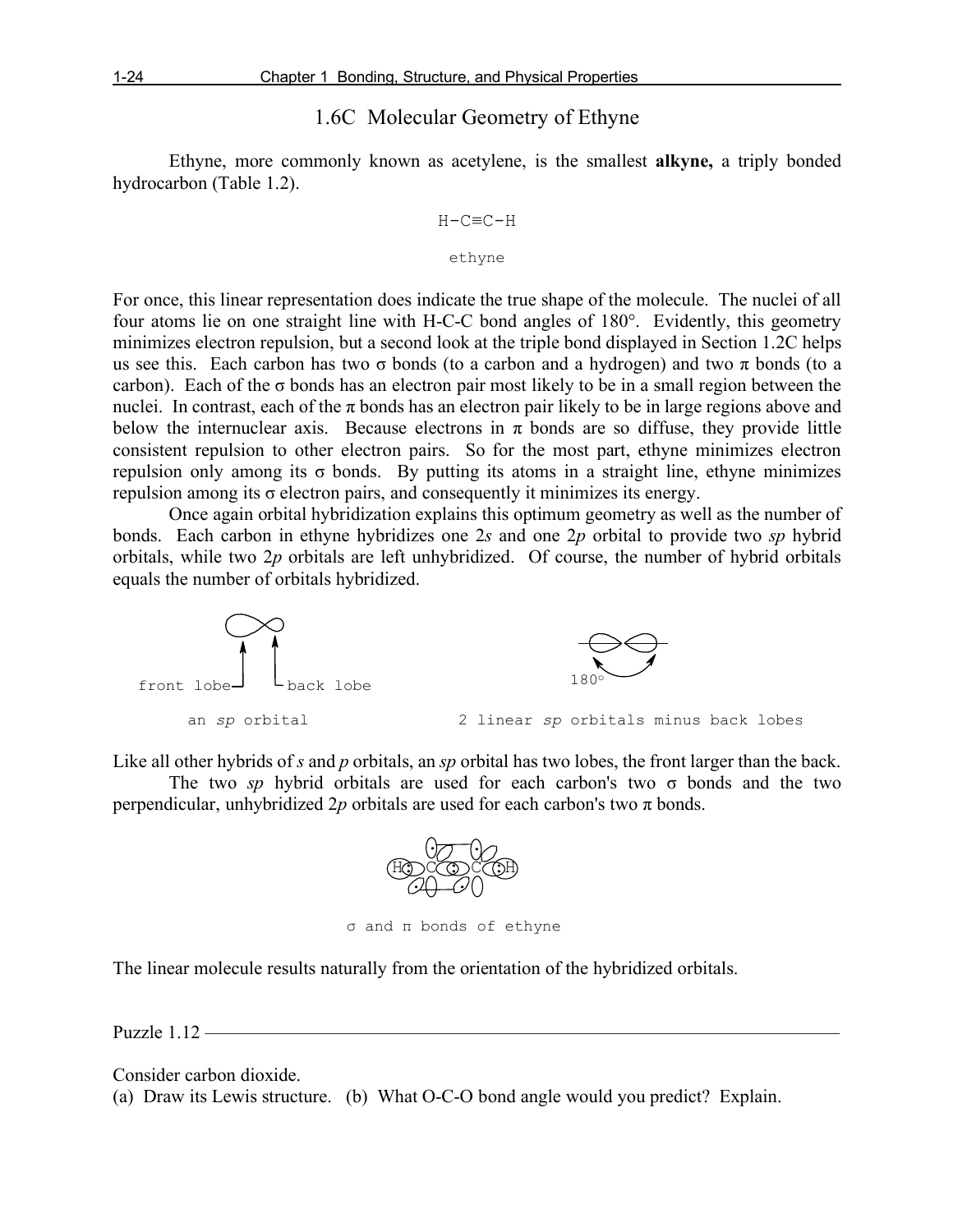#### (c) Draw an accurate geometric structure of the molecule.

# 1.6D General Rules of Molecular Geometry

———————————————————————————————————————

So far, we have seen three examples where orbital hybridization was used to explain the molecular shape that minimizes electron repulsion. But how does one know which hybridization results from a particular shape? Indeed, how can one reliably predict the optimum shape? Let us formulate general rules that determine both molecular shape and hybridization of second-row atoms in molecules of all kinds.

First, *count the number of repelling electron pairs at a given second-row atom*. A repelling electron pair is one that resides mostly in a small region of the molecule and so fully repels other such electron pairs. As we have seen, any electron pair in a  $\sigma$  bond counts as a repelling electron pair. Also, a lone, nonbonding pair of electrons is a repelling electron pair because it lies in one orbital, a small region. In contrast, electron pairs in  $\pi$  bonds are too diffused over two  $p$  orbitals to fully repel (Section 1.6C). Thus, a double or triple bond contributes only one (σ) repelling electron pair to the count. Also, a single, unpaired electron, found in radicals, does not repel enough to count.

Second, *provide one hybrid orbital for each repelling electron pair*. This automatically minimizes electron repulsion. Remember that hybridization conserves the number of orbitals. Thus, if four repelling electron pairs surround a second-row atom, one 2*s* and three 2*p* orbitals must generate four *sp*<sup>3</sup> hybrid orbitals, separated by 109° angles in a tetrahedral shape. For example, the nitrogen in ammonia,  $NH_3$ , is surrounded by four repelling electron pairs: three  $\sigma$ pairs in bonds to hydrogen and one lone pair. Accordingly, the nitrogen is hybridized approximately  $sp^3$  with approximately 109 $\degree$  bond angles:



geometry of ammonia

The predicted hybridization and bond angles are only approximate because the repelling electron pairs are not all equivalent: the lone pair is more closely held by nitrogen and so more strongly repels the other shared electron pairs. Yet, for our purposes the rules generally give an accurate enough picture of molecular shape.

If a second-row atom has three repelling electron pairs, one 2*s* and two 2*p* orbitals provide three *sp*<sup>2</sup> hybrid orbitals, separated by 120° angles in a trigonal, planar fashion. One 2*p* orbital, perpendicular to the plane of the  $sp^2$  orbitals, remains unhybridized. For example, each carbon in ethene, H<sub>2</sub>C=CH<sub>2</sub>, has three repelling electron pairs in three  $\sigma$  bonds (the  $\pi$  bond does not count). So each carbon is hybridized approximately  $sp^2$  with approximately 120 $\degree$  bond angles: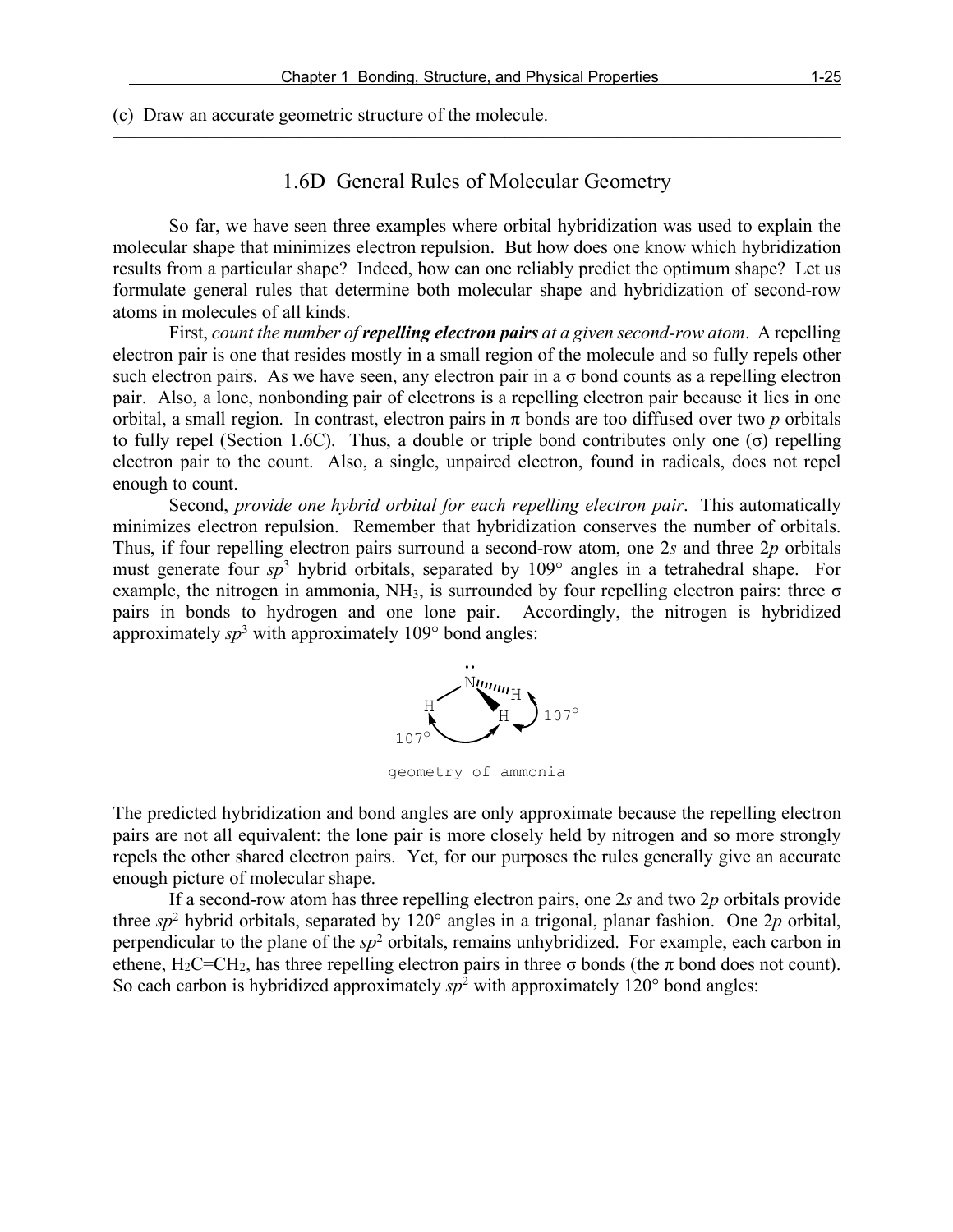

geometry of ethene

Bond angles deviate from 120° because of unequal repelling electron pairs

If two repelling electron pairs surround a second-row atom, two atomic orbitals, one 2*s* and one 2*p* orbital, hybridize into two *sp* orbitals at a 180° angle. Two 2*p* orbitals, perpendicular to each other and to the *sp* orbitals, remain unhybridized. For example, both carbon and nitrogen in cyanide anion, :N≡C:– , are *sp* hybridized because each second-row atom has two repelling electron pairs in a lone pair and a σ bond. Although a diatomic molecule has no bond angle, both lone pairs are in line with the atoms:



geometry of cyanide anion

Table 1.4 generalizes these rules. Except for instances of resonance (Section 1.6E) and ring strain (Section 2.8), these rules are general for second-row atoms. Even third-row atoms usually obey these rules. For example, the silicon in silane, SiH4, has four repelling electron pairs in four σ bonds. So it is hybridized *sp*<sup>3</sup> with tetrahedral geometry. A third-row atom involves *d* orbitals only for more than four repelling pairs. A hydrogen, having only one repelling electron pair in a normal molecule, does not hybridize its 1*s* orbital.

```
Table 1.4 Rules of Hybridization and Geometry for Second-Row 
Atoms
```

| # of repelling<br>electron pairs | Hybridization                    | Bond angle | Shape           |
|----------------------------------|----------------------------------|------------|-----------------|
| 4                                | 4 x $sp^3$                       | 109°       | tetrahedral     |
| 3                                | $3 \times sp^2$ & 2p             | 120°       | trigonal planar |
| 2                                | $2 \times sp & 2 \times 2p$ 180° |            | linear          |
| $\mathbf{1}$                     | none                             | none       |                 |
|                                  |                                  |            |                 |

Puzzle  $1.13$  –

Give the hybridization and geometry for each second- or third-row atom in these molecules: (a)  $H_2O$  (b)  $H_3O^+$  (c)  $\overline{CH_3}$  (d)  $\overline{CH_3}$  (e)  $N_2$  (f)  $HO^-$  (g)  $H_2C=N-CH_3$  (h)  $H_2SO_4$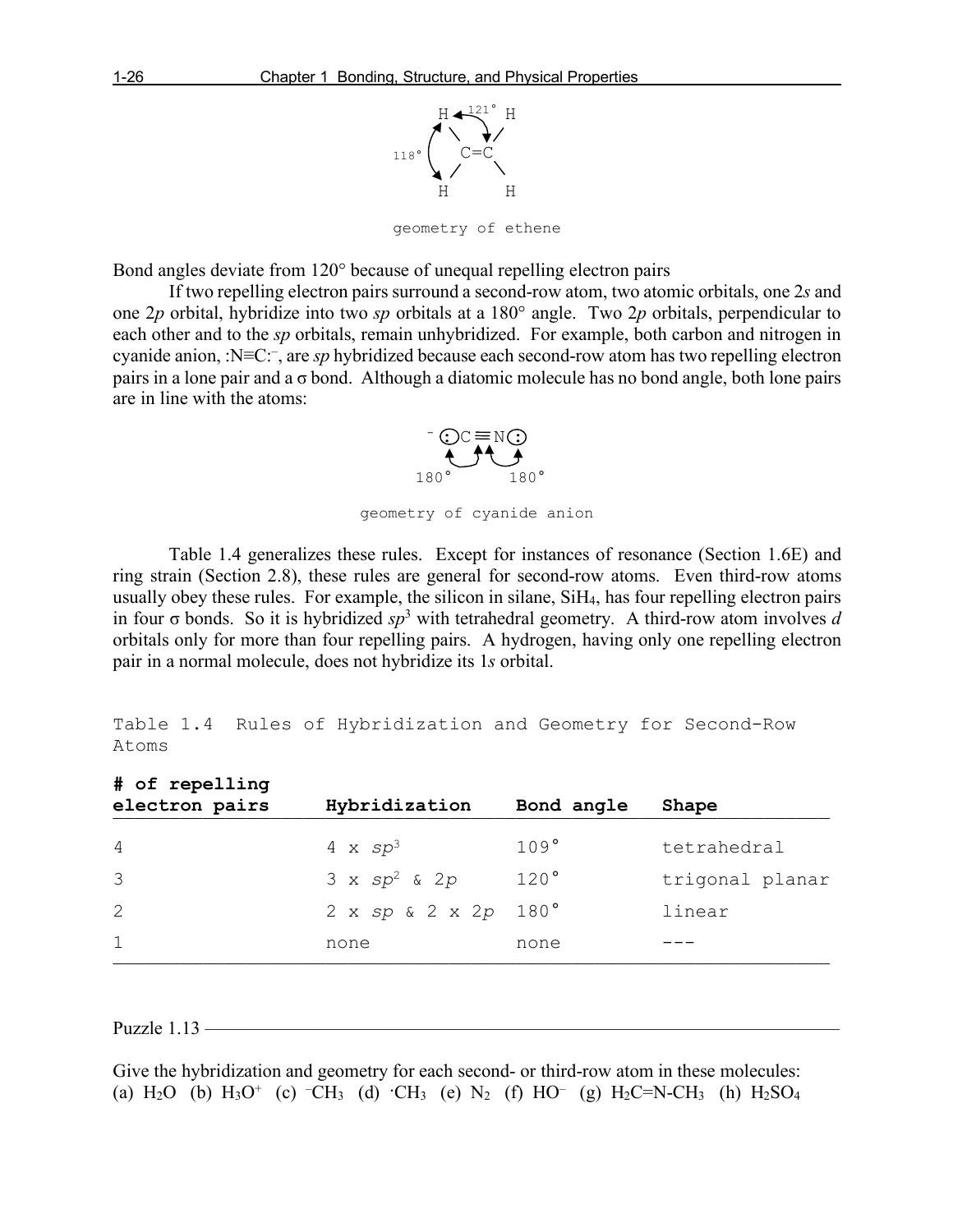$(i)$  PCl<sub>3</sub>

#### 1.6E Resonance and Hybridization

———————————————————————————————————————

Let us see how resonance can affect hybridization. Consider two resonance forms that suggest ambiguous hybridizations for a molecule:



In the first form the oxygen with three repelling electron pairs is hybridized  $sp<sup>2</sup>$ . Yet, in the second form four repelling electron pairs give this same oxygen *sp*<sup>3</sup> hybridization. Likewise, the nitrogen is hybridized  $sp^3$  and  $sp^2$  in the first and second forms, respectively.

What is the true hybridization of these two atoms in the actual molecule, the resonance hybrid? It is best to consider them hybridized  $sp^2$ , not  $sp^3$  or some combination of  $sp^2$  and  $sp^3$ . Resonance requires ready delocalization of  $\pi$  and nonbonding electrons in parallel *p* orbitals of second-row atoms (Section 1.5).



parallel *p* orbitals for resonance

Consequently, to provide *p* orbitals needed for resonance, second-row atoms must be hybridized  $sp<sup>2</sup>$  or *sp*, not *sp*<sup>3</sup>.

Resonance's demand for *p* orbitals can affect the geometry of a molecule. Consider methanamide (i.e., formamide):



In the major resonance form the nitrogen appears to be  $sp<sup>3</sup>$  hybridized with bond angles at the nitrogen of about 109 $^{\circ}$ . Yet, nitrogen's true hybridization in the actual molecule is about  $sp<sup>2</sup>$  to allow for resonance. Consequently, the bond angles at nitrogen are about 120° with trigonal planar geometry: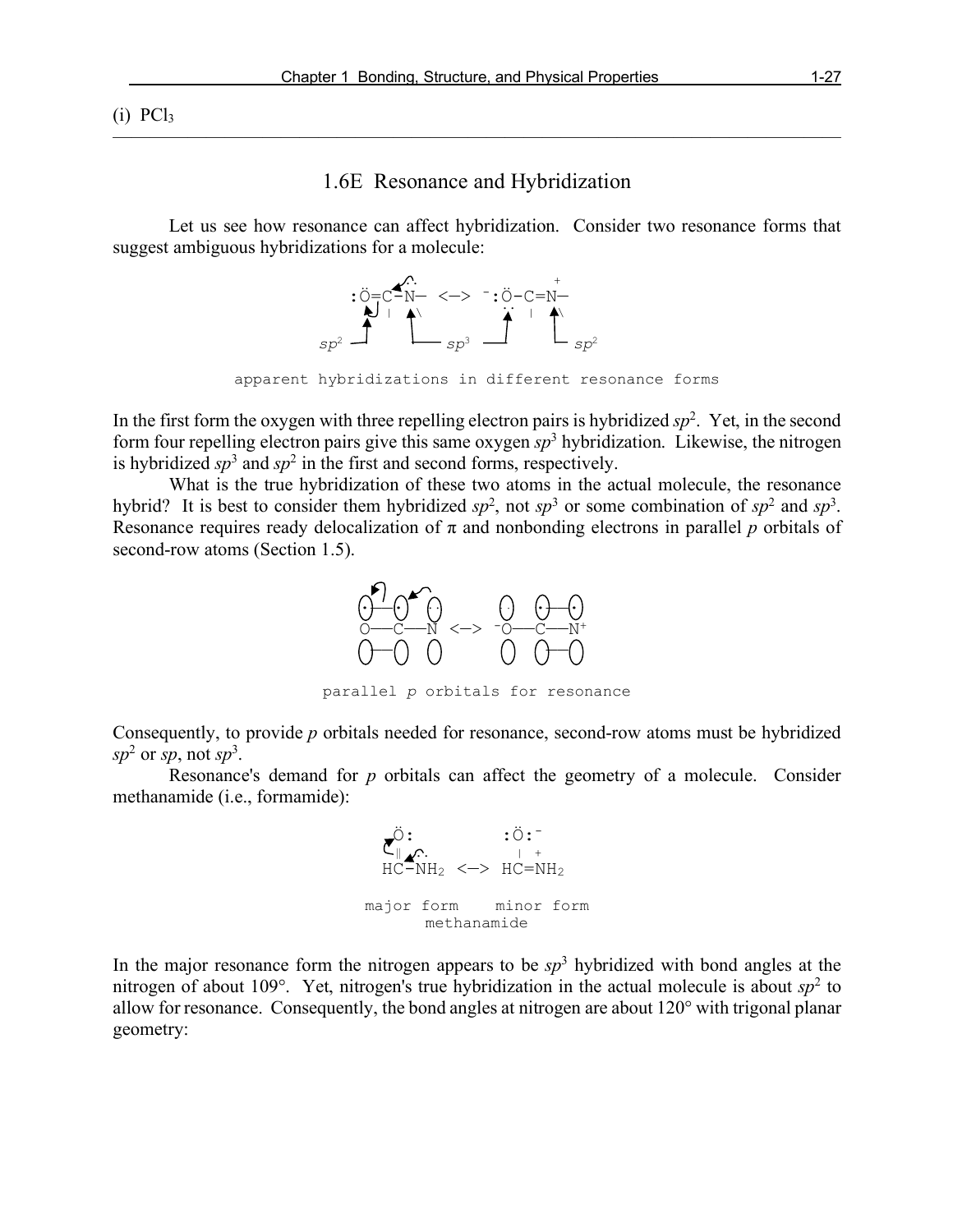

planar geometry of methanamide

Puzzle  $1.14$  —

Give the hybridization and geometry for each second-row atom in the molecules of Puzzle 1.8 (Section 1.5)

Puzzle  $1.15$  ——

Aspartame is a popular artificial sweetener, 200 times sweeter than sucrose, table sugar. Aspartame has this structure:

 $\begin{array}{ccccccc}\nO & H_2N & O & PhCH_2 & O \\
parallel & \vert & \vert & \vert & \ddots & \vert\end{array}$ HO-C-CH2-CH-C-NH-CH-C-O-CH3

Which atoms must be in one plane to permit resonance in the amide functional group? (Table 1.2, Section 1.3B, shows an amide group.) ———————————————————————————————————————

## 1.7 Bond Lengths

The length of a bond depends on the lengths and the number of overlapping orbitals. The length of a  $\sigma$  bond increases with longer overlapping orbitals. Also, the more overlapping orbitals in multiple bonds bind atoms more closely than do the fewer orbitals in single bonds. Let us examine the bond lengths in three organic molecules.

#### 1.7A Bond Lengths in 1-Butene

1-Butene is an **alkene,** a hydrocarbon with a carbon-carbon double bond (Table 1.2).

 H H | | H-C-C-C=C-H | | | | H H H H 1-butene

Table 1.5 shows the bonding orbitals and the bond lengths in 1-butene. We see in the table that the carbon-carbon double bond is 134 pm long, shorter than the carbon-carbon single bonds of 153 and 150 pm (1 pm = 1 picometer =  $10^{-12}$  m; pico- is pronounced  $p\bar{e}$ <sup>*' k* $\bar{o}$ ). This difference results</sup> from the double bond's four overlapping orbitals bonding their atoms more closely. Why are the carbon-hydrogen bonds shorter (110, 108 pm) than the carbon-carbon single bonds? The smallness of hydrogen's 1*s* orbital shortens its part of the bond, and so the whole bond length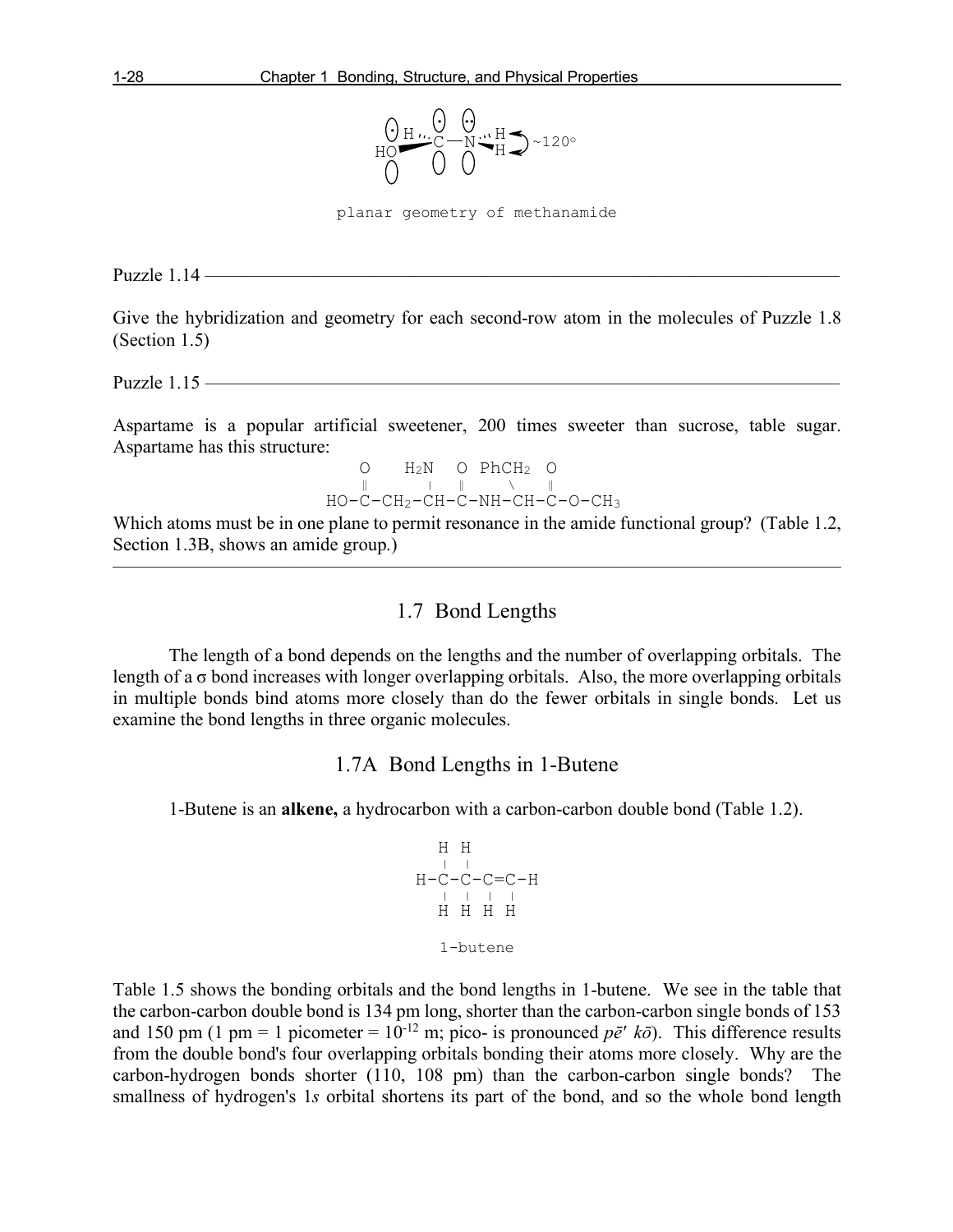diminishes.

| Molecule                     | Bond         | Bonding orbitals Bond length/pm |     |
|------------------------------|--------------|---------------------------------|-----|
| H H<br>$H-C-C-C=C-H$<br>HHHH |              | $-c-c sp^3-sp^3$                | 153 |
|                              | $C-C=$       | $sp^3$ -sp $^2$                 | 150 |
|                              | $C=C$        | $sp^2$ -sp $^2$ , 2p-2p         | 134 |
|                              | $-C-H$       | $sp^3-1s$                       | 110 |
|                              | $=C-H$       | $sp^2-1s$                       | 108 |
| Η                            |              |                                 |     |
| $H-C-C\equiv C-H$            | $C-C$        | $sp^3$ -sp                      | 147 |
| $\rm H$                      | $C \equiv C$ | $sp - sp$ , $(2p - 2p) x2$      | 120 |
|                              | $-C-H$       | $sp^3-1s$                       | 110 |
|                              | $\equiv$ C-H | $sp-1s$                         | 106 |
|                              |              |                                 |     |

Table 1.5 Bonding Orbitals and Bond Lengths in 1-Butene and Propyne

Why are the alkene's carbon-carbon single bonds of different lengths: 153 versus 150 pm? Again we consider the overlapping orbitals. The difference in the two bonds is the second *sp*<sup>3</sup> orbital used in the  $sp^3$ - $sp^3$  bond versus the  $sp^2$  orbital in the  $sp^3$ - $sp^2$  bond. Evidently, the  $sp^3$  orbital is longer than the  $sp^2$  orbital. Why is this? The  $sp^3$  orbital, derived from three 2*p* orbitals and one 2*s* orbital, has 75% *p* character and 25% *s* character. In contrast, the *sp*<sup>2</sup> orbital has less (67%) *p* character and more (33%) *s* character. Because a 2*p* orbital is longer than a 2*s* orbital, the greater length of the  $sp^3$  orbital with more p character is reasonable. Consequently, the  $sp^3$ - $sp^3$  bond is longer than the  $sp^3$ - $sp^2$  bond. In summary:

#### **as** *p* **character ↑, hybrid orbital length ↑ and bond length ↑**

———————————————————————————————————————

Puzzle  $1.16$  —

Explain the difference in carbon-hydrogen bond lengths for 1-butene.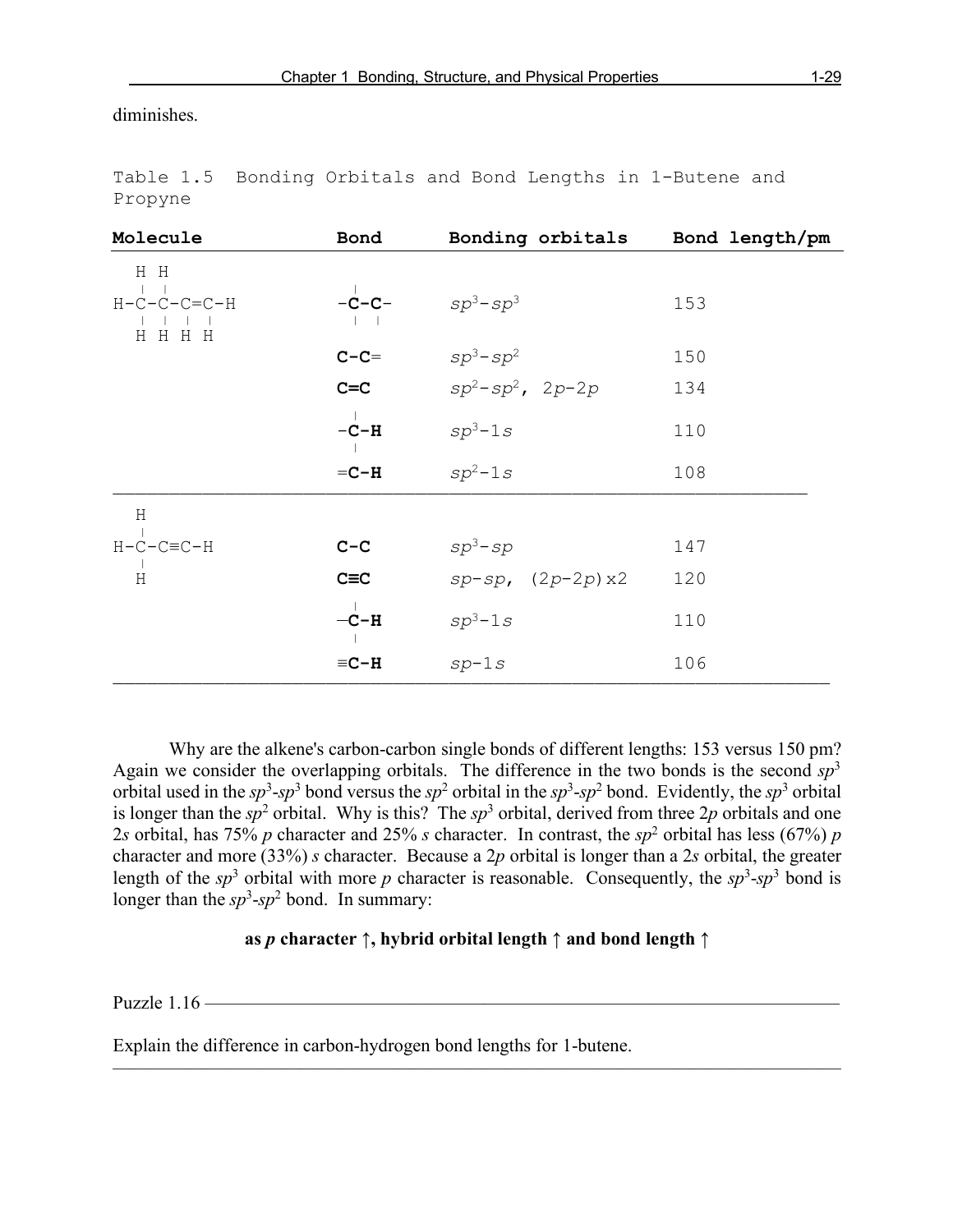## 1.7B Bond Lengths in Propyne

Let us next analyze the bond lengths in propyne, a three-carbon alkyne, that is, a hydrocarbon with a carbon-carbon triple bond (Table 1.2).

$$
\begin{array}{c}\nH \\
 \downarrow \\
 \downarrow \\
 \downarrow \\
 \downarrow \\
 \downarrow \\
 \downarrow \\
 \downarrow \\
 \downarrow\n \end{array}
$$

#### propyne

In Table 1.5 (Section 1.7A) it is no surprise that the carbon-carbon triple bond is shorter (120 pm) than an analogous single (153 pm) or double bond (134 pm), because the triple bond has more (six) overlapping orbitals holding its atoms together. The very short carbon-hydrogen bond for the triply bonded carbon (106 pm) results from the relatively short *sp* orbital, which overlaps hydrogen's 1*s* orbital. This orbital, hybridized from one 2*p* and one 2*s* orbital, has only 50% *p* character, making it the shortest of hybrid orbitals.

Puzzle 1.17 –

- (a) Determine the hybridization of each second-row atom in  $H_2C=C=CH-CH=CH_2$ .
- (b) Rank the carbon-carbon bonds in  $H_2C=C=CH-CH=CH_2$  by length.

1.7C Bond Lengths in Benzene

———————————————————————————————————————

Benzene is a hydrocarbon with double and single bonds apparently alternating around a ring:



2 representations of benzene

The alternation of double and single bonds is misleading, however, because all of the carboncarbon bonds in benzene have the same length, 139 pm. How can we explain this equality of bond lengths? When one structure does not represent reality, we consider resonance possibilities. In this case, we can construct a second resonance form by shifting  $\pi$  electrons around the ring: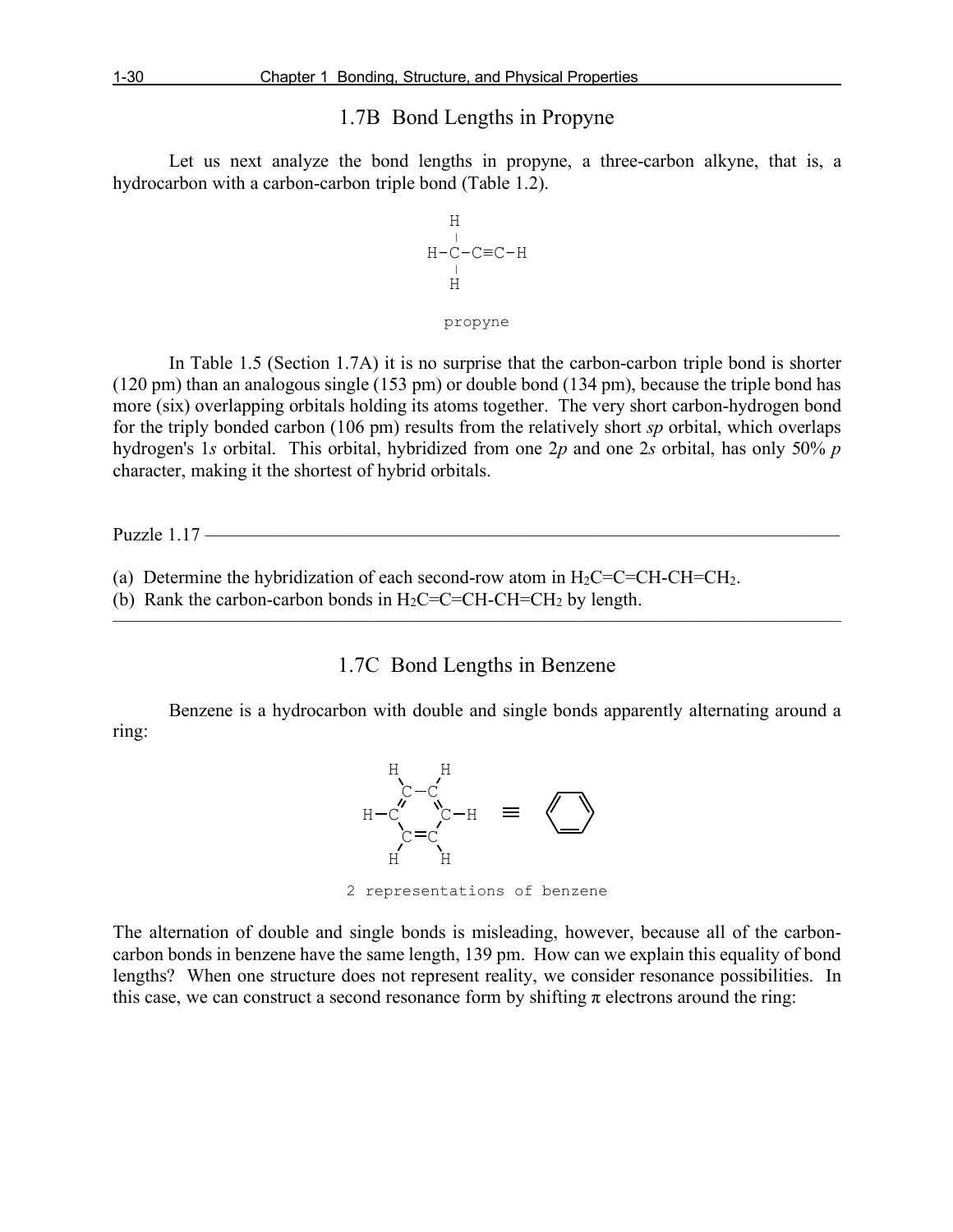

Being equally stable, these two forms contribute equally to the actual molecule. Therefore, all carbon-carbon bonds in the actual molecule should have equal length, between the lengths of a single and double bond. The measured bond lengths confirm this: the 139 pm length here is longer than a typical carbon-carbon double bond (134 pm, Table 1.5), and shorter than a typical carboncarbon single bond (153 pm). The two resonance forms can be combined into the third blended form above, showing equal, partial double bonds all around the ring. More often the benzene ring is shown as the fourth depiction with a circle in the middle to suggest equal bonding around the ring.

The two major resonance forms also affect benzene by stabilizing it. (Section 17.4A presents a second stabilizing factor.) As a result, a "double bond" in benzene is much less reactive than a normal carbon-carbon double bond of an alkene. In fact, reactions for alkenes in Chapter 8 do not apply to benzene rings.

Puzzle  $1.18$  —

Benzene can cause leukemia. This toxicity might result from molecules of benzene sliding between consecutive bases of DNA, which stack in parallel planes along DNA's double helix. Are all 12 atoms of benzene in one plane, allowing benzene to slide between DNA's bases? Explain in terms of hybridization and bond angles. A molecular model might help.

# 1.8 Bond Energies

 $\overline{\phantom{a}}$  , and the contract of the contract of  $\overline{\phantom{a}}$ 

Decreasing potential energy helps physical processes occur spontaneously, that is, without outside intervention. For example, a stretched spring has more potential energy than an unstretched spring. Work must be done on the spring to stretch it and this work energy increases the potential energy. The stretched spring then can spontaneously recoil because it thereby loses potential energy.

The internal potential energy of a molecule is its **enthalpy,** *H***.** So a decrease in enthalpy promotes a spontaneous chemical reaction. Let us reconsider forming the covalent bond between two hydrogen atoms (Section 1.2B):

 $H \cdot + H \cdot \longrightarrow H$ : H

This process is favorable and spontaneous because molecular hydrogen has less enthalpy and more stability than the two separate hydrogen atoms. Therefore, the change in enthalpy, Δ*H*, is negative and favorable:

$$
\Delta H = H(\text{product}) - \Sigma H(\text{reactants})
$$
  
= -436 kJ/mol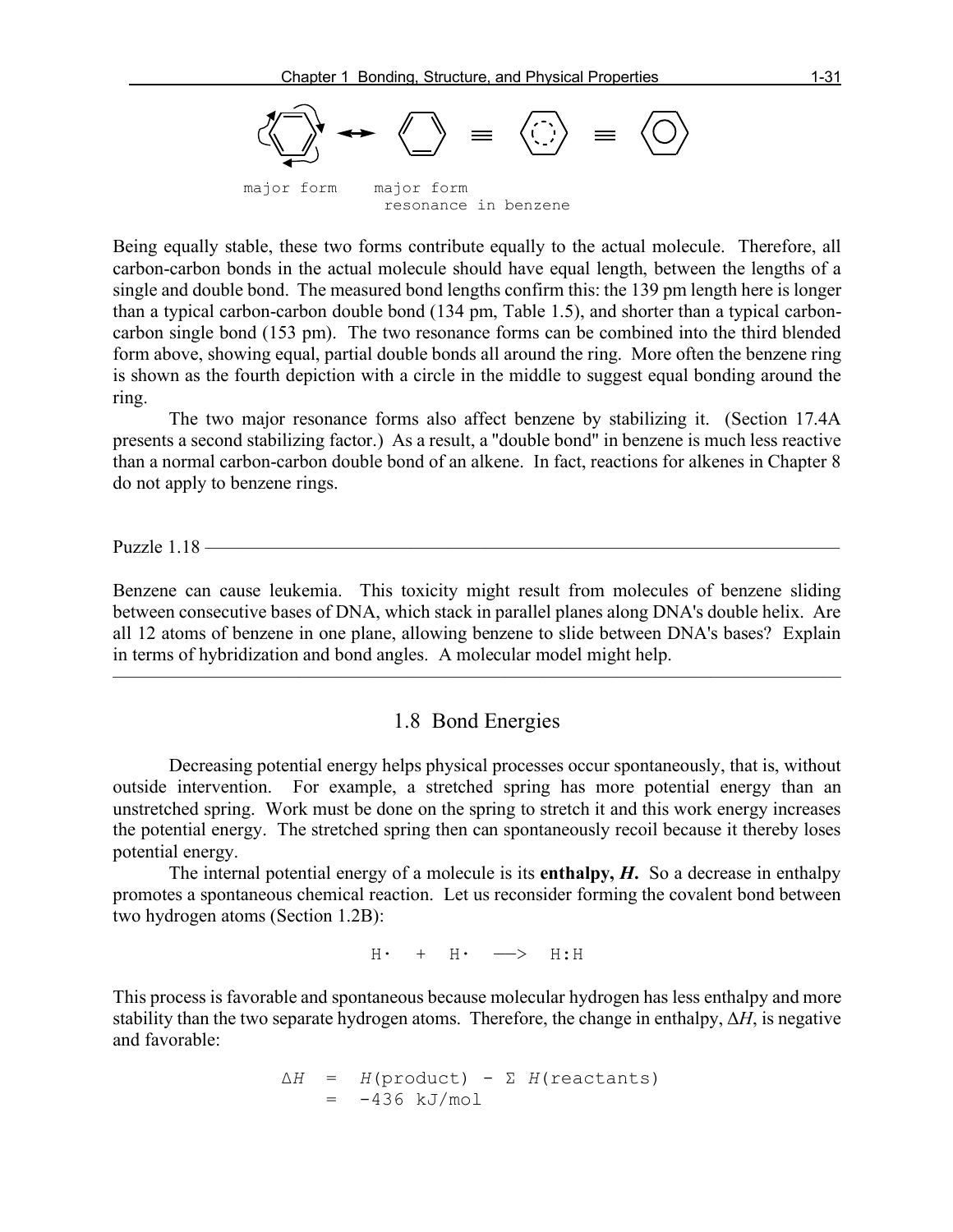(1 kilojoule (kJ) = 0.239 kilocalorie) The 74-pm bond length in the hydrogen molecule corresponds to the separation of hydrogen atoms at minimum enthalpy and maximum stability.



enthalpy versus separation of hydrogen atoms

If the hydrogen nuclei are forced closer together than the bond length, increasing repulsion between the positively charged nuclei unfavorably increases the enthalpy. Pulling the nuclei farther apart than the bond length stretches the bond, lessens orbital overlap, and increases enthalpy. Likewise, a spring's potential energy increases by either compression or stretching beyond its resting state.

**Bond energy** is the energy needed to completely separate bonded atoms. (In this text, bond energies result from homolytic cleavage of a bond to form two radicals.) It is always a positive number because energy is always needed to break a bond. Breaking the bond in molecular hydrogen reverses the process of bond formation:

$$
H-H \quad \longrightarrow \quad 2 \quad H \cdot \qquad \qquad \Delta H = 436 \quad kJ/mol
$$

The bond energy for H-H, then, is Δ*H* for this bond breaking, 436 kJ/mol, the opposite of Δ*H* for bond formation.

Table 1.6 compiles bond energies for representative bonds. As bond strength increases, so does bond energy. So, it is reasonable that the triple bond of HC≡CH and the double bond of  $H_2C=CH_2$  have greater bond energies than the carbon-carbon single bond of  $H_3C-CH_3$  (962, 682, 368 kJ/mol, respectively). The nitrogen-nitrogen bond of hydrazine,  $H_2N-NH_2$  (297 kJ/mol), the oxygen-oxygen bond of hydrogen peroxide, HO-OH (214 kJ/mol), and the chlorine-chlorine bond of molecular chlorine (243 kJ/mol) are relatively weak. By comparison, a bond between carbon and hydrogen, carbon, nitrogen, oxygen, or chlorine is strong: about 431, 368, 331, 377, or 339 kJ/mol, respectively. Such strong bonds to carbon explain the enormous ability of carbon to form stable organic compounds with a variety of atoms (Section 1.1). The stronger a bond, the stabler and less reactive it is. Ironically, then, *strong* bonds can mean a *weak*, unreactive molecule.

## **as bond strength ↑, bond energy ↑ & molecular energy ↓ & molecular reactivity ↓**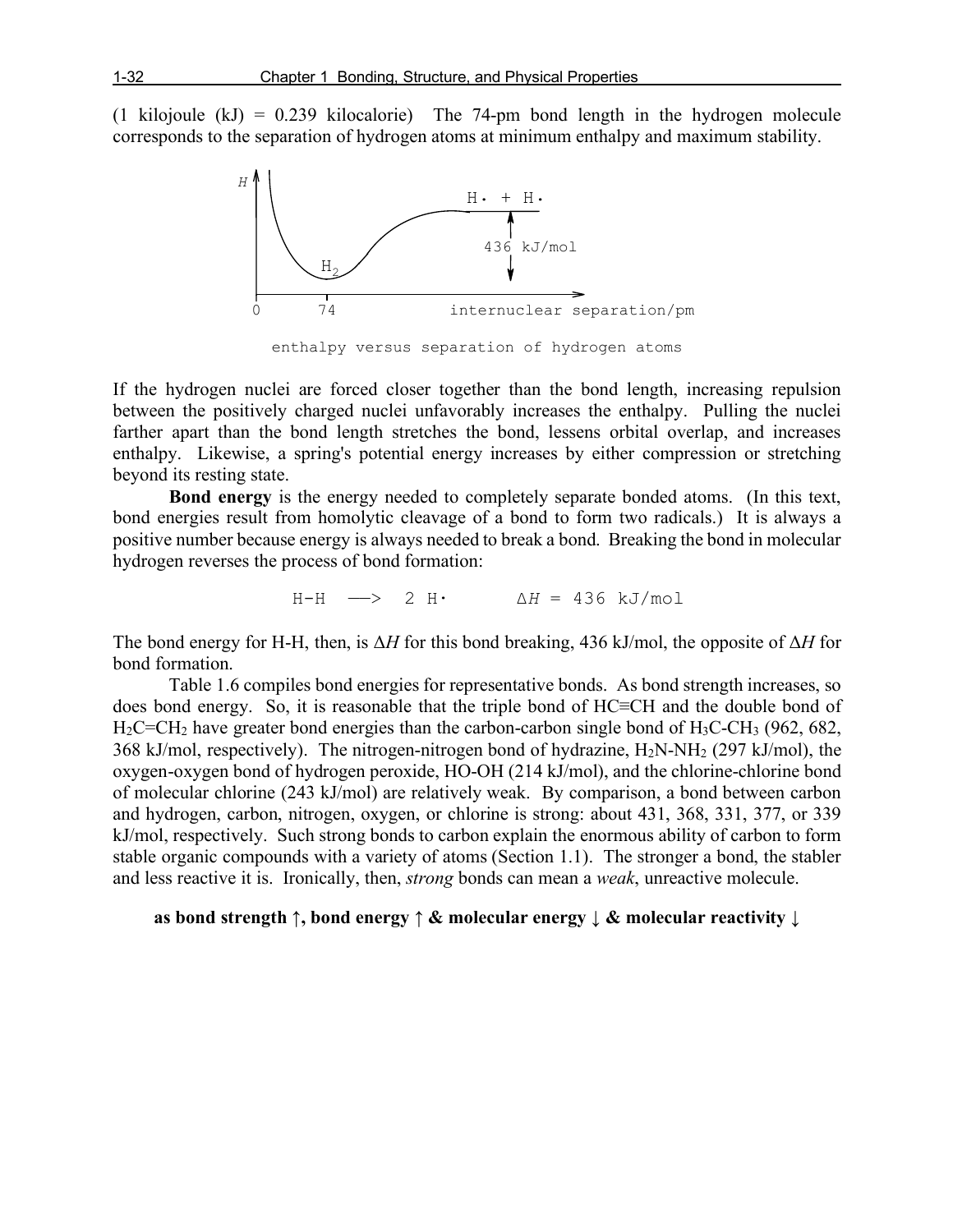| Bond         | Bond energy/<br>kJ/mol | Bond        | Bond energy/<br>kJ/mol |
|--------------|------------------------|-------------|------------------------|
| $H-H$        | 436                    | $H_3C-F$    | 452                    |
| $H-CH3$      | 431                    | $H_3C-C1$   | 339                    |
| $H - CH2CH3$ | 410                    | $H_3C-Br$   | 284                    |
| $H - NH2$    | 435                    | $H_3C-I$    | 232                    |
| $H-OH$       | 499                    | $H_2C=CH_2$ | 682                    |
| $H - F$      | 569                    | $HC=CH$     | 962                    |
| $H-Cl$       | 432                    | $H_2N-NH_2$ | 297                    |
| $H-Br$       | 366                    | $HO-OH$     | 214                    |
| $H - I$      | 299                    | $F - F$     | 158                    |
| $H_3C-CH_3$  | 368                    | $CL-CL$     | 243                    |
| $H_3C-NH_2$  | 331                    | Br-Br       | 194                    |
| $H_3C-OH$    | 377                    | $I-I$       | 153                    |

————————————————————————————————————————————————————————————————

#### Table 1.6 Bond Energies for Representative Bonds

#### Puzzle 1 19 –

(a) Which bonds are broken and made in this reaction?

 $H_2 + Cl_2 \longrightarrow 2 HCl$ 

- (b) Aided by Table 1.6, calculate the Δ*H*.
- (c) Does this Δ*H* favor the forward reaction?

# 1.9 Polarity

———————————————————————————————————————

Another aspect of molecular structure that affects physical and chemical properties is **polarity.** Polarity indicates a separation of opposite charges in a bond or molecule, in other words, two poles of charge. The charges are usually not formal, but **partial charges** of fractional amount, less than a full formal charge. Partial positive and negative charges are symbolized  $\delta$ + and  $\delta$ -, respectively (δ is pronounced *del' tə*).

#### 1.9A Bond Polarity

Two atoms share a pair of electrons in a covalent bond (Section 1.2B), but that sharing can be equal or unequal. An equal sharing results in a **nonpolar covalent bond.** For example, the covalent bond in the hydrogen molecule is nonpolar because the two hydrogen atoms share the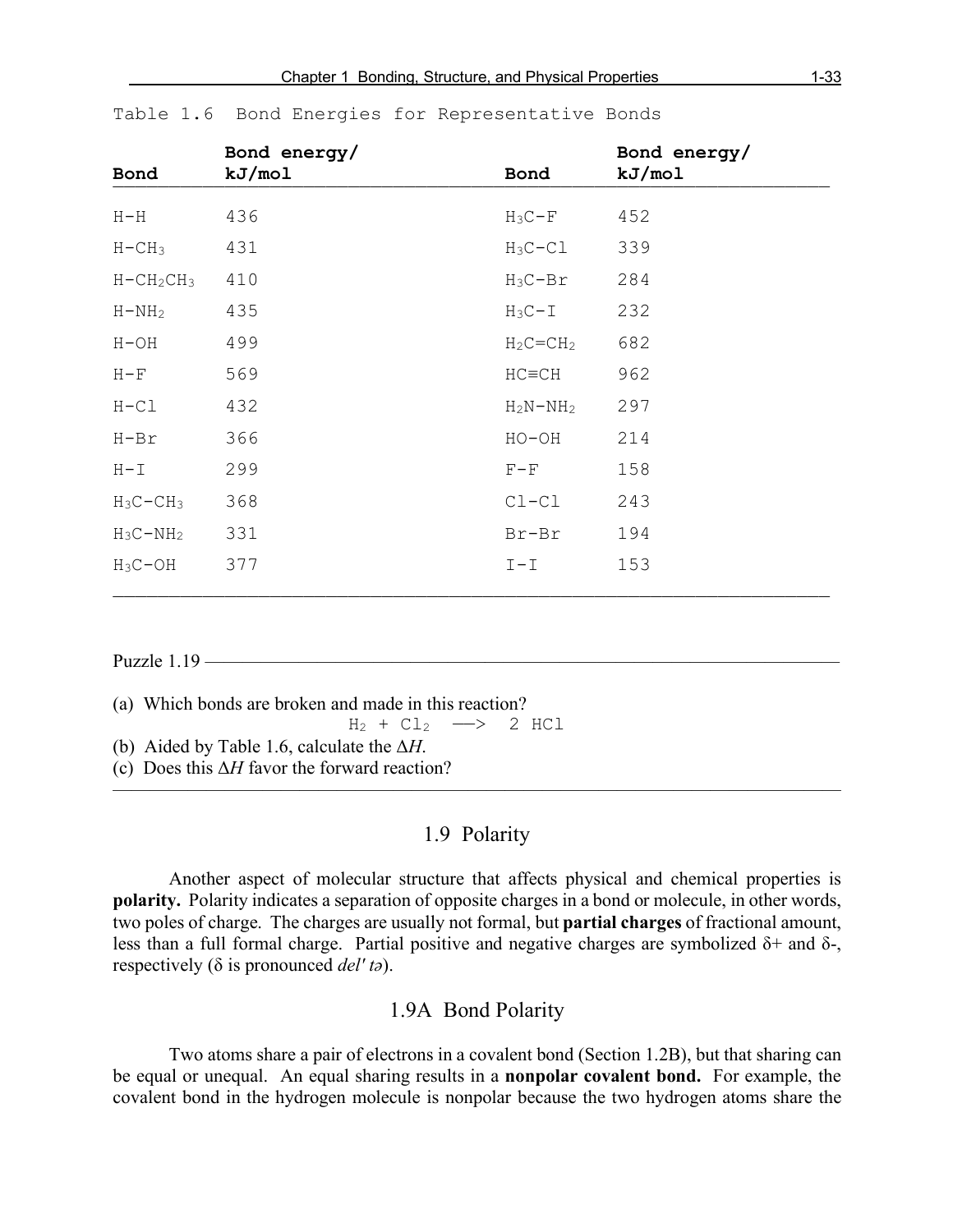bonding pair equally. In contrast, by sharing the bonding electron pair unequally, hydrogen and chlorine form a **polar covalent bond** in hydrogen chloride:

$$
\begin{array}{cc}\n & \delta^+ & \delta^- \\
 & \text{H-Cl} : \\
 & \ddots \\
 & & \text{polar covalent bond in hydrogen chloride}\n\end{array}
$$

Because the chlorine has a greater share of the negatively charged bonding electrons, it carries the partial negative charge, while the electron-deficient hydrogen has the partial positive charge. Having two poles of charge, this bond is polar.

Why does chlorine have a greater share of the bonding pair than hydrogen? It is a matter of **electronegativity,** the ability of an atom in a molecule to attract electrons. Table 1.7 displays the electronegativities of some elements important in organic chemistry. Within a row of the periodic table, electronegativity increases dramatically with atomic number. Within a column, however, increasing atomic number generally reduces electronegativity. Thus, the metals are less electronegative than the nonmetals and fluorine is the most electronegative atom. Because chlorine's electronegativity (3.1) exceeds hydrogen's (2.3), chlorine attracts more of their bonding pair.

Table 1.7 Electronegativities of Some Elements

|                   |           | H<br>2.3  |                     |                                                        |                            |                    |
|-------------------|-----------|-----------|---------------------|--------------------------------------------------------|----------------------------|--------------------|
| $\rm Li$<br>$1.0$ | Be<br>1.5 | B<br>1.9  | $\mathsf{C}$<br>2.5 | $\mathbf N$<br>3.0                                     | 3.5                        | $\mathbf F$<br>4.0 |
| Na<br>0.9         | Mg<br>1.2 | A1<br>1.5 | Si<br>1.8           | $\left  \begin{array}{c} P \\ 2.1 \end{array} \right $ | $\operatorname{S}$<br> 2.5 | C1<br>3.1          |
| Κ<br>$0.8$        |           |           |                     |                                                        |                            | Br<br>2.9          |
|                   |           |           |                     |                                                        |                            | Ι<br>2.6           |

The degree of bond polarity depends on the difference in electronegativities between bonding atoms.

————————————————————————————————————————————————————————————————

## **as Δ electronegativity ↑, bond polarity ↑**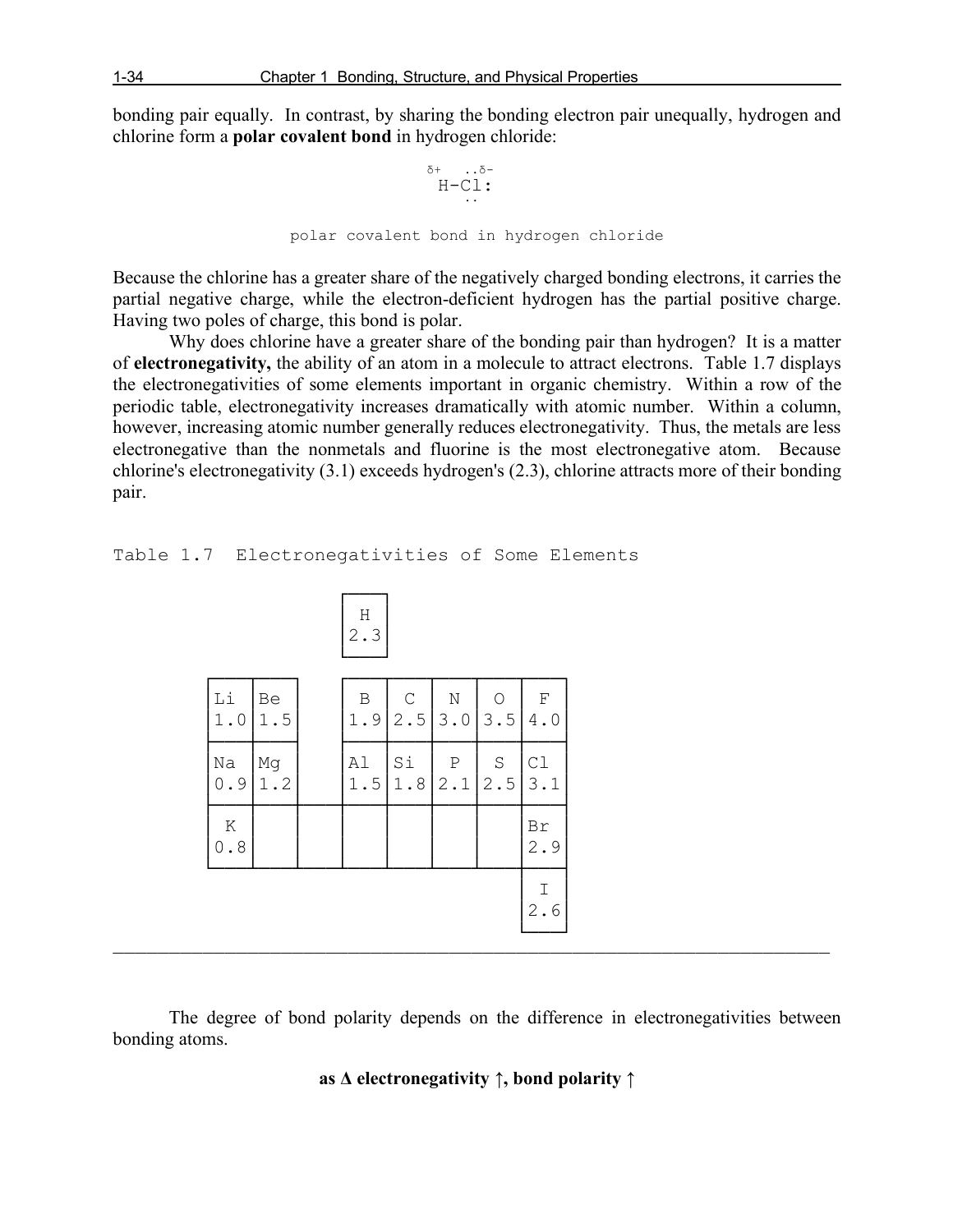A very large electronegativity difference of at least 2 units can give the more electronegative atom almost complete control of the bonding pair. The sharing is so unequal that the bond is more ionic than covalent. This situation often arises when a metal of low electronegativity bonds to a nonmetal of high electronegativity. An example is sodium amide, NaNH2, whose sodium-nitrogen bond is ionic because the electronegativities (0.9 and 3.0, respectively) differ by 2.1.

$$
Na^{+-}:N-H
$$
  
\n
$$
\vdots
$$
  
\n
$$
\vdots
$$
  
\n
$$
\vdots
$$
  
\n
$$
\vdots
$$
  
\n
$$
\vdots
$$
  
\n
$$
\vdots
$$
  
\n
$$
\vdots
$$
  
\n
$$
\vdots
$$
  
\n
$$
\vdots
$$
  
\n
$$
\vdots
$$
  
\n
$$
\vdots
$$
  
\n
$$
\vdots
$$
  
\n
$$
\vdots
$$
  
\n
$$
\vdots
$$
  
\n
$$
\vdots
$$
  
\n
$$
\vdots
$$
  
\n
$$
\vdots
$$
  
\n
$$
\vdots
$$
  
\n
$$
\vdots
$$
  
\n
$$
\vdots
$$
  
\n
$$
\vdots
$$
  
\n
$$
\vdots
$$
  
\n
$$
\vdots
$$
  
\n
$$
\vdots
$$
  
\n
$$
\vdots
$$
  
\n
$$
\vdots
$$
  
\n
$$
\vdots
$$
  
\n
$$
\vdots
$$
  
\n
$$
\vdots
$$
  
\n
$$
\vdots
$$
  
\n
$$
\vdots
$$
  
\n
$$
\vdots
$$
  
\n
$$
\vdots
$$
  
\n
$$
\vdots
$$
  
\n
$$
\vdots
$$
  
\n
$$
\vdots
$$
  
\n
$$
\vdots
$$
  
\n
$$
\vdots
$$
  
\n
$$
\vdots
$$
  
\n
$$
\vdots
$$
  
\n
$$
\vdots
$$
  
\n
$$
\vdots
$$
  
\n
$$
\vdots
$$
  
\n
$$
\vdots
$$
  
\n
$$
\vdots
$$
  
\n
$$
\vdots
$$
  
\n
$$
\vdots
$$
  
\n
$$
\vdots
$$
  
\n
$$
\vdots
$$
  
\n
$$
\vdots
$$
  
\n
$$
\vdots
$$
  
\n
$$
\vdots
$$
  
\n
$$
\vdots
$$
  
\n<math display="block</math>

The nitrogen derives its full, formal negative charge from its ionic bond and the resulting six electrons allotted to it (four nonbonding and two  $\sigma$  bonding).

If the bonding atoms differ little in electronegativity, their covalent bond is practically nonpolar. One very important example is a bond between carbon and hydrogen, whose small electronegativity difference (2.5 - 2.3) is usually neglected. *We generally consider carbonhydrogen bonds nonpolar*.

Bond polarity and partial charges strongly influence chemical reactivity of the bond and atoms involved, as discussed in later chapters.

Puzzle  $1.20$  —

| Locate full charges and partial charges in these molecules: |                         |      |                       |  |  |  |         |     |        |  |
|-------------------------------------------------------------|-------------------------|------|-----------------------|--|--|--|---------|-----|--------|--|
| (a)                                                         | CCI <sub>4</sub>        |      | (b) $CH_3Cl$ (c) HOLi |  |  |  | (d) HOF | (e) | CH3NH2 |  |
|                                                             | $H \setminus \qquad /H$ |      | H١                    |  |  |  |         |     |        |  |
|                                                             | $C = C$                 |      | $C = C$<br>$(\sigma)$ |  |  |  |         |     |        |  |
|                                                             | F/                      | 八円 一 | F/                    |  |  |  |         |     |        |  |
|                                                             |                         |      |                       |  |  |  |         |     |        |  |

### 1.9B Molecular Polarity

Not only individual bonds, but also molecules as a whole can be polar with two poles of opposite charge. A molecule is polar if its center (i.e., pole) of positive charge is separated from its center (i.e., pole) of negative charge. The charges can be full or partial. Let us inspect four molecules for molecular polarity:



Hydrogen fluoride has one partial positive charge and one partial negative charge. Thus, its center

 $\overline{\phantom{a}}$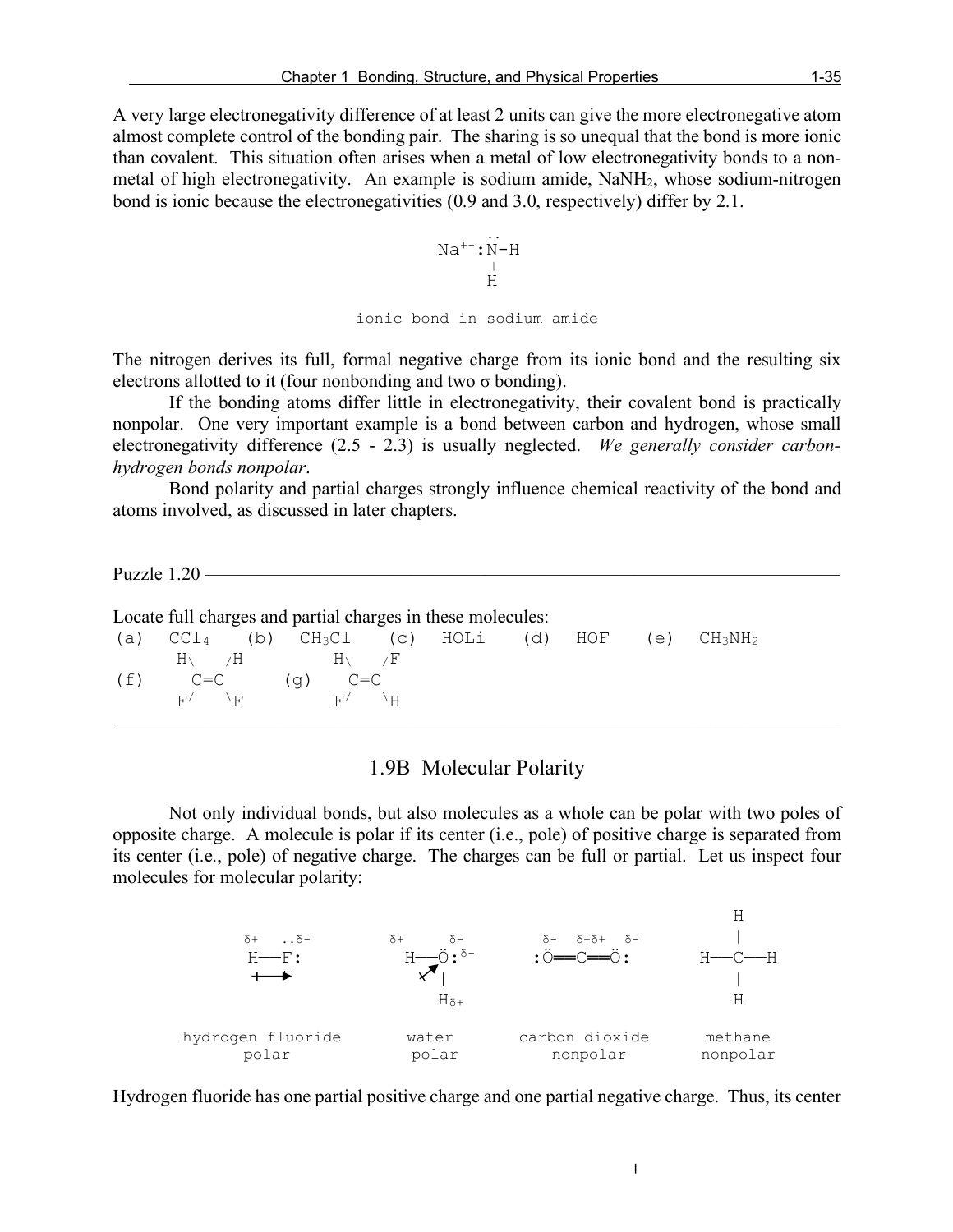of positive charge at hydrogen does not coincide with its center of negative charge at fluorine, and so hydrogen fluoride is a polar molecule. We can indicate this molecular polarity with a crossed arrow ( ) pointing from the center of positive charge to the center of negative charge.

Water with two polar bonds is more complex. *When a molecule has more than one polar bond, the geometry of the polar bonds determines any molecular polarity. The*  $sp^3$  *hybridization* of water's oxygen provides an H-O-H bond angle of about 109°. The center of negative charge is the oxygen, whereas the positive center lies half way between the hydrogens. In other words, the polarities of these two bonds do not cancel each other. The crossed arrow marks the polarity of the molecule by connecting the two centers of charge.

Another molecule with two polar bonds is carbon dioxide, but its geometry differs from water's. The *sp* hybridization of its carbon yields an O-C-O bond angle of 180°. Consequently, the negative center coincides with the positive center on the carbon. Carbon dioxide is nonpolar despite its polar bonds. In effect, the opposing polarities of these polar bonds cancel each other.

Methane, the fourth molecule, has no polar bonds (carbon and hydrogen have similar electronegativities), no charges (partial or formal), and so no poles of charge. Thus it is nonpolar.

Polar molecules differ in their degrees of polarity. Molecular polarity can be measured as the **dipole moment,** the arithmetic product of the amount of separated charge and the distance between charge centers. Polarity increases as the dipole moment increases. Hydrogen fluoride with a dipole moment of 1.98 D (debyes) is more polar than water with a dipole moment of 1.84 D. Molecular polarity greatly affects various physical properties, as discussed in Section 1.11.

Puzzle  $1.21$  —

Locate the polarity in the polar molecules of Puzzle 1.20 (Section 1.9A).

Puzzle 1.22 ——————

Octadecanoic acid, also known as stearic acid, is a common fatty acid, a component of fats. Like other fatty acids it is large:

 $\begin{array}{c}\n0 \\
\parallel\n\end{array}$  CH3CH2CH2CH2CH2CH2CH2CH2CH2CH2CH2CH2CH2CH2CH2CH2CH2COH (a) Which are its polar bonds? (b) Is it a very polar molecule? Explain. ———————————————————————————————————————

1.10 Intermolecular Forces

**Intramolecular forces,** that is, forces *within* a molecule, include bonds and some weaker repulsions and attractions among atoms and electrons within one molecule. **Intermolecular forces** are generally attractive forces *between* molecules. Let us include forces involving ions as intermolecular forces, although some chemists do not classify even complex ions as molecules. Intermolecular forces vary greatly in type and strength and will now be examined.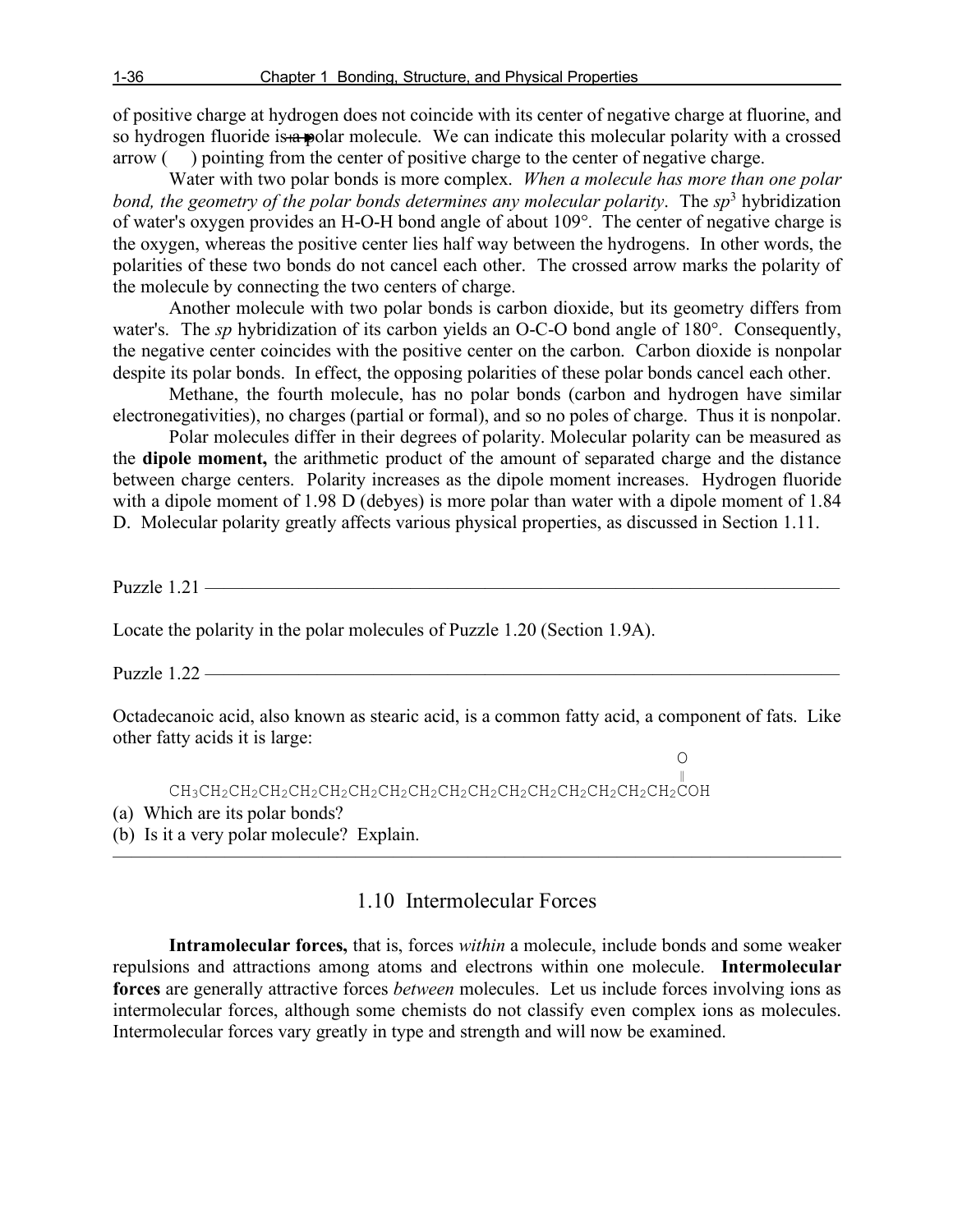## 1.10A Ionic bonds

As discussed in Section 1.2A, ionic bonds are very strong attractions between adjacent anions and cations. Consider sodium methoxide:

$$
\text{Na}^{+-} : \overset{\circ}{\text{OCH}}_3
$$

#### ionic bond in sodium methoxide

The bond between the metallic sodium (electronegativity 0.9) and the nonmetallic oxygen (electronegativity 3.5) is ionic. Because of the attraction between full, formal charges, ionic bonds are the strongest intermolecular forces (defined broadly).

Puzzle 1.23 ——————————————————————————————————

Locate any ionic bonds in these compounds: (a)  $BeF_2$  (b)  $CF_4$  (c)  $KBr$  (d)  $H_2NLi$ 

# 1.10B Dipole-Dipole Forces

———————————————————————————————————————

With its two distinct centers, or poles, of charge, a polar molecule is a dipole (*di-* means two). Polar molecules minimize their potential energy by orienting positive centers close to negative centers on nearby molecules. An example is dimethyl ether in the solid or liquid state:

$$
\begin{array}{cc}\n\delta^{+}CH_{3} & \delta^{+}CH_{3} \\
\hspace{2.5cm}\nearrow & \nearrow \\
\delta^{-}O \blacktriangleleft + -\delta^{-}O \blacktriangleleft + \\
\delta^{-} \searrow & \delta^{-} \searrow \\
\delta^{+}CH_{3} & \delta^{+}CH_{3} \\
\text{dipole-dipole force between two polar molecules}\n\end{array}
$$

The broken line connecting the molecules indicates an association weaker than an intramolecular bond. The attraction between centers of opposite charge in nearby polar molecules is called a **dipole-dipole force.** Because it involves partial instead of formal charges, a dipole-dipole force is much weaker than an ionic bond.

———————————————————————————————————————

Puzzle  $1.24$  —

Indicate which of these compounds have dipole-dipole forces: (a)  $CO_2$  (b)  $SCl_2$  (c)  $H_2O$  (d)  $SiCl_4$  (e)  $CF_2Cl_2$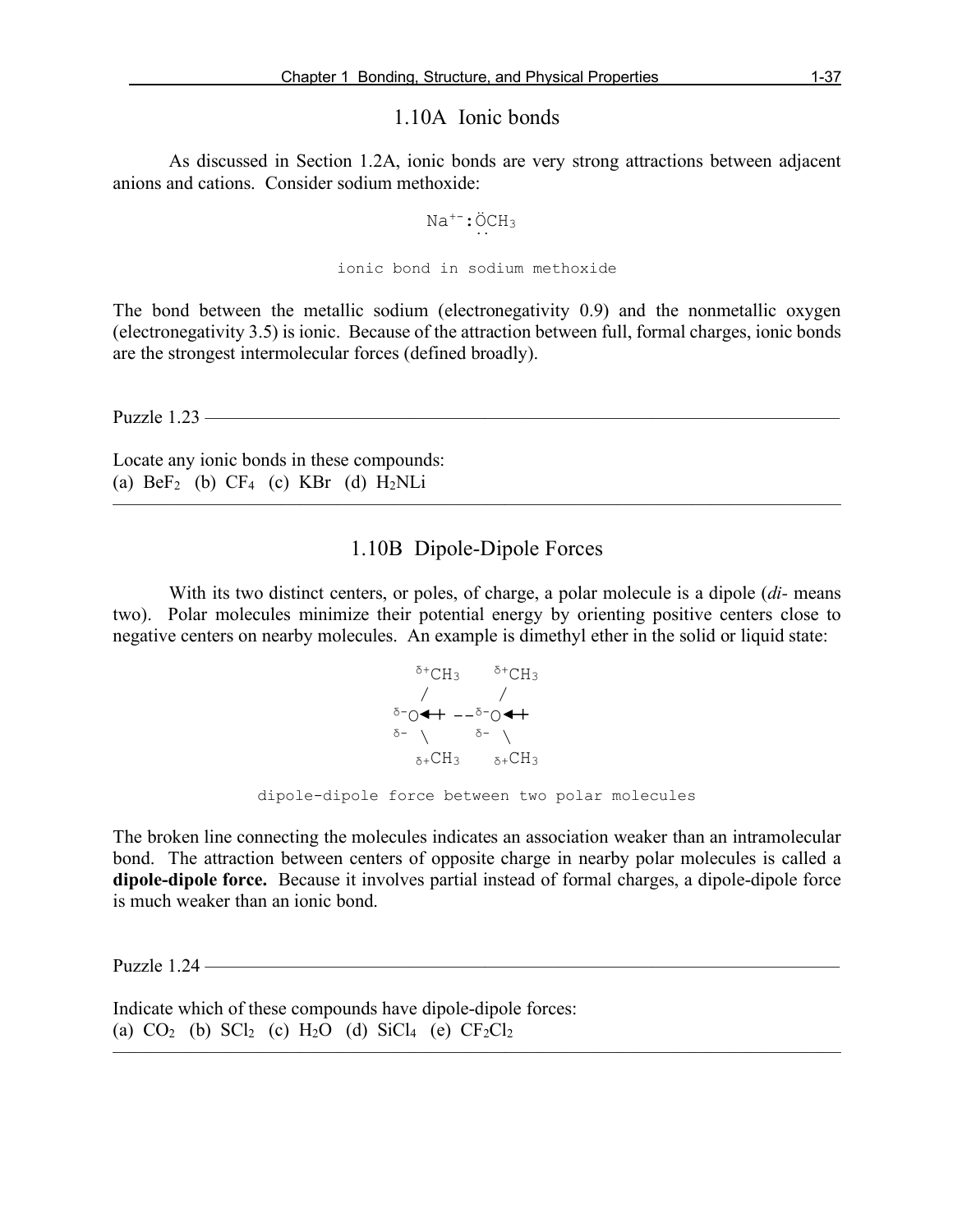# 1.10C Hydrogen Bonds

When a hydrogen atom is bonded to a much more electronegative atom, usually nitrogen, oxygen, or fluorine, the polar bond places a significant partial positive charge on the hydrogen. Because the hydrogen is so small, this partial positive charge is very dense and strongly attracts a partial or formal negative charge on a nearby molecule. This normally *intermolecular* attraction between a partial positive charge on a hydrogen and a partial or formal negative charge on another molecule is called a **hydrogen "bond"**. Ethanol illustrates a hydrogen "bond":



A hydrogen "bond" involving an anion is also possible:

$$
C1 - H - O - CH_2CH_3
$$
\nhydrogen "bond"  $\longrightarrow$ 

\nnot a hydrogen "bond"

Despite its name, *a hydrogen "bond" is not a bond*, either ionic or covalent, but a much weaker force between molecules, about 20-40 kJ/mol. Nonetheless, hydrogen bonds tend to be stronger than dipole-dipole forces. (From now on, we will omit the quotation marks from hydrogen bonds.)

Although usually an intermolecular force, a hydrogen bond can occur within molecules of suitable structure:



Such intramolecular hydrogen bonds are especially important in proteins (Section 21.5).

Puzzle 1.25 ——————————————————————————————————

Which compounds have hydrogen bonds among its molecules in the solid or liquid state? (a)  $H_2O$  (b)  $NH_3$  (c) HF (d) CH<sub>4</sub> (e) CH<sub>3</sub>OCH<sub>3</sub> (f) N(CH<sub>3</sub>)<sub>3</sub> (g) HN(CH<sub>3</sub>)<sub>2</sub>  $(h)$  CH<sub>3</sub>F

Puzzle 1.26 ——————————————————————————————————

Proteins are polymers of amino acids. A partial structure of a protein follows: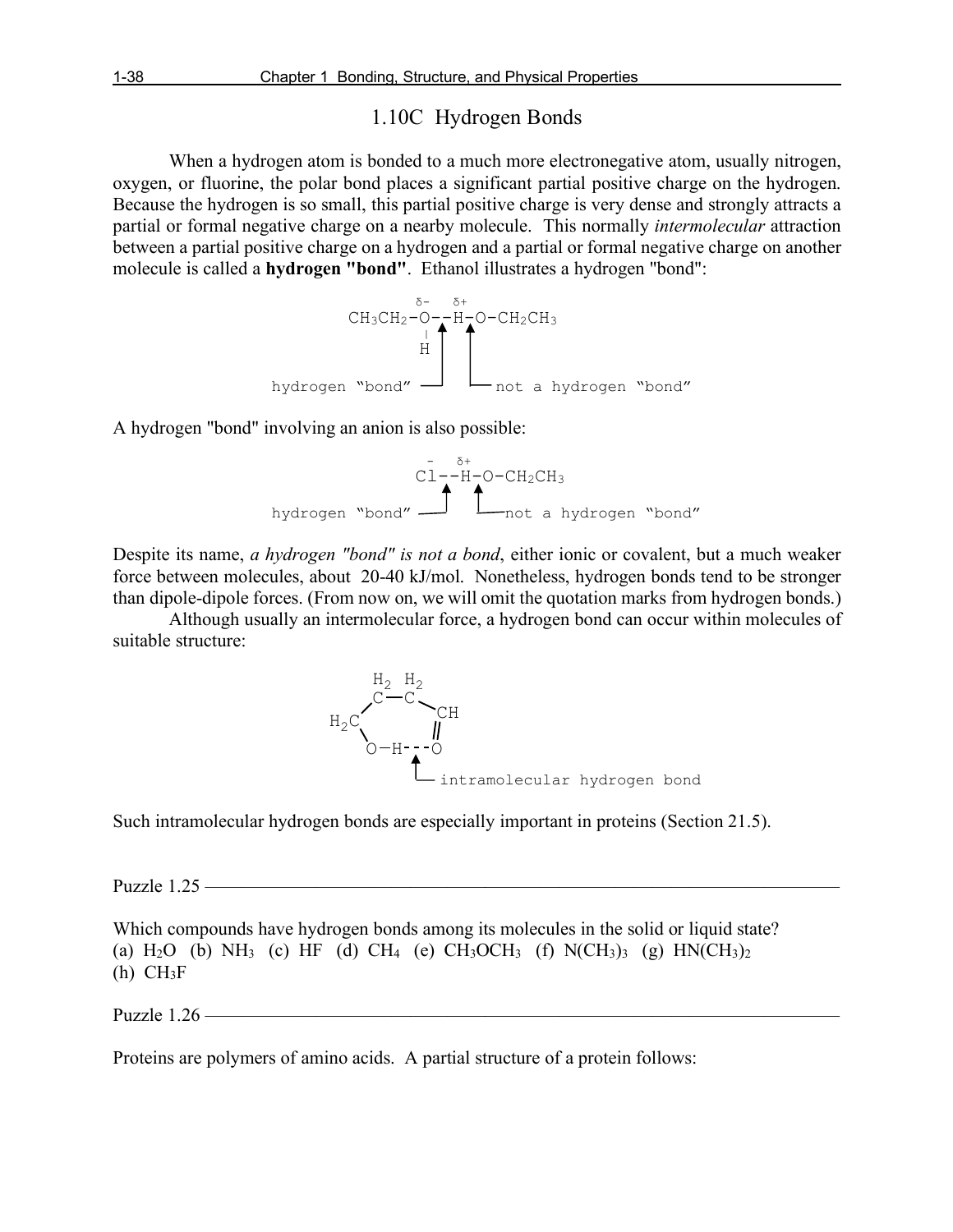$$
\begin{array}{cccc}\n & \text{Z} & \text{O} & \text{Z'} & \text{O} \\
 & \downarrow & \parallel & \parallel & \parallel \\
 & \ddots & \text{NH}-\text{CH}-\text{C}-\text{NH}-\text{CH}-\text{C}\dots\n\end{array}
$$

where Z and Z' are various groups of atoms.

(a) Show an intermolecular hydrogen bond for this protein.

(b) Show an intramolecular hydrogen bond for this protein.

### 1.10D Dispersion Forces

———————————————————————————————————————

The three types of intermolecular forces so far considered all depend on permanent charges, formal or partial, on the molecules. A fourth type, **dispersion force,** occurs between nearby molecules with or without polarity. Dispersion (i.e., London, one type of van der Waals forces) forces attract molecules by momentary polarities. Moving electrons can momentarily distribute themselves unsymmetrically throughout even a nonpolar molecule to generate a temporary dipole. The momentary centers of positive and negative charge can induce momentary centers of opposite charge in a neighboring molecule, which in turn attract the charge centers in the first molecule.



Polar, as well as nonpolar, molecules experience these momentary but frequent attractions, supplementing attractions due to permanent charges.

The size of a molecule affects the strength of its dispersion forces. Because more surface area with more electrons more readily allows an unbalanced electron distribution:

#### **as surface area of molecule ↑, dispersion forces ↑**

Therefore, propane, CH<sub>3</sub>CH<sub>2</sub>CH<sub>3</sub>, has greater dispersion forces than methane:



Puzzle 1.27 –

(a) Hexadecanoic acid, also known as palmitic acid, has the structure  $CH_3(CH_2)_{14}CO_2H$  and is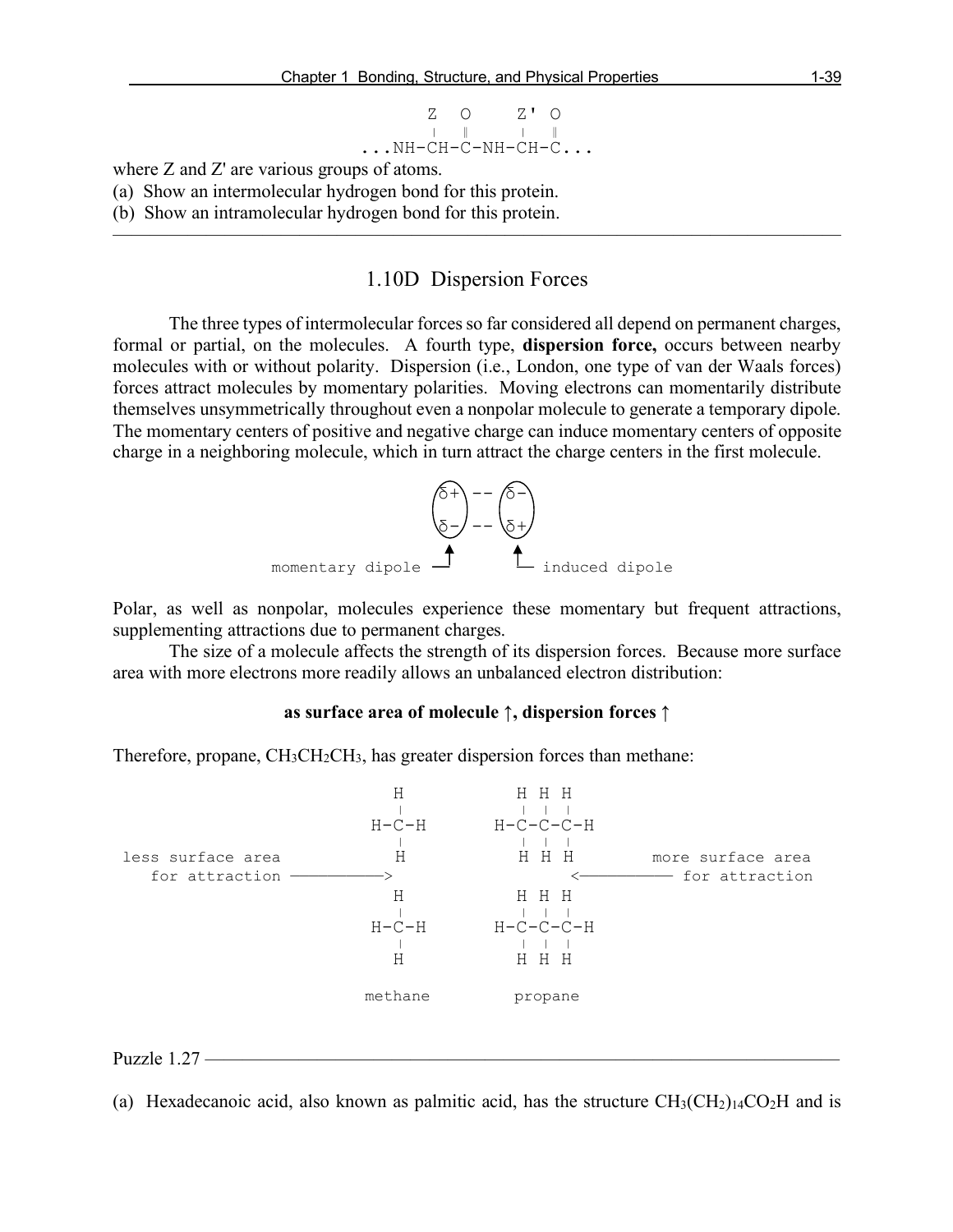obtained from palm oil. Octadecanoic acid, or stearic acid, is  $CH<sub>3</sub>(CH<sub>3</sub>)<sub>16</sub>CO<sub>2</sub>H$  and can be derived from tallow. Both are fatty acids, components of fats. Which has greater dispersion forces? Explain.

(b) Which has greater dispersion forces,  $CH_3(CH_2)_3CH_3$  or  $C(CH_3)_4$ ? Explain with structures.

# 1.11 Physical Properties

———————————————————————————————————————

**Physical properties** are properties of bulk material, whereas **chemical properties** concern the reactivity of individual molecules. Let us explore the influence of molecular polarity and intermolecular forces on three physical properties: boiling point, melting point, and solubility.

# 1.11A Boiling Points

**Boiling point** is the temperature at which the vapor pressure of a liquid equals atmospheric pressure, normally 1 atmosphere. Molecules closely associated with each other in a liquid must break intermolecular forces to become widely separated in a gas. Therefore:

#### **as intermolecular forces ↑, vaporization ↓ and bp ↑**

It is important to remember that *boiling does not involve separating atoms within a molecule, but separating molecules from each other*. During boiling, only intermolecular forces are overcome, not covalent bonds. So the strength of covalent bonds does not affect boiling point.

Let us analyze the relative boiling points of four compounds examined in Sections 1.10 A-D:

|     | $Na^{+-}OCH_3$   | CH <sub>3</sub> OCH <sub>3</sub> | CH3CH2OH | $CH3CH2CH3$     |
|-----|------------------|----------------------------------|----------|-----------------|
| bp: | sodium methoxide | dimethyl ether                   | ethanol  | propane         |
|     | $>1000\degree$ C | $-25^{\circ}$ C                  | 78°C     | $-42^{\circ}$ C |

Sodium methoxide, NaOCH<sub>3</sub>, is ionic, so that very strong ionic bonds must be broken to vaporize the liquid. A very high boiling point greater than 1000°C results. Ionic compounds generally have very high boiling points.

Dimethyl ether, CH<sub>3</sub>OCH<sub>3</sub>, has no ionic bonds between its molecules, so its boiling point is –25°C, much lower than sodium methoxide's. Thus it is a gas at room temperature and atmospheric pressure. As a polar molecule, it has dipole-dipole forces along with the usual dispersion forces (Section 1.10B).

Another nonionic molecule is ethanol. Why is its boiling point, 78°C, much higher than dimethyl ether's? A large difference in some intermolecular force must explain this fact. Being similarly polar, the two compounds have similar dipole-dipole forces. Being of similar size and surface area, they have similar dispersion forces. The key difference is hydrogen bonding, which only ethanol has, and its higher boiling point results.

Of the four compounds propane,  $CH_3CH_2CH_3$ , has the lowest boiling point,  $-42^{\circ}$ C. Because it is nonpolar, it has no dipole-dipole forces. Also, without a hydrogen bonded to a very electronegative atom, it has no hydrogen bonds. Like all molecules it has dispersion forces, but these forces are similar for all four compounds with similar surface areas. Thus, propane has the least total intermolecular forces and the lowest boiling point.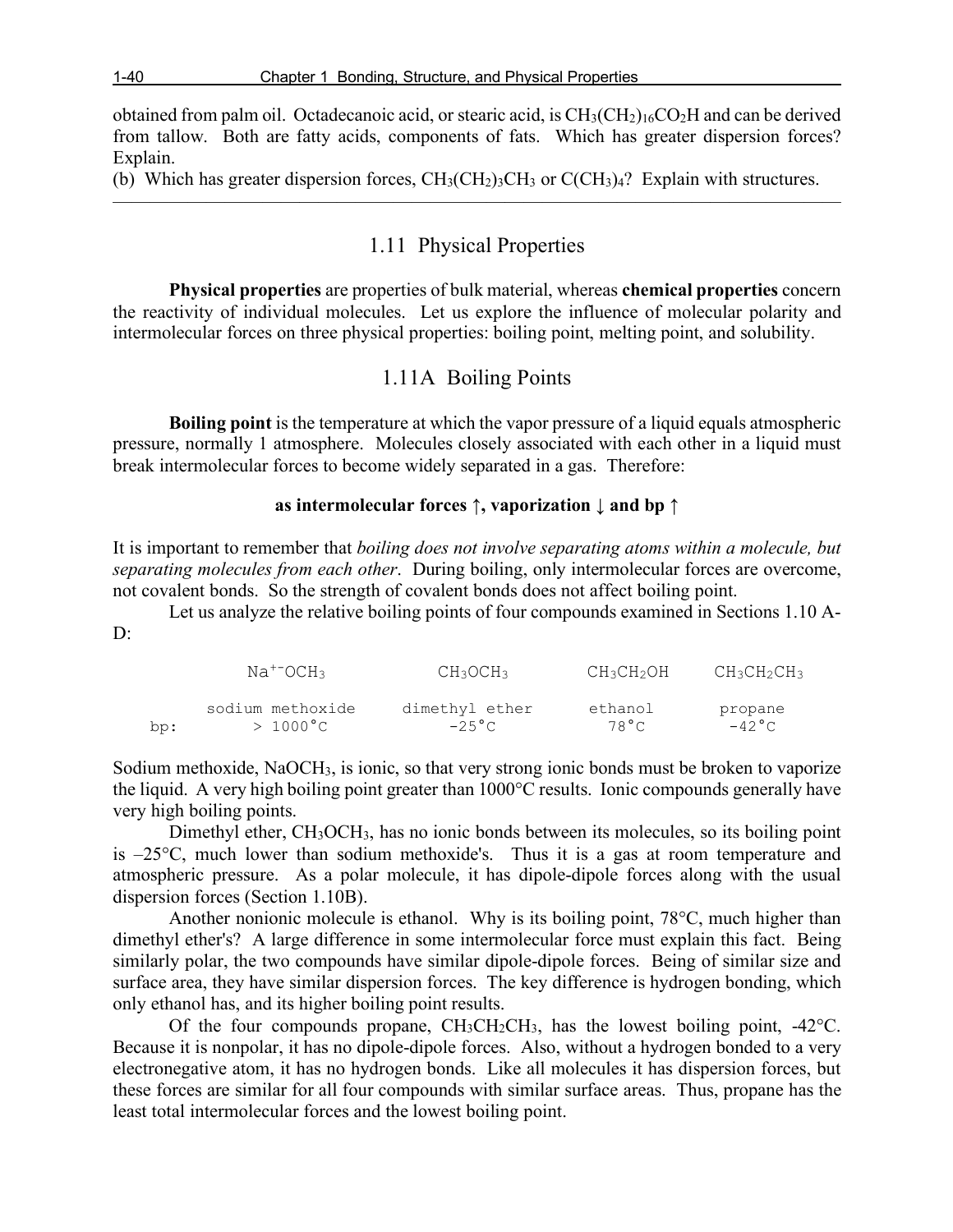These four compounds illustrate a general trend for boiling points. Here is the order of boiling points for molecular types *of similar surface area*:

#### **ionic > polar & H bonds > polar, no H bonds > nonpolar**

ranking of bp by molecular type

The above stipulation of similar surface area is important. Despite their amorphous, temporary nature, dispersion forces can be great for large molecules. So large nonpolar compounds can have relatively high boiling points. For example, heptane,  $CH<sub>3</sub>(CH<sub>2</sub>)<sub>5</sub>CH<sub>3</sub>$ , which is a large nonpolar hydrocarbon, boils at 98°C. This surpasses the 78°C boiling point for ethanol, which is polar with hydrogen bonds. Evidently, the combined multitude of dispersion forces for the much larger heptane are great enough to more than compensate for its lack of hydrogen bonds and dipole-dipole forces.

Puzzle 1.28 — In each pair determine the compound with the higher boiling point. Explain. (a)  $H_2O$  or LiCl (b)  $H_2NCH_2CH_2CH_3$  or  $N(CH_3)$ <sub>3</sub> (c) CH3CH2CH3 or CH3CH2F (d) CH3OH or CH3CH2OH  $H\setminus$  /H  $H\setminus$  /Cl (e)  $C=C$  or  $C=C$ <br> $C1 / C1$   $C1 / C1$  $Cl' \qquad \text{Cl}$ Puzzle  $1.29$  —— Frying involves cooking in oil, composed mostly of hydrocarbons with high molecular weight. (a) Which takes more time, cooking a potato in boiling water or cooking it in hot oil?

- (b) Which has a higher boiling point, water or cooking oil?
- (c) Explain the difference in boiling point.
- (d) Identify the chemical that bubbles up during the frying of a potato.

## 1.11B Melting Points

 $\overline{\phantom{a}}$  , and the contract of the contract of  $\overline{\phantom{a}}$ 

During melting of a molecular or ionic solid, the molecules or ions lose the order of their crystal lattice and become free to move through the liquid. Atoms within the molecules are not loosened, but molecules from one another are. Thus, like boiling points melting points are affected by intermolecular forces. Melting points increase as intermolecular forces increase.

The five compounds whose boiling points were compared in Section 1.11A have these melting points:

|        | $Na^{+-}OCH_3$                  | CH3OCH3          | CH3CH2OH         | CH3CH2CH3        | $CH3$ (CH <sub>2</sub> ) $5CH3$ |
|--------|---------------------------------|------------------|------------------|------------------|---------------------------------|
|        | sodium methoxide dimethyl ether |                  | ethanol          | propane          | heptane                         |
| $m$ p: | $> 300^{\circ}$ C               | $-138^{\circ}$ C | $-117^{\circ}$ C | $-190^{\circ}$ C | $-91 °C$                        |
| bp:    | $>1000^{\circ}$ C               | $-25^{\circ}$ C  | 78°C             | $-42^{\circ}$ C  | 98 ° C                          |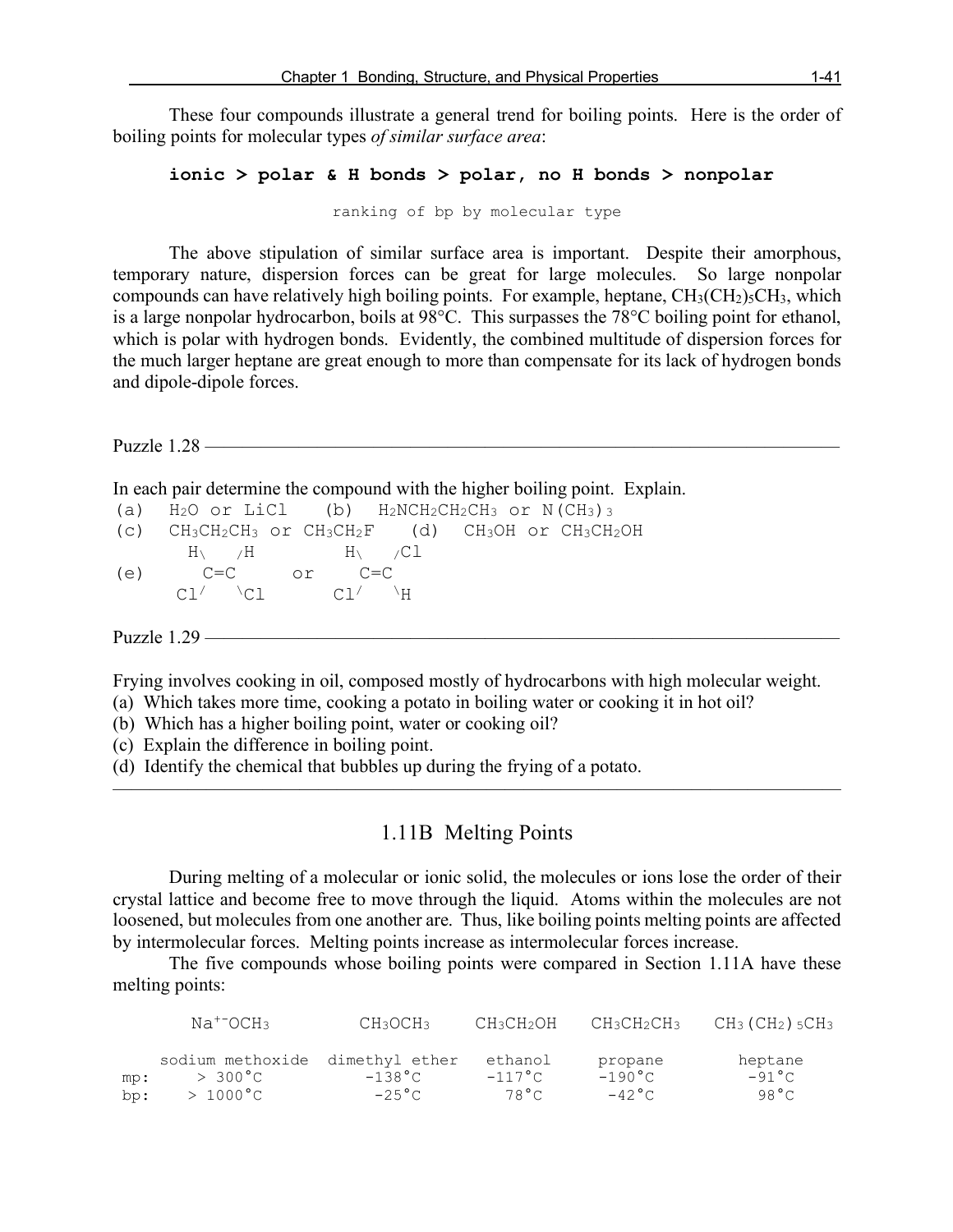1-42 Chapter 1 Bonding, Structure, and Physical Properties

Note that each compound has a lower melting point than boiling point because loosening molecules from each other is generally easier than completely separating the molecules. Furthermore, because intermolecular forces affect both physical properties similarly, their orders of melting point and boiling point match.

An additional factor, symmetry, affects melting point more than boiling point. A molecule that is more symmetric fits into a crystal lattice more readily than a less symmetric molecule does. Because more energy would be needed to dislodge the more symmetric molecule from its crystal lattice, symmetry can increase the melting point without directly affecting the boiling point. Consider these two molecules:



The more symmetric molecule on the right has a much higher melting point but a slightly lower boiling point!

**mp ↑ as intermolecular forces ↑ and as symmetry ↑**

Puzzle  $1.30$  —

For each pair in Puzzle 1.28 (Section 1.11A), determine the compound with the higher melting point. Explain.

Puzzle  $1.31$  ——

Which has the higher melting point, hexadecanoic acid or octadecanoic acid (see Puzzle 1.27a, Section 1.10D)? Explain.

 $\overline{\phantom{a}}$  , and the contract of the contract of  $\overline{\phantom{a}}$ 

# 1.11C Solubilities

The last, important physical property to be discussed in Chapter 1 is solubility. The familiar adage, "like dissolves like," serves us well here. Polar solvents dissolve polar solutes and nonpolar solvents dissolve nonpolar solutes, whereas a solvent does not dissolve a solute of very different polarity. Consider tetrachloromethane (i.e., carbon tetrachloride, CCl<sub>4</sub>):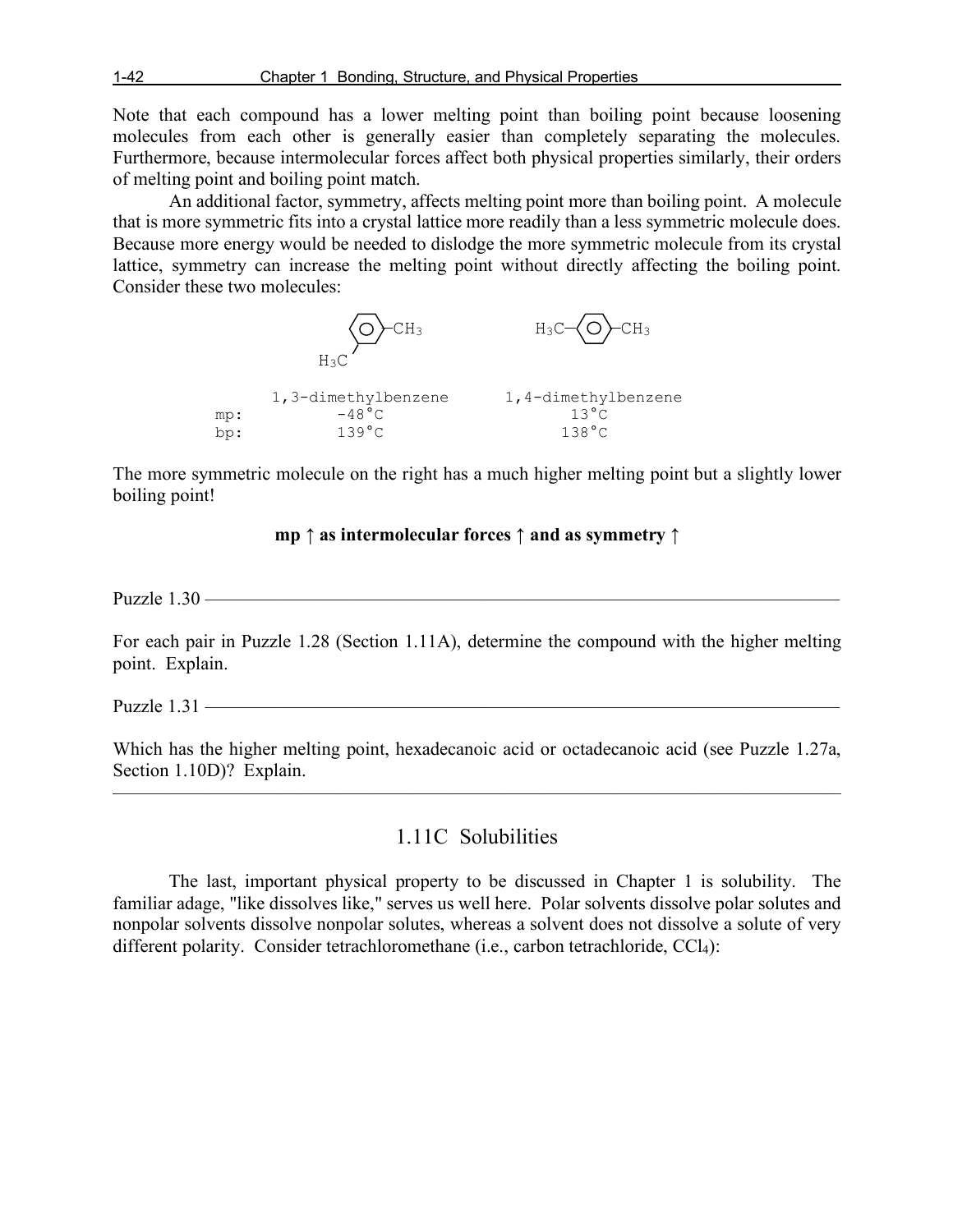

tetrachloromethane

Its polar bonds symmetrically disposed around the tetrahedral carbon make this a nonpolar solvent. Until it was found to be carcinogenic, it was used as a dry cleaner because it dissolves oils and grease, which are mostly nonpolar hydrocarbons. On the other hand, oil does not dissolve water because water is very polar.

Two liquids that dissolve in each other in all proportions are **miscible.** The small alcohol ethanol and water are miscible because they are both very polar. The strongest attraction between the two molecules is a hydrogen bond in one of two forms:



Either ethanol or water can donate the hydrogen for this bond. As the size of an alcohol increases, its two polar bonds become a smaller portion of the molecule, and the overall polarity of the molecule decreases. Consequently, the solubility in water decreases. For example, only 0.6 g of 1-hexanol,  $CH<sub>3</sub>(CH<sub>2</sub>)<sub>5</sub>OH$ , dissolve in 100 mL of water because this large alcohol is only slightly polar.

$$
\underbrace{\text{CH}_3\text{CH}_2\text{CH}_2\text{CH}_2\text{CH}_2\text{CH}_2-\text{O-H}}_{\text{large nonpolar part}}
$$

Very polar with formal charges, many ionic compounds dissolve in water and other very polar solvents. For example, if pellets of sodium hydroxide are shaken with water, not only do the pellets dissolve, but also heat evolves, a sign of a favorable exothermic reaction. We can explain the dissolving process by artificially dividing it into three steps:

| total: |                                         |  |                                                                        | $\text{Na}^{+} \text{OH}_{(s)}$ + 12 H <sub>2</sub> O $\longrightarrow$ $\text{Na}^{+}{}_{(aq)}$ + HO <sup>-</sup> (aq) | $\Delta H$ < 0   |
|--------|-----------------------------------------|--|------------------------------------------------------------------------|-------------------------------------------------------------------------------------------------------------------------|------------------|
|        | step $3:$ $HO^{-}(q)$                   |  | $+$ 6 H <sub>2</sub> O $\longrightarrow$ HO <sup>-</sup> (aq)          |                                                                                                                         | $\Delta H << 0$  |
|        | step 2: $Na^{+}(q)$                     |  | + 6 H <sub>2</sub> O $\longrightarrow$ Na <sup>+</sup> <sub>(aq)</sub> |                                                                                                                         | $\Delta H << 0$  |
|        | step 1: $\text{Na}^{+} \text{OH}_{(s)}$ |  |                                                                        | $\longrightarrow$ Na <sup>+</sup> <sub>(g)</sub> + HO <sup>-</sup> <sub>(g)</sub>                                       | $\Delta H \gg 0$ |

The first step is very endothermic because it breaks a strong ionic bond to separate the ions into an imaginary gas state. The last two steps must be very exothermic to compensate for this endothermic step and achieve an overall exothermic reaction. These last two steps **solvate** each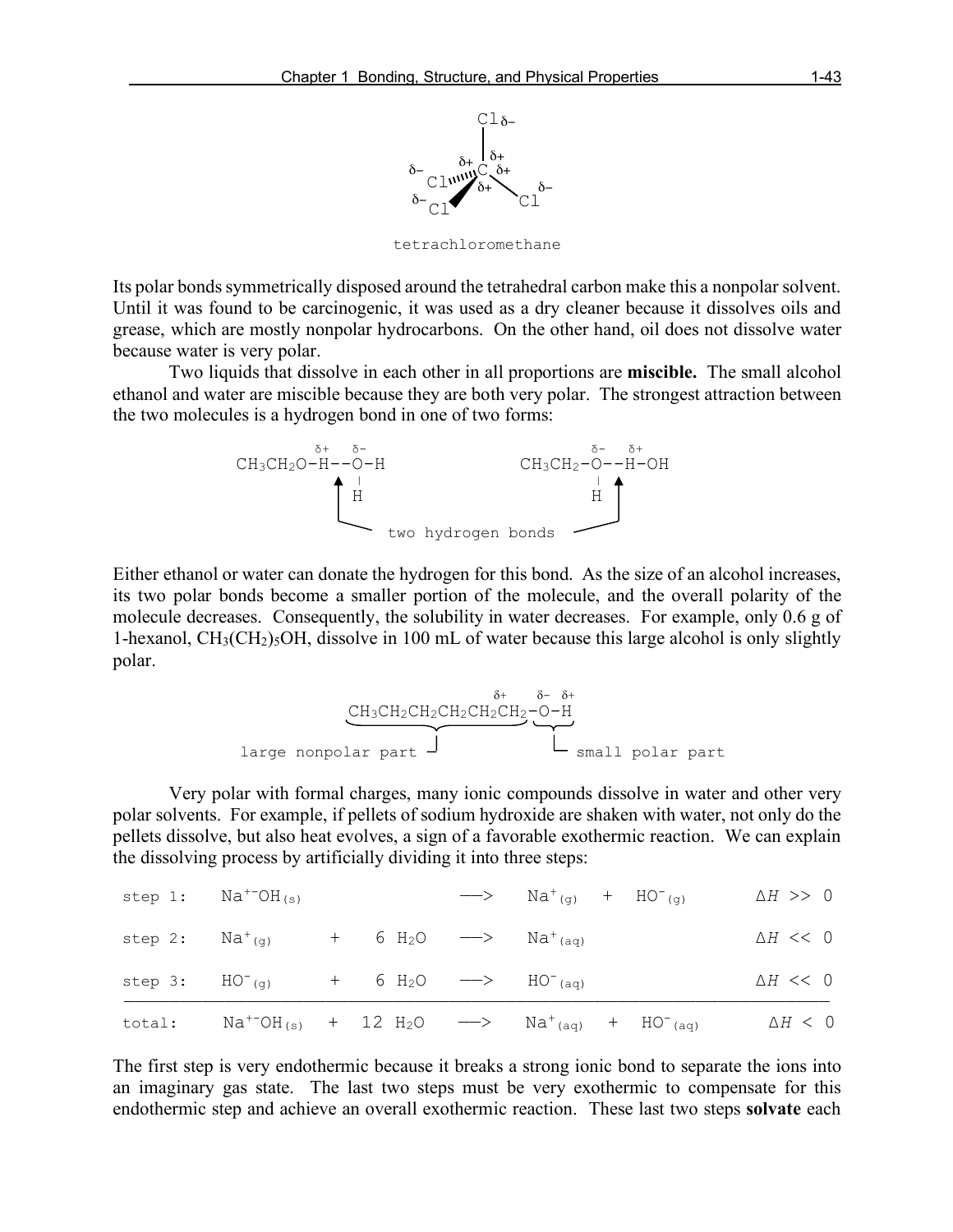separate ion with water solvent. **Solvation** is the association of solvent and solute molecules, whereas solvation by water solvent is called **hydration.** Here an inner core of six water molecules surrounds each hydrated ion on all six sides:



Actually an outer-core of water molecules also hydrates the ions but more weakly because of its remoteness. The sodium cation attracts the partial negative charge on the water's oxygen with an ion-dipole force, while the anionic hydroxide associates with the partial positive charge on the solvent's hydrogen in a hydrogen bond. Although each individual association is much weaker than the ionic bond to be broken, the large number of these favorable, exothermic solvations more than compensates for the endothermic bond breaking. *The breaking of any valid bond or association is endothermic, whereas the making of any valid bond or association is exothermic*. The importance of solvation is next discussed in Section 6.6.

In addition to the enthalpies of intermolecular forces, another essential factor in successful or unsuccessful dissolving is **entropy (***S***),** the measure of disorder in a system. Increasing entropy (i.e.,  $\Delta S > 0$ ) favors a process, just as decreasing enthalpy (i.e.,  $\Delta H < 0$ ) does. Even if enthalpy unfavorably increases, dissolving succeeds if entropy increases enough to compensate. Yet, when discussing solubilities, we will not directly consider entropy, but focus on polarities and the "like dissolves like" adage (which vaguely incorporates the entropy factor) because they are easier to apply and generally suffice in organic systems.

We have observed an important fact about boiling points, melting points, and solubilities: *these physical properties do not depend on the stability of individual molecules and their bond strengths, but on intermolecular forces*.

Puzzle 1.32 ————

In each pair determine the compound more soluble in water. Explain. (a)  $CH_3Br$  or NaBr (b)  $CH_3Br$  or  $CH_3F$  (c)  $CH_3OH$  or  $CH_3SH$ (d)  $CH_3CH_2CH_2NH_2$  or  $H_2NCH_2CH_2CH_2NH_2$  (e)  $CH_3Cl$  or  $CH_3CH_2Cl$ 

Puzzle  $1.33$  —

Gasoline comprises mostly hydrocarbons. Does gasoline dissolve well in water? Explain.

———————————————————————————————————————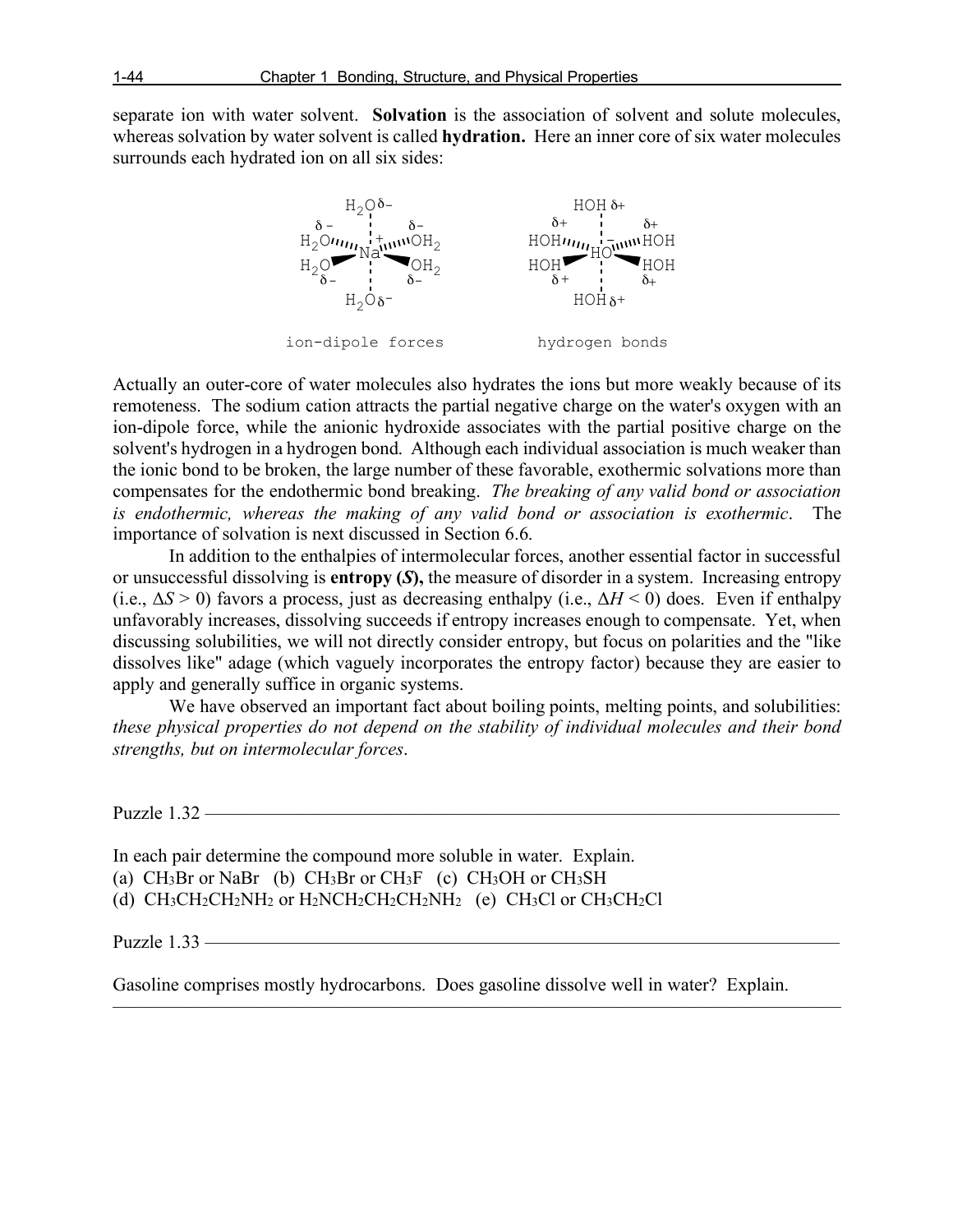# Chapter Summary

1. Organic molecules contain carbon.

2. Ionic bonds attach anions to cations.

3. In a covalent bond two atoms share an electron pair. A covalent bond resulting from head-on overlap of orbitals is a  $\sigma$  bond. A  $\pi$  bond is a covalent bond resulting from sideways overlap of parallel *p* orbitals.

4. A double bond comprises two electron pairs shared in a  $\sigma$  bond and a  $\pi$  bond. Three electron pairs are shared in a triple bond, comprising a  $\sigma$  bond and two  $\pi$  bonds.

5. Organic molecules can be represented by a variety of types of structures, from very explicit Lewis structures to faster drawn line structures.

6. A functional group is a reactive site in an organic molecule.

7. Formal charge, based on an artificial ownership of electrons, indicates an excess or deficiency of electrons on an atom. It strongly affects physical and chemical properties of molecules.

8. The octet rule states than an atom seeks to fill its outer electron shell with nonbonding and covalently bonding electrons. The outer shell of a second-row atom accommodates a maximum of eight electrons.

9. Resonance blends fictitious resonance forms into a hybrid that reflects reality. While averaging the electronic properties of resonance forms, resonance lowers the energy of the molecule below that of any single resonance form.

10. Second- and third-row atoms hybridize their outer-shell orbitals to minimize repulsion among surrounding electron pairs. Four repelling electron pairs require *sp*<sup>3</sup> hybridization and tetrahedral geometry. Three repelling electron pairs require *sp*<sup>2</sup> hybridization and trigonal planar geometry. Two repelling electron pairs require *sp* hybridization and linear geometry.

11. Bond lengths depend on the number and length of overlapping orbitals. As the number of overlapping orbitals increases, the bond length decreases. For a given element the lengths of the front lobes of hybridized orbitals are ranked according to the percentage of *p* character:

$$
sp^3 > sp^2 > sp
$$

12. Benzene is a stable resonance hybrid of a six-carbon cyclic hydrocarbon.

13. Bond energy is the energy needed to break a bond. Energy is required to break any bond or intermolecular association. Stronger bonds are harder to react and easier to form.

14. The internal potential energy of a molecule is its enthalpy. Decreasing enthalpy promotes a spontaneous reaction.

15. A difference in electronegativity between bonding atoms results in a polar bond with partial charges on the atoms. These partial charges affect chemical reactivity.

16. A polar molecule has separate centers of positive and negative charge. Molecular polarity affects physical properties.

17. Intermolecular forces are generally attractive forces between molecules (and ions). They include ionic bonds, dipole-dipole forces, hydrogen bonds, and dispersion forces. A hydrogen bond is an attraction (not a bond) between a hydrogen with a partial positive charge and a partial or formal negative charge on an atom not bonded to it. Dipole-dipole forces attract permanent centers of positive and negative charges on neighboring polar molecules. Dispersion forces attract momentary centers of positive and negative charges on neighboring molecules.

18. Physical properties depend on intermolecular forces, not on the stability of individual molecules.

19. Boiling points and melting points increase with increasing intermolecular forces. Melting points increase with increasing symmetry. Solvents dissolve solutes of similar polarity and do not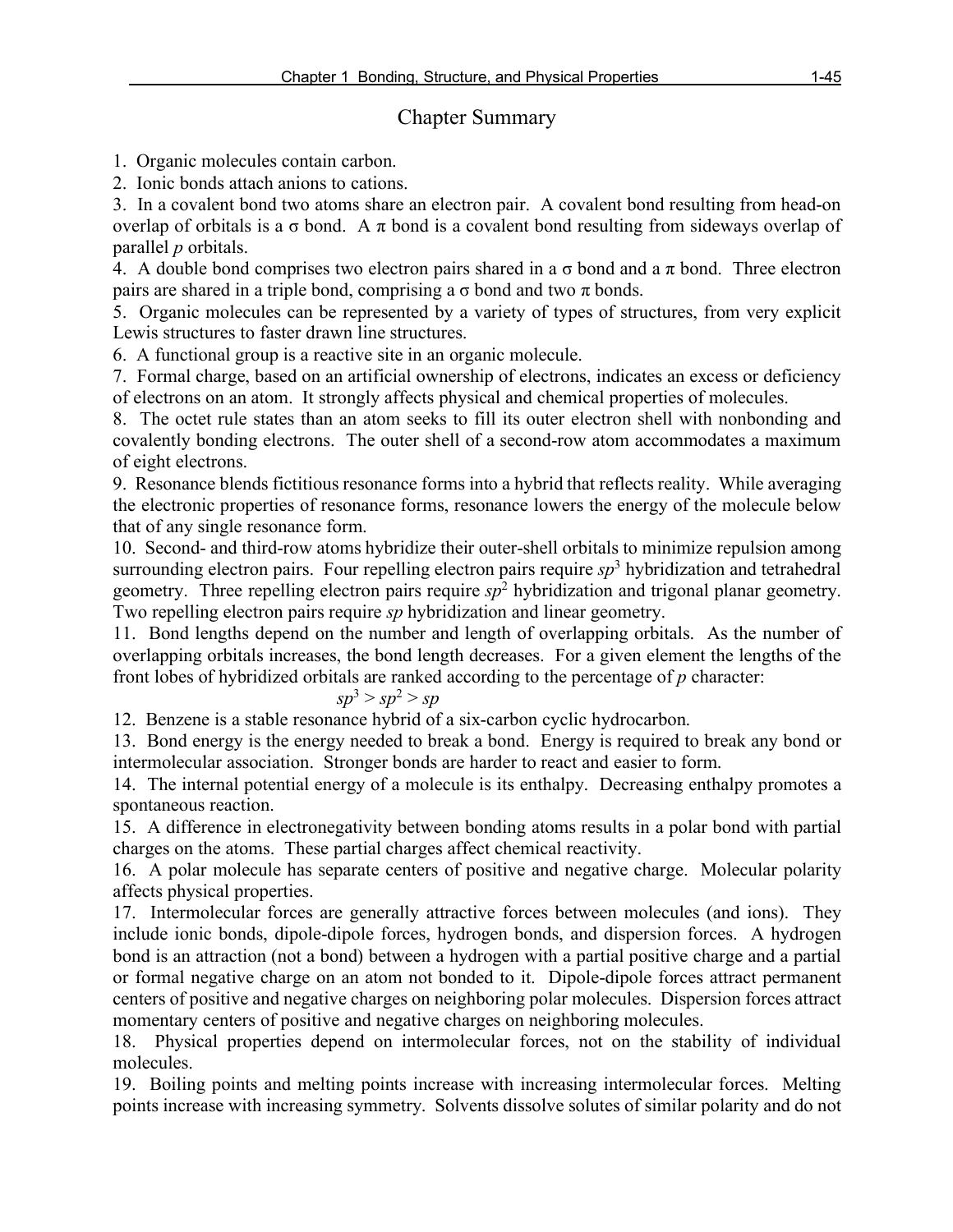dissolve solutes of very different polarity.

## Additional Puzzles

———————————————————————————————————————

1.34 Indicate whether the bonds in these compounds are ionic or covalent. Also note any multiple bonds.

(a)  $CS<sub>2</sub>$  (b) KCl (c) LiOH (d)  $CF<sub>4</sub>$  (e) NaCN

1.35 Draw condensed and line structures for each Lewis structure:

(a)  $H H$  (b)  $H H H$  (c)  $H$ <br> | | | .. | | | ..  $\overrightarrow{C}-\overrightarrow{C}-\overrightarrow{O}-H$   $H-\overrightarrow{C}-N-\overrightarrow{C}-C-H$   $H-\overrightarrow{C}-\overrightarrow{C}-H$  H H H H H H :O H .. (d) H  $-1$ .  $-1$  $H-C-C-H$  $H-C-O:$ H

1.36 Draw condensed and Lewis structures for each molecule:

(e)  $C_6H_5-Cl$ (a)  $\curvearrowright \leftarrow +$  (b)  $\searrow$  (c)  $+$  QH (d)  $\swarrow$  Cl<sup>+</sup>

1.37 Draw a typical molecule with each of these functional groups and molecular formulas: (a) ether,  $C_4H_{10}O$  (b) alcohol,  $C_4H_{10}O$  (c) aldehyde,  $C_3H_6O$  (d) ketone,  $C_3H_6O$ (e) amine,  $C_2H_7N$  (f) carboxylic acid,  $C_3H_6O_2$  (g) ester,  $C_3H_6O_2$  (h) alkyne,  $C_4H_6$ (i) cyclic alkene,  $C_4H_6$  (j) benzene,  $C_6H_6$  (k) doubly cyclic, double alkene (i.e., diene),  $C_6H_6$ 1.38 Draw a Lewis structure with appropriate nonbonding electrons for each chemical:

(a)  $+CH_3$  (b)  $+NH_4$  (c)  $+OH_3$  (d)  $CH_3$  (e)  $NH_3$  (f)  $OH_2$  (g) HF (h)  $-CH_3$  (i)  $-NH_2$  $(j)$  HO<sup>–</sup> (k) Cl<sup>–</sup> (l) CH<sub>2</sub> (m) NH<sub>2</sub> (n) HO (o) Br

1.39 Indicate which atoms violate the octet rule: (a) <sup>+</sup>CH<sub>3</sub> (b) CH<sub>2</sub> (c) <sup>-</sup>CH<sub>3</sub> (d) CH<sub>3</sub> (e) <sup>-</sup>CH<sub>5</sub><br>(f) <sup>-</sup>O-NH<sub>2</sub>-CH<sub>3</sub> (q) O=NH<sub>2</sub>-CH<sub>3</sub> (h) O=P(OH)<sub>3</sub> (i) FO<sup>-</sup> (g)  $O=MH_2-CH_3$  (h) (j)  $H_3O^+$  (k)  $O= S(CH_3)_{2}$  (l)  $H_2F^+$ 

1.40 With the help of electron arrows, draw all reasonable resonance forms for each molecule and decide the major and minor forms:

 O + - ‖ (a)  $CH_3C=O$  (b)  $CH_2CCH_3$  (c)  $CH_2=CH-CH=CH_2$  (d)  $O_3$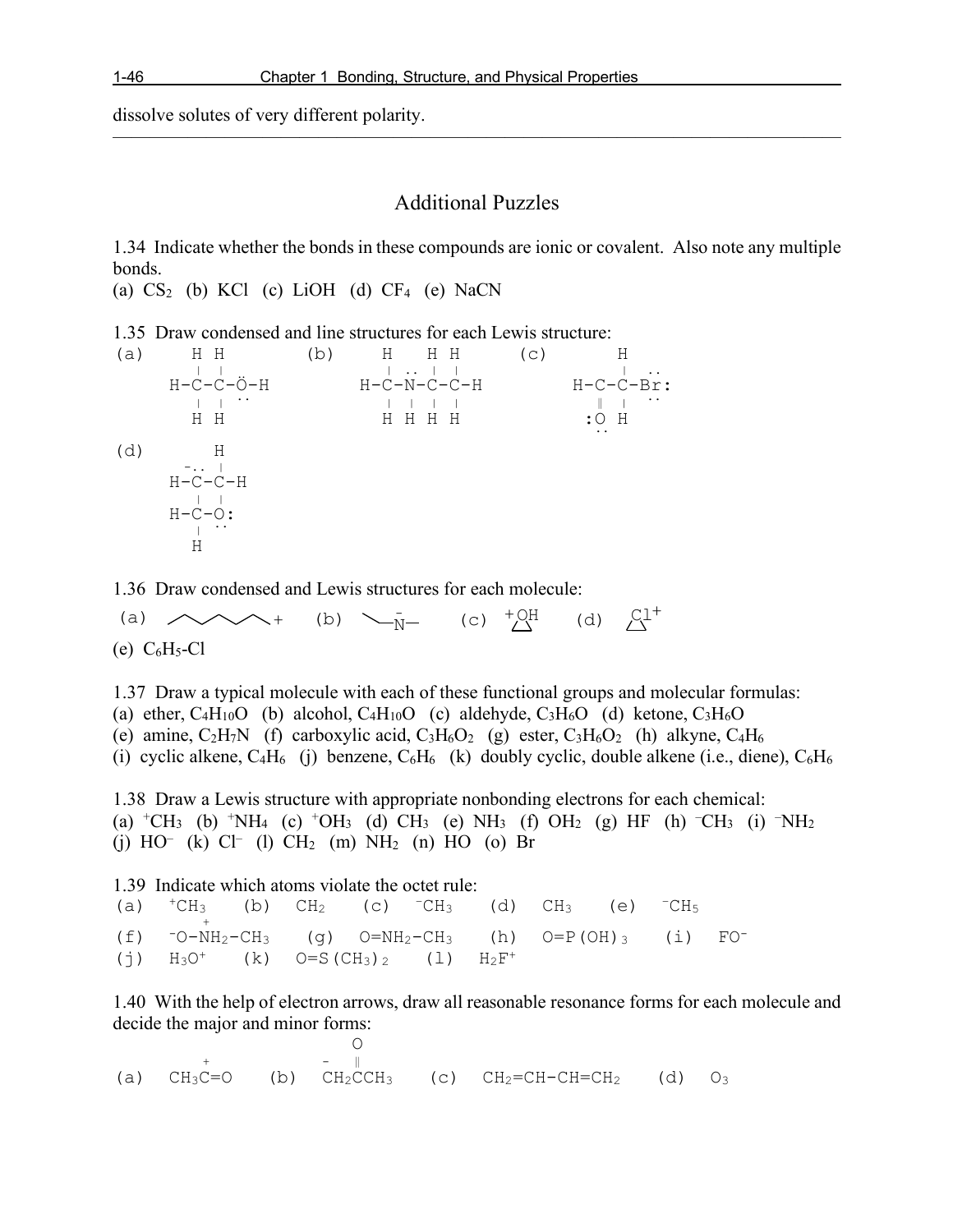-  $+$  +  $-$  +  $+$  $(e)$  CH<sub>2</sub>CH=CHNH<sub>3</sub>

1.41 Indicate the hybridization and bond angles of second- and third-row atoms in these molecules:

(a)  $CF_4$  (b) <sup>+</sup>NH<sub>4</sub> (c) BCl<sub>3</sub> (d) benzene (e) BeH<sub>2</sub> (f) CS<sub>2</sub> (g) <sup>-</sup>NH<sub>2</sub> (h) H<sub>2</sub>SO<sub>3</sub>

1.42 Draw each molecule with correct geometry at each second-row atom:<br>(a)  $\angle$  HOC1 (b) CH<sub>3</sub> (c) H<sub>2</sub>F<sup>+</sup> (d) O=N=O

(a) HOCl (b)  $CH_3$  (c)  $H_2F^+$  (d)  $O=N=O$ 

1.43 Indicate the hybridization and bond angles of second-row atoms in the molecules of Puzzle 1.40.

1.44 Rank the carbon-carbon bond lengths in each molecule:

(a)  $\binom{1}{0}$  (b) CH<sub>3</sub>CH=CH-C≡CH (c) C<sub>6</sub>H<sub>5</sub>-CH<sub>2</sub>-CH=CH<sub>2</sub>

1.45 With the help of Table 1.6 (Section 1.8), consider the reaction:

 $CH_4 + Cl_2 \longrightarrow CH_3Cl + HCl$ 

(a) Of the bonds broken, which is the hardest to break?

(b) Of the bonds made, which is the strongest?

(c) Calculate Δ*H* for this reaction. Does this Δ*H* favor the forward reaction?

1.46 Locate partial charges and determine if each molecule is polar:

(a)  $CH_2Cl_2$  (b)  $CH_3CH_2OCH_2CH_3$  (c)  $CS_2$  (d)  $OCS$  (e)  $BF_3$  (f)  $NF_3$  (g)  $BeH_2$ 

(h) – NH2 (i) BrC≡CH (j) BrC≡CBr

Cl Cl (k) BrC $\equiv$ CCl (l)  $\bigcap_{n=1}^{\infty}$ Cl (m) Cl $\bigcap_{n=1}^{\infty}$ Cl

1.47 For each compound that can hydrogen bond among its molecules, draw such a hydrogen bond:

(a)  $CH_2F_2$  (b) HF (c) HCl (d)  $CH_3OH$  (e)  $CH_3SH$  (f)  $H_2NCH_3$  (g)  $(CH_3)_2C=O$ 

1.48 For each compound that can hydrogen bond with water, draw such a hydrogen bond: (a) CH<sub>3</sub>F (b) HF (c) CH<sub>3</sub>OH (d) H<sub>2</sub>NCH<sub>3</sub> (e) (CH<sub>3</sub>)<sub>2</sub>C=O (f) <sup>-</sup>C≡N (g) <sup>+</sup>NH<sub>4</sub>

1.49 List all the intermolecular forces for each compound: (a)  $CH_3CH_2OCH_2CH_3$  (b)  $Cl_2$  (c) HCl (d) NaOH (e) NH<sub>3</sub> (f) BH<sub>3</sub> (g)  $C_6H_6$ (h)  $C_6H_5-Br$  (i)  $CCl_4$  (j)  $CH_2Cl_2$ 

1.50 In each pair determine the compound with the higher boiling point. Explain each choice. (a)  $CH_3NH_2$  or  $CH_3CH_2NH_2$  (b)  $CH_3CH_2CH_2OH$  or  $CH_3OCH_2CH_3$ (c) CH<sub>3</sub>Cl or CH<sub>3</sub>CH<sub>3</sub> (d) NaNH<sub>2</sub> or CH<sub>3</sub>NH<sub>2</sub> (e) CH<sub>3</sub>(CH<sub>2</sub>)<sub>3</sub>CH<sub>3</sub> or (CH<sub>3</sub>)<sub>4</sub>C

1.51 In each pair of Puzzle 1.50, determine the compound with the higher melting point. Explain each choice.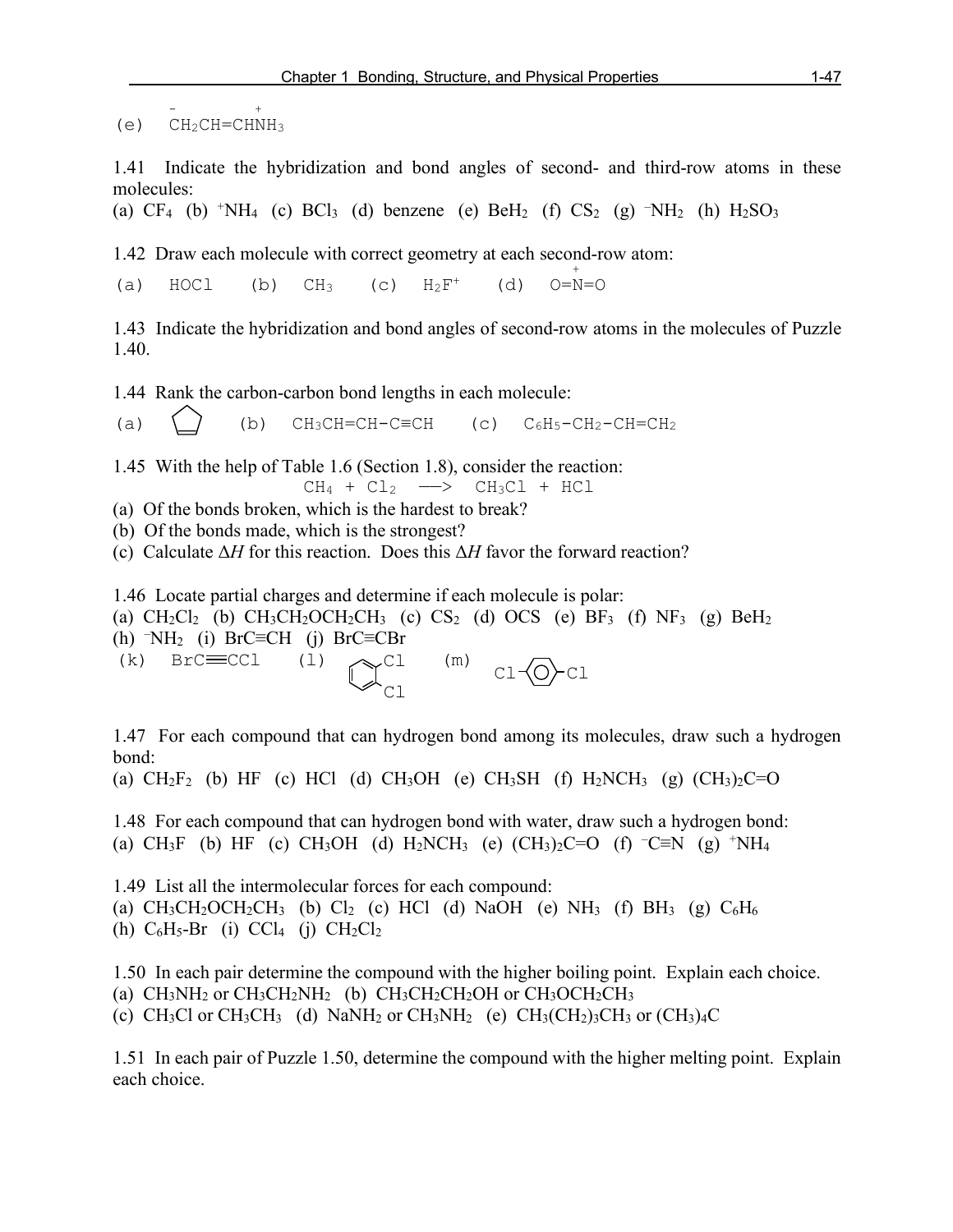1.52 Like most inorganic salts ammonium chloride, H4NCl, is insoluble in chloroform, CHCl3. Yet, tetraethylammonium chloride,  $(CH_3CH_2)_4NCl$ , is fairly soluble in chloroform.

(a) How do you account for the contrasting solubilities?

(b) What kind of ammonium chloride salt would be even more soluble in chloroform than  $(CH_3CH_2)_4NCl?$ 

1.53 Which is longer, the oxygen-hydrogen bond within a water molecule or the oxygen-hydrogen hydrogen bond between water molecules? Explain.

1.54 (a) According to Table 1.6 (Section 1.8), the carbon-carbon double bond of  $H_2C=CH_2$  is stronger than the carbon-carbon single bond of H3C-CH3, but is it twice as strong? (b) Which is apparently stronger, a carbon-carbon  $\sigma$  bond or a carbon-carbon  $\pi$  bond? Explain.

1.55 Why does carbon monoxide have a surprisingly low boiling point of -192°C, only slightly higher than that of nonpolar molecular nitrogen, -196 °C? Hint: consider resonance forms.

1.56 In which solvent, ethanol (CH<sub>3</sub>CH<sub>2</sub>OH) or propanone ((CH<sub>3</sub>)<sub>2</sub>C=O), is an anion more reactive? Explain.

1.57 Three molecules containing only nitrogen atoms have been isolated:  $N_2$ ,  $\neg N_3$  anion, and the recently discovered <sup>+</sup>N<sub>5</sub> cation. These molecules are neither branched nor cyclic. For each of them draw the most stable resonance form(s) and show the approximate bond angles. (a)  $N_2$  (b)  $-N_3$  (c)  $+N_5$ 

1.58 In the 1990s it was discovered that children's latent (invisible) fingerprints generally disappear faster than those of adults. The oil in an adult's fingerprint has much higher concentrations of chemicals similar to  $CH_3(CH_2)_{14}CO_2(CH_2)_{15}CH_3$ . In contrast, a child's fingerprint has more compounds like  $CH_3(CH_2)_{11}CO_2H$ .

(a) Name the functional groups in the two chemicals specified above.

(b) List all the intermolecular forces for each of the two chemicals.

(c) Explain why children's fingerprints evaporate faster than those of adults.

1.59 According to Table 1.7, Cl is slightly more electronegative than N. Yet the Cl in  $H_3$ CCl forms at most a very weak hydrogen bond with water, whereas the N in  $(H_3C)_3N$  forms a strong hydrogen bond with water. Explain why. Hint: consider the amounts of partial charge on Cl and N.

1.60 Base pairing stabilizes the double helix of DNA. Consider the adenine-thymine base pairing with its two hydrogen bonds:



A hydrogen bond is strongest when the hydrogen is in line with its two electronegative atoms. (a) Does the hybridization of thymine's hydrogen bonded oxygen above put one of its lone pairs